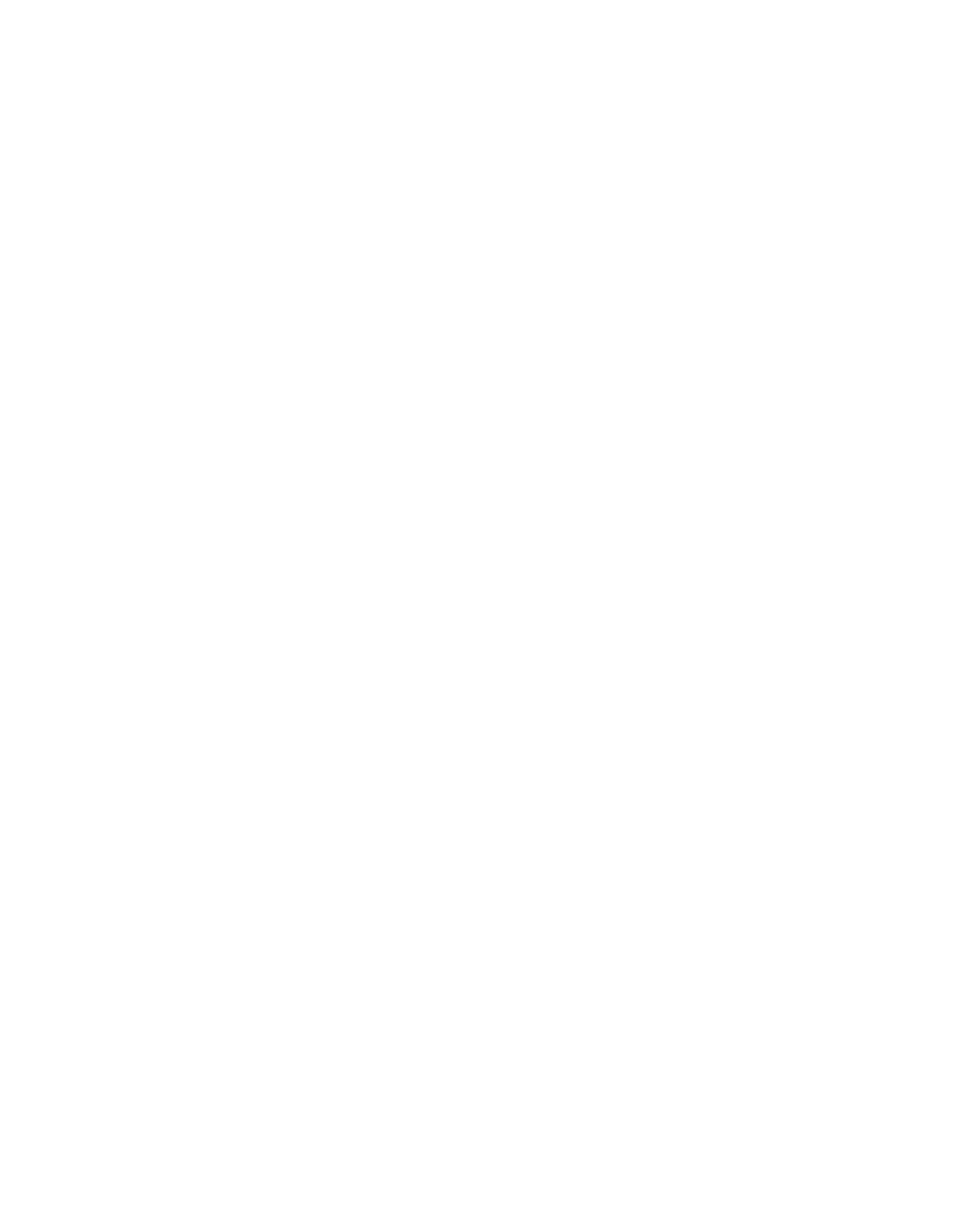# **Table of Contents**

| 19 |  |
|----|--|
| 20 |  |
| 21 |  |
| 22 |  |
|    |  |
|    |  |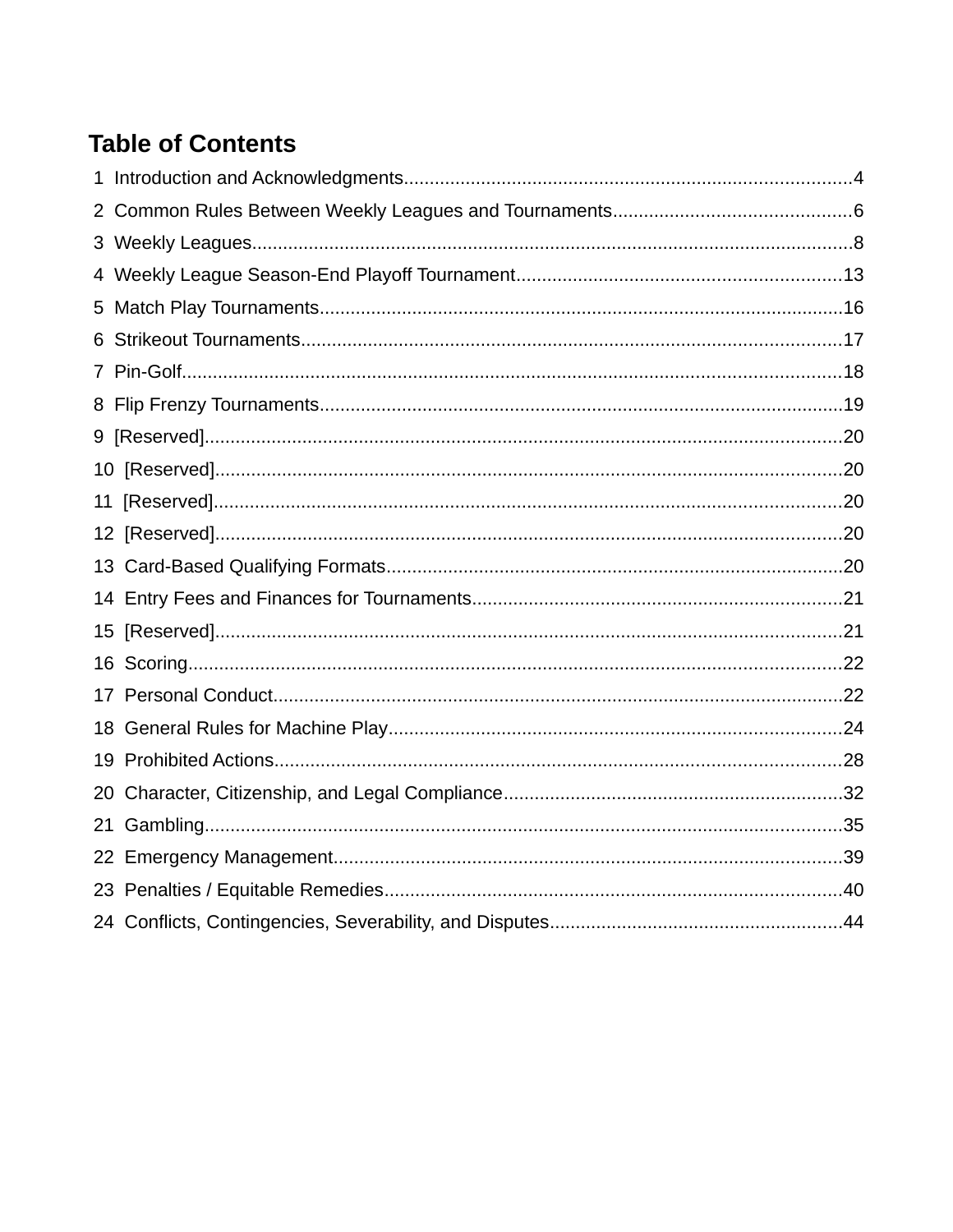# <span id="page-3-0"></span> **1 Introduction and Acknowledgments**

This rule book covers league and tournament play for all events organized under the auspices of the Bayou City Pinball League (BCPL), a league founded by and for law-abiding pinball players of good character, regardless of skill level. Some sections are specific to some types of events. In particular, section [3](#page-7-0) applies to only weekly leagues, section [4](#page-12-0) applies only to the playoff tournament for weekly leagues, and sections [5](#page-15-0) to [13](#page-19-0) apply to various types of non-league tournaments.

Thanks to the CPL, FSPA, PPL, SCPL, and PAPA/IFPA as these rules are modified from their originals. Any rulings not covered in this document will refer to the PAPA/IFPA Tournament Rules, linked from ifpapinball.com.

# **1.1 League Officials**

In these rules, "TD" stands for Tournament Director. For situations requiring an immediate decision or rule interpretation, this refers to the highest-ranking league official present who is not directly affected by the decision, with the official in charge of an event outranking the Commissioner or other officials who would normally be considered to rank higher. In particular, rulings of malfunctions or interference should be deferred to an uninvolved official. In other cases, it refers to any appropriate league officer, or depending on context, the person overseeing a given league, tournament, or other event. "Commissioner" refers to the official overseeing the entirety of BCPL operations, whether the longterm holder of the title ("Permanent Commissioner") or an alternate official temporarily assuming the role ("Acting Commissioner"). "League Official" refers to any single BCPL official tasked with tournament director or officiating duties, including the Commissioner. "League Officials" refers to one or more such officials, which may or may not include the Commissioner, or depending on context, to any and all such officials including the Commissioner.

# <span id="page-3-1"></span> **1.2 Definitions**

"In good standing" with BCPL is defined as not currently banned or suspended by league officials, whether for conduct related to BCPL membership, as a player in other pinball leagues/tournaments, or other conduct detrimental to the image of BCPL. A player is still "in good standing" while on probation as long as he/she is compliant with all conditions of probation, including remaining in compliance with other league rules. "In good standing" with the IFPA is defined as not currently suspended from IFPA benefits, including ranking in WPPR.

A "fine" in the context of law violations includes all monetary penalties or forfeitures, including civil and administrative, regardless of the exact naming convention.

A "fugitive" is the subject of one or more outstanding arrest warrants, whether for a criminal offense or otherwise, or someone otherwise attempting to flee or evade capture by any judicial authority (including any law enforcement agency and bail bond recovery agent/agency).

A "larger event" is a convention or similar gathering, typically multiple days, where BCPL is running a tournament within that event.

The "temporal vicinity" of an event is defined as the time during which a significant number of players from the event can be reasonably expected to have arrived, be present, or remain present at the venue. Typically, the absolute minimum for that time will be:

a) for single-day tournaments, one (1) hour before the event start time, to one (1) hour after the time at which play has concluded;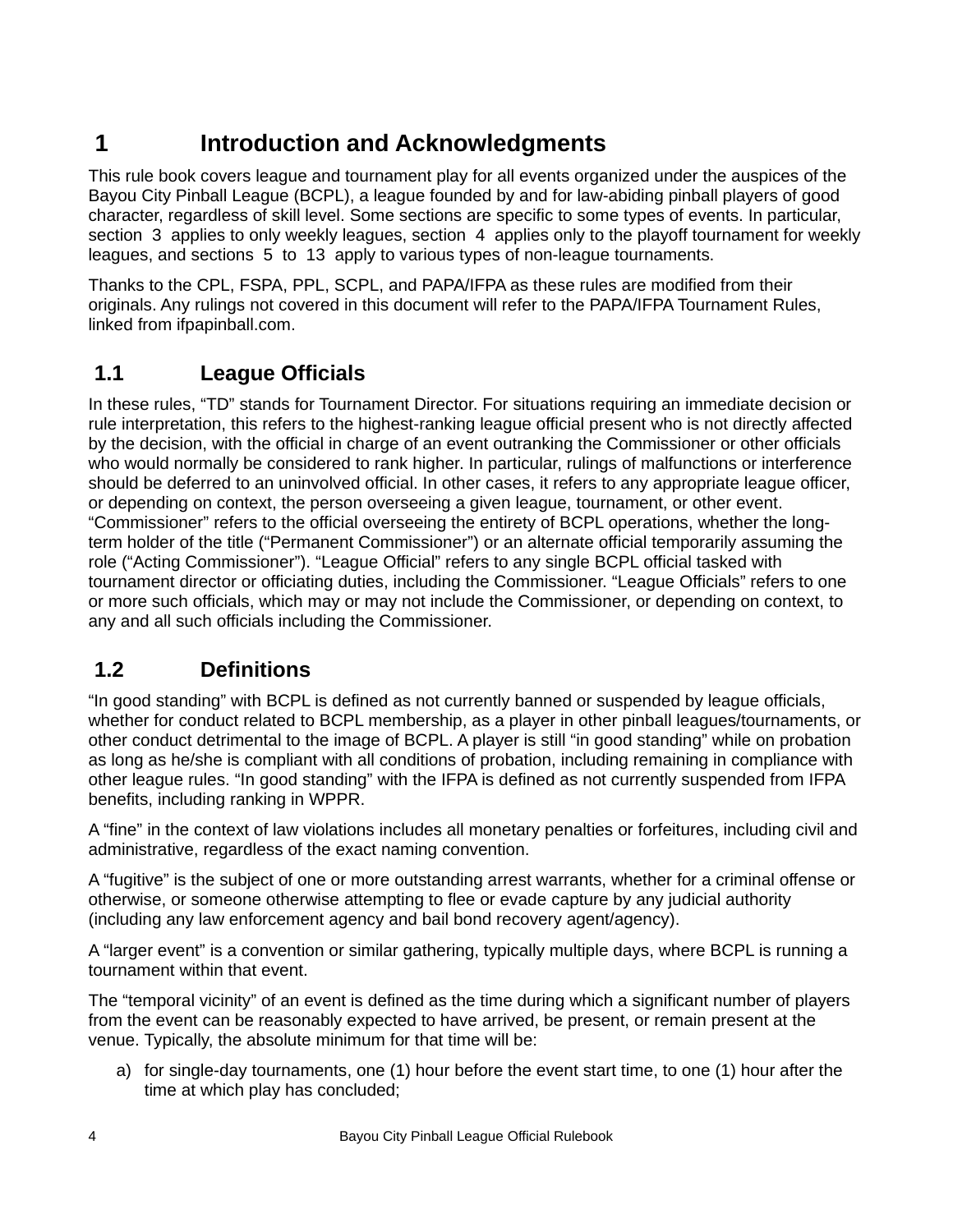- b) for multiple-day tournaments, one (1) hour before the event start time on the first day, to one (1) hour after the time at which all tournament play has concluded;
- c) for a tournament held as part of a larger event, the entire time from one (1) hour before the larger event is first open to the public on the first day, until one (1) hour after the larger event concludes and closes to the public on the last day;
- d) for a league, one (1) hour before each league meeting to one (1) hour after play has concluded for all groups in that same league meeting;
- e) for a league playoff tournament, one (1) hour before the earliest division start time to one (1) hour after all tournament play has concluded.

These are minimums and the actual temporal vicinity is likely to be longer. In some rare cases, the temporal vicinity may be shorter.

The "physical vicinity" of an event includes the entire property of the venue where an event is hosted, including any parking lots. For an event held as part of a larger event, it would include the entire grounds of the venue (e.g. hotel, convention center) where the larger event is being held, including the adjoining parking lots and common areas, with the exception of private areas clearly not part of the event such as hotel rooms.

"Coin drop" refers to any per-game charge to play pinball, and "coin play" or "coin drop basis" refers to any machine set up to accept payment per game (as opposed to "free play"). These are terms of art in the arcade gaming scene and amusement business and, in modern times, are considered independent of the actual payment medium, including per-game charges paid via swipe card, credit/debit card, paper money, cryptocurrencies, etc whether directly (i.e. inserted into an on-machine acceptor or via a mobile app linked directly to the machine) or indirectly (i.e. by first purchasing tokens or adding value to a card).

"Admission fee" refers to any fee payable for admission to the venue, including memberships and admission tickets/wristbands for a larger event surrounding a tournament. Typically an arcade or event based on an admission fee will have games set to free play as opposed to coin play,

"Law" or "laws" includes any applicable government-enacted laws, ordinances, regulations, or other codified government legal edicts, regardless of title.

"Probation" refers to a delayed imposition of a penalty under these rules, not to any sanctions imposed by the courts/legal system. Instead, these rules use the term "community supervision" to refer to action by a court of law, even if that court itself still refers to it as probation.

"Gambling" is defined in rule [21.1](#page-34-1) .

A "charity" is defined as any organization with a tax exemption under 26 USC §501(c) paragraph (2), (3), (4), (5), (6), (7), (8), (9), (10), (11), (13), or (19).

### **1.3 Currency**

All stated dollar amounts are in United States dollars. All financial transactions related to BCPL are to take place in United States currency, with exceptions to be announced by the TD or Commissioner on an event-by-event basis.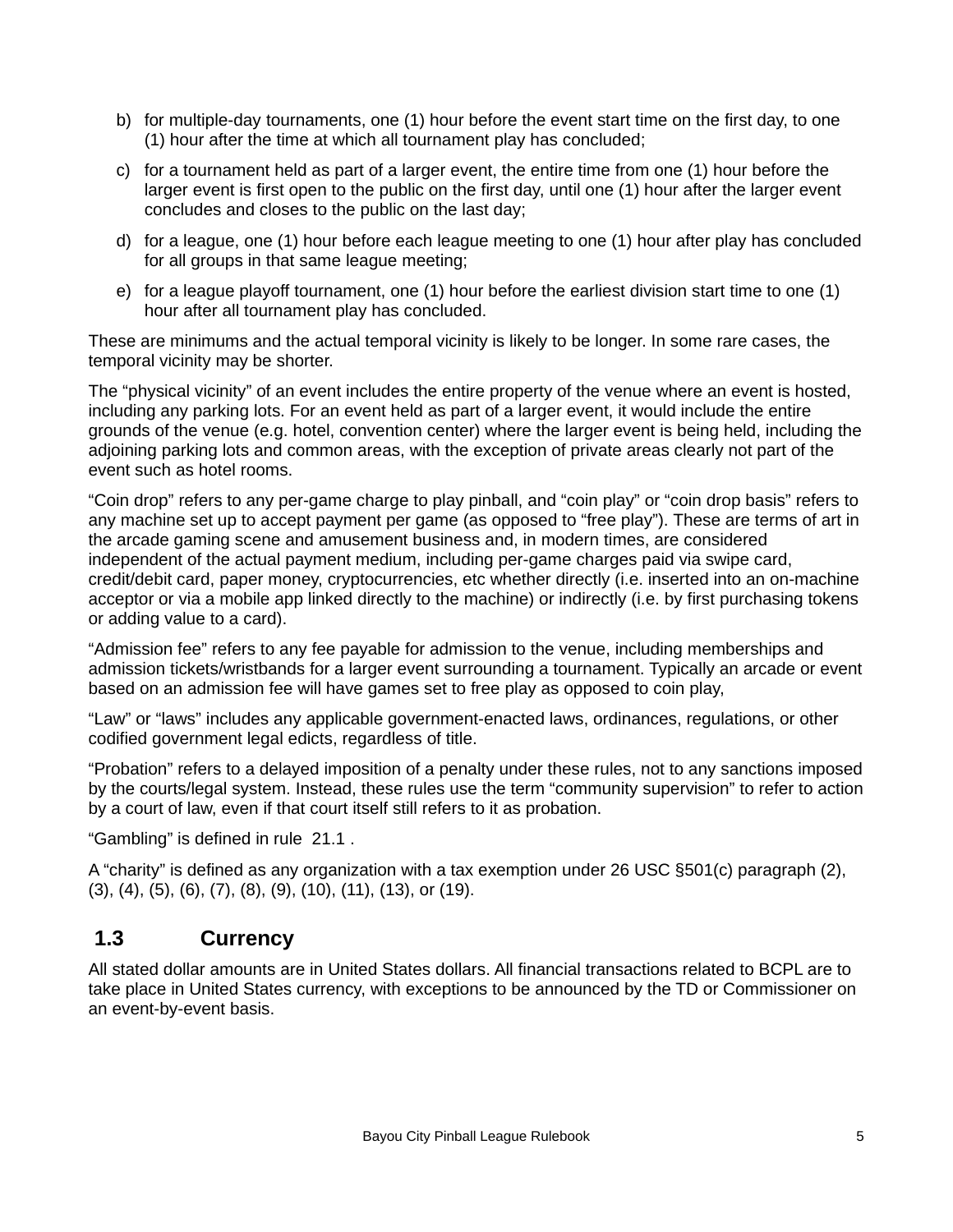### **1.4 Communication**

Tournaments and league meetings may be canceled, rescheduled, or moved due to weather or conflicts with other events at the original tournament/league venue. Notifications will be communicated via the email list, on Facebook, and possibly other methods to be announced at tournaments and league meetings.

### **1.5 Language**

The official language of Bayou City Pinball League is English. While translations of the rules and of instructions by league officials is encouraged, the original English language versions of either shall take precedence in the event of a conflict. English is also the preferred language setting for pinball machines used in BCPL events (see also rule [19.6](#page-29-0) ).

# <span id="page-5-0"></span> **2 Common Rules Between Weekly Leagues and Tournaments**

### <span id="page-5-2"></span> **2.1 Eligibility**

Bayou City Pinball League (BCPL) events are open to all players in good standing with both the league and the IFPA, and who are not fugitives from justice as defined in section [1.2 .](#page-3-1)

### **2.2 Age Requirements**

#### **2.2.1 General**

There are no age restrictions imposed by BCPL beyond those of the venues where we play league and tournament events. League officials will attempt to negotiate the appropriate exception(s) to the minimum age policy at a venue if one exists, but the venue ultimately has final say on who can and cannot be admitted and/or participate in the event.

#### **2.2.2 Minimum Recommended Age**

Absent any other requirements by the venue, we recommend a minimum age of ten (10) years in general. This is a recommendation, not a requirement, and younger players who are mature enough to participate in tournament/league play are welcome to participate.

### **2.3 Identification and Privacy**

#### <span id="page-5-1"></span> **2.3.1 Positive Identification Required**

Players agree to confirm their legal identity as needed and bring appropriate photo identification to all league meetings. Acceptable forms of ID include:

- a) state-issued driver license or identification card;
- b) Uniformed Services ID card;
- c) US Armed Forces card;
- d) passport;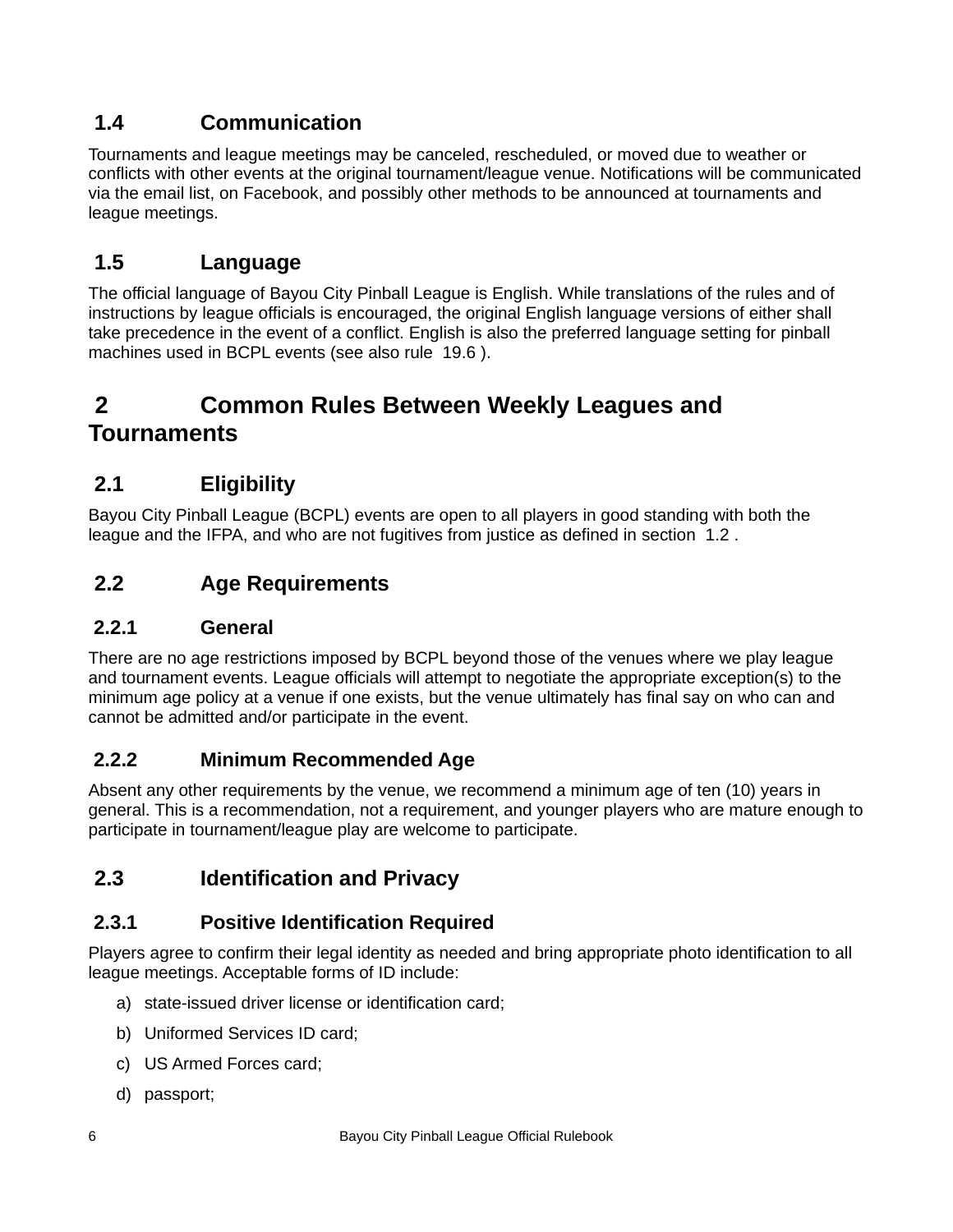- e) tribal identification card;
- f) for current students, a university- or college-issued student identification card; or
- g) for players under twenty-one (21) years of age who do not have any other form of photo identification, a student identification card issued by a high school, middle school, or elementary school.

The day of presentation of the form of identification must be on or before its expiration date (i.e. the form of identification cannot be expired).

A passport used for identification need not necessarily be issued by the United States, as long as it is current and issued by a recognized government.

Players who intentionally give false or deceptive identifying information or who refuse to confirm their legal identities on request are subject to penalties including an immediate season or tournament forfeit combined with an indefinite ban from all BCPL leagues, events, and tournaments, and forfeiture of any earned prizes, in addition to any legal consequences resulting from such actions.

#### **2.3.2 Player Names, IFPA Player Numbers, and Use of Aliases**

Subject to requirements imposed by other agencies endorsing league play (such as, but not limited to, the IFPA) players may use an alias, different from their real, legal names for the purposes of league standings and their player persona. This includes aliases commonly referred to using terms such as "gamer name", "player name", or "stage name". However, players must still identify themselves under their legal name to government and league officials per rule [2.3.1](#page-5-1) , and the player is required to use the same IFPA player number used in the past if that player has played in at least one previous IFPAendorsed event, no matter how long ago that event may have been.

League officials are required to keep legal names confidential if the player is playing under an alias, except as required for compliance with legal process (such as subpoenas). Players playing under an alias are expected to trust league officials to maintain this confidentiality of their legal identities to the full extent possible under applicable laws and IFPA rules. Using multiple IFPA player numbers or intentionally making a false or deceptive statement regarding one's IFPA player record is prohibited, and depending on circumstances, may also be considered either conduct detrimental to the operation of the league [\( 17.1 \)](#page-21-2), cheating ( [19.8](#page-30-0) ), or both.

#### **2.3.3 Names and Locations Are Public**

Names as entered into tournament software (such as matchplay.events) and the IFPA website are public information along with the location of the tournament. As such, individuals with privacy concerns (whether parents with concerns for their minor children or adults with concerns for themselves) are encouraged to play or register to play under an alias as appropriate.

#### **2.3.4 Media Coverage/Blogging, Photos and Videos**

League officials are forbidden to penalize players or increase penalties for other violations based on that player's status as a blogger, social media poster, or news reporter as long as the information used to identify players matches that made available publicly on the tournament software (such as matchplay.events) or IFPA website.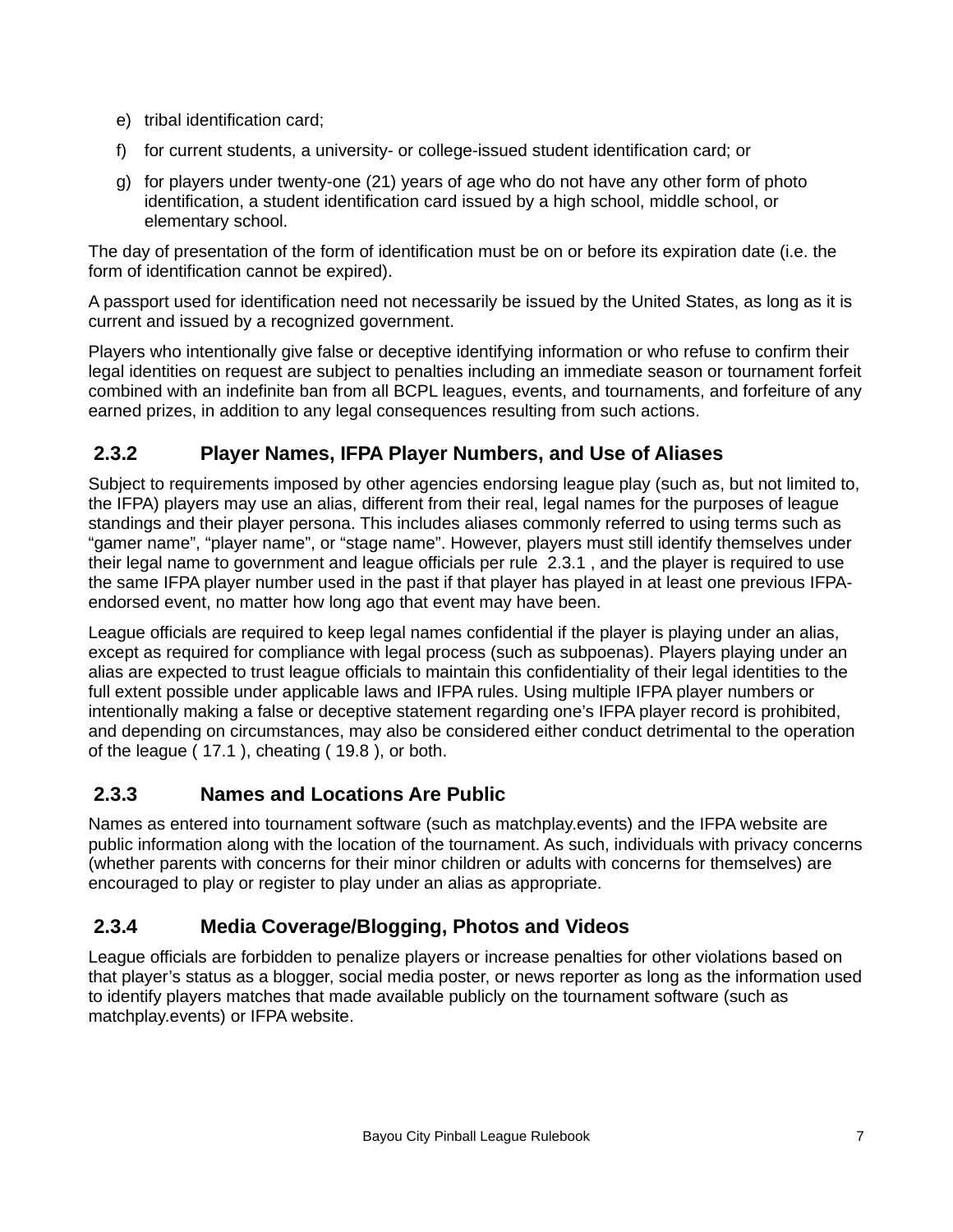Photographs and videos of league play are subject to any restrictions issued by the venue and any applicable laws. While it is encouraged to seek permission from parents before taking pictures or publishing such pictures of their minor children, it is not required if neither the venue nor laws restrict these actions.

# <span id="page-7-0"></span> **3 Weekly Leagues**

#### **3.1 Introduction**

The weekly league(s) is/are considered the flagship event(s) of the BCPL. The weekly league rules provide a format for running a friendly pinball league, offering competition for pinball players of all skill levels. These rules are designed for leagues of any number of players, playing on five (or more) machines at a single location. Competition is designed to be exciting down to the last ball of every game, and playoff spots are often not decided until the final ball has drained. The nature of the BCPL league system allows players of all skill levels to play in a single league which is fun and competitive for everyone.

### <span id="page-7-1"></span> **3.2 Schedule / Format**

The schedule currently consists of a six (6) week regular season schedule, followed by one (1) playoff week. Please refer to the calendar or announcement for upcoming meets. During each meet, players will be placed in groups and play multiplayer games. Players will earn points based on their finishing position on each game (first, second, third, or fourth). Points accumulated throughout the season will determine qualification and seeding in the playoffs.

Each league meeting consists of five (5) games played per group, unless a different number of weekly games is stated by the TD.

For a six (6) week season, a player's five (5) best week scores out of the possible six (6) will determine their seeding (dropping the one (1) lowest score including any zero score(s) for noshow(s)), and only players that compete in three (3) or more regular season meets will be eligible to play in the playoffs.

### **3.3 Determination of Schedule (Dates and Times)**

The League Officials must set a complete schedule for a season of league play before that season may begin. Dates will be decided upon, however locations may change. League players are encouraged to attend every week, but full (100%) attendance is not required. You can miss one week of a season without any penalty to your score (as detailed in rule [3.2](#page-7-1) ).

### **3.4 Start Time**

Any non-league games in progress by league players at league start time are immediately halted. The TD will make and/or allow others to make any needed announcements and perform roll call. Once roll call is complete, players join their assigned group and begin league play immediately.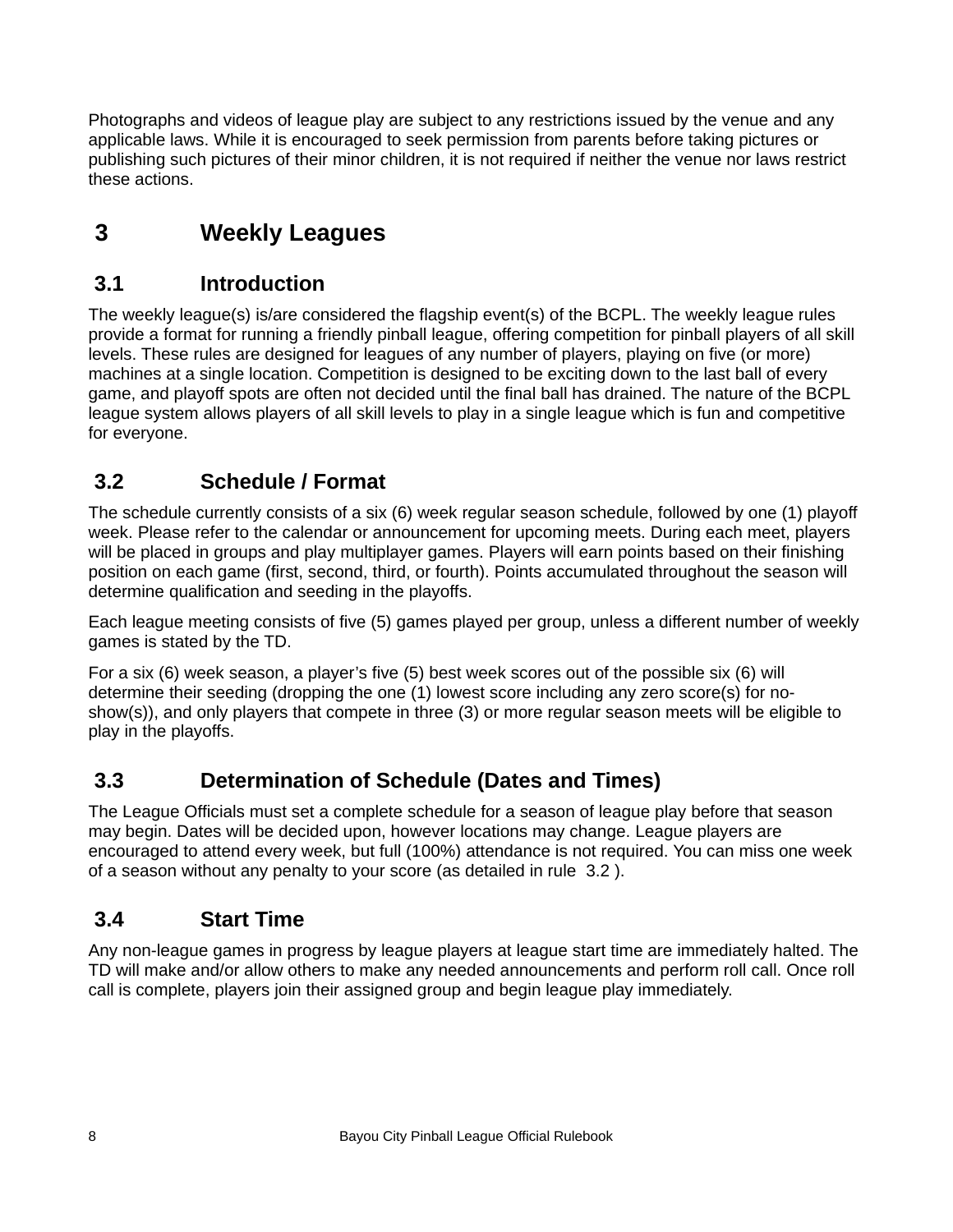### **3.5 Placement of Tardy Players**

Normally, players not present at roll call will not be allowed to play. However, we recognize that the Houston area is not the easiest metropolitan area to travel in. If you are planning to attend but may be a few minutes late, please contact the TD.

### **3.6 Forfeits/No Shows**

If a player does not show up for a given league meeting, that player will be given no score (a null score value, usually printed as "-").

A player forfeited for cause for an entire league meeting or longer will receive a score of zero (0) for the week(s) in question.

### **3.7 Abnormal/Emergency Situations**

The TD may cancel or postpone a league meeting if for any reason an abnormal and/or emergency situation exists making it unsafe or impractical to proceed as normally scheduled. The TD should make every reasonable attempt to finish out the season with the originally scheduled number of league meetings, including the playoff tournament, when possible and practical to do so, including rescheduling any missed league meetings. Failing this, the TD should make a reasonable attempt to finish the season with a meaningful competitive result.

Further guidance related to emergency management procedures is detailed in section [22](#page-38-0) .

### <span id="page-8-0"></span> **3.8 League Meeting Cancellation**

If a location should close down temporarily (i.e. for the night) during a league play session, and if less than two games have been played by any group, the match shall be canceled and not recorded. If two or more games have been played by all groups, then scores will be recorded only for those games played by all groups.

Missing games will be rescheduled by the League Officials.

#### **3.9 New Players**

New league players (subject to the eligibility requirements in rule [2.1 \)](#page-5-2) are welcome and encouraged to join a weekly league at any time!

### **3.10 Machine Selection and Play Order**

The machine selection and play order is decided either by the TD or the tournament software in use (such as matchplay.events). In normal league play, for the first game of a match the first player plays first, the second player plays second, etc; for the second game of the match, the second player plays first, the third players plays second, etc. This rotation continues for each player.

#### **3.10.1 Machine Play Order**

After machines and order are selected the group should begin play on their first machine chosen, if that machine is occupied they should move on to the second chosen machine. If the second chosen machine is occupied, they should move on to the third chosen machine, etc.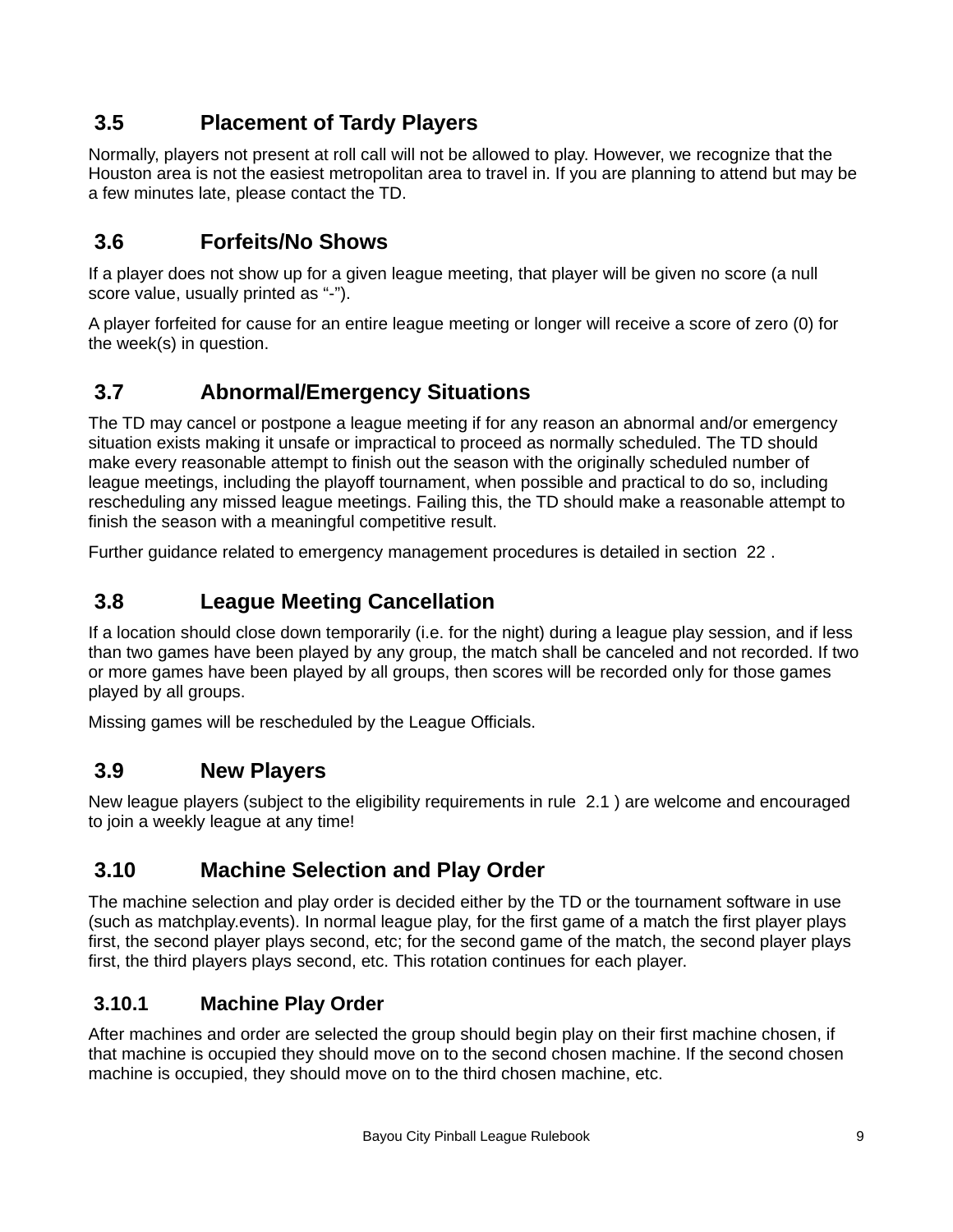### **3.10.2 Machine Replacement Selection**

If a machine should become unplayable during league play, a replacement machine must be designated by the TD, subject to as many of the following constraints as possible.

An ideal replacement machine should be:

- in good working order;
- one that is not already scheduled for play by the affected group; and
- chosen to minimize group backlogs.

#### **3.10.3 No Avoidable Duplicates**

No machine may be chosen to be played twice unless there are four (4) or fewer playable machines at a location. If there are two of the same title at a location, only one may be selected on any group.

#### **3.11 Dues / Finances**

#### **3.11.1 Dues Amounts**

For normal seasons, league dues are twenty dollars (\$20.00) to play in the league for a full season, plus any fees which may be charged by a payment processor (such as PayPal). The League Commissioner, TD, or their designee (such as a treasurer) may collect dues from any league player.

A player may attend league without paying dues until they reach the one-half (50%) attendance threshold. For a full season lasting six (6) weeks, the player must pay on their third (3rd) week in attendance.

League dues are in addition to any coin drop and/or admission fees. BCPL receives money only from league dues, and receives nothing from either the coin drop or any admission fees collected by the venue.

League dues amounts may be overridden by the TD in charge of the league or the Commissioner. In the case of seasons without league dues, normally there are no physical awards (trophies) and no cash prizes.

#### **3.11.2 Use of League Funds**

All dues collected for the weekly league will be spent on league activities, including cash prizes and physical awards.

#### **3.11.3 Expenditures**

Percentages listed below are approximate; amounts may be rounded (e.g. to the nearest dollar) for ease of calculation.

Calculations begin with the total league dues received or receivable as of the end of the season, calculated as the appropriate per-player dues amount times the number of players who owe dues. This amount may be reduced to the amount of cash actually on hand (i.e. omitting the amounts of dues not yet received) at the discretion of the treasurer or Commissioner. This amount is the beginning balance.

The following amounts are then deducted from the beginning balance: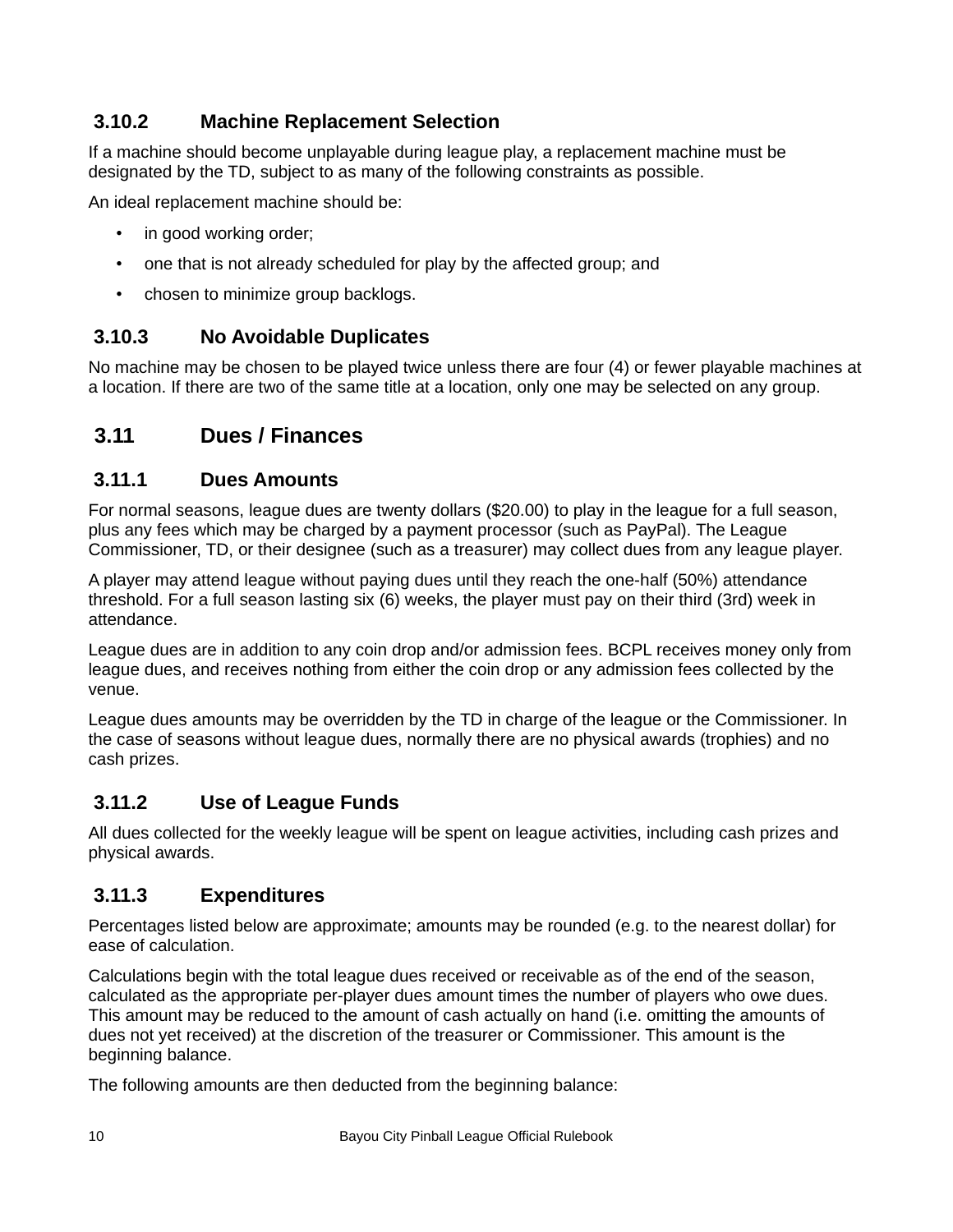- IFPA fees of one dollar (\$1.00) per player.
- An amount to cover basic league operations (website hosting, poster printing, software subscription fees, etc), nominally estimated at forty dollars (\$40.00) per season, but which may be adjusted to the actual amount if and when exact amounts are better known.
- The cost of physical awards (trophies, medals, plaques, ribbons, etc) including shipping and handling to convey personalized awards to winners after the tournament has concluded. The total cost of awards can vary based on vendor, but league officials will make a best effort to minimize these costs. The number of players awarded physical awards will be determined by the Commissioner.

If any of the above amounts are sponsored by the venue, the operator, or another third party, that amount is not deducted from the beginning balance.

Finally, any additional prize money from sponsors will be added to the total to determine the total prize fund amount.

Sixty-four percent (64%) of the prize fund is allocated to "A" Division prizes, twenty-six percent (26%) is allocated to "B" Division prizes, with the remaining ten percent (10%) set aside for annual/year-end awards. If there is no "B" Division, then ninety percent (90%) of the prize fund is allocated to "A" Division; at the discretion of the Commissioner, the ten percent (10%) for annual/year-end awards may be waived and one hundred percent (100%) of the balance allocated to "A" Division prizes. The exact percentages may vary due to rounding, as it is considered acceptable for the treasurer or other responsible league official to round amounts to an increment up to and including the nearest whole dollar.

Within each division, the top four places shall be paid: 40% to first, 30% to second, 20% to third, 10% to fourth. If for any reason a division consists of fewer than four (4) players, the remaining places shall be increased proportionally: for three (3) players, 45% to first, 33% to second, 22% to third; and for two (2) players, 58% to first and 42% to second.

#### **3.11.4 Methods of Payment**

It is the option of the TD or his/her designee (such as a designated treasurer) as to which payment methods are acceptable. This can include refusing cash payments in favor of online bank draft or credit/debit card payments (e.g. via PayPal, Venmo, Zelle, or similar services).

### **3.12 Player Groups**

#### **3.12.1 General Rules for Grouping**

All of the player's names who are in attendance at the recorded start time of a league night will be seeded according to their league ranking, and will be placed into groups of three (3) or four (4) players. Two (2) player groups will not be used unless absolutely necessary.

If a player does not compete in a match, either due to showing up late or leaving early, that player will receive a score of zero (0) for that game and the game will be scored by the number of people who played in the game.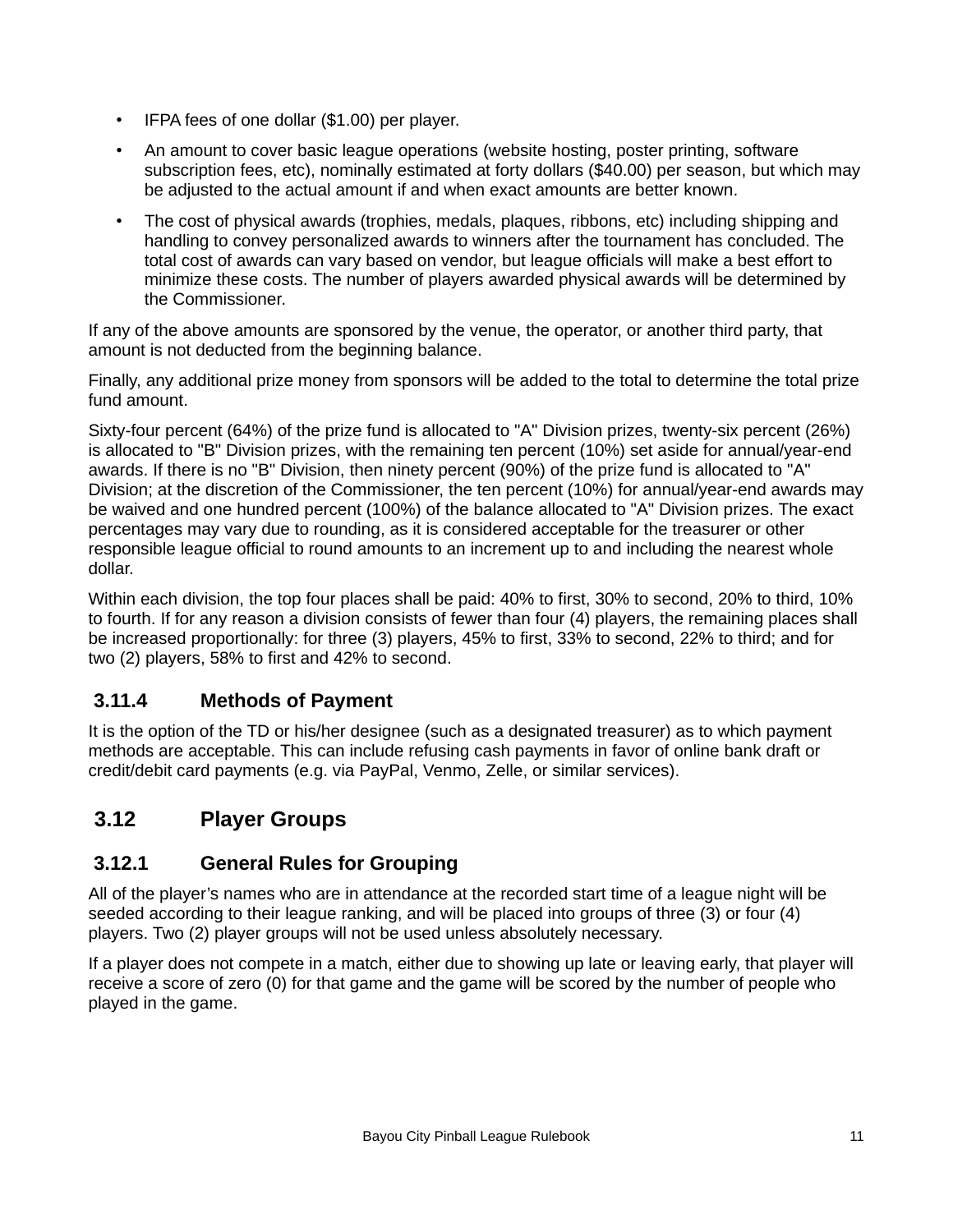### <span id="page-11-1"></span> **3.12.2 Standings Point Scoring**

#### **3.12.2.1 Non-Playoff Games**

The IFPA 7-point system (aka 7-5-3-1/7-4-1) shall be used to allocate points for standings purposes, per the table below:

| Group Size | $1st$   $2nd$   $3rd$ |   | $\Lambda$ <sup>th</sup> |
|------------|-----------------------|---|-------------------------|
| Four $(4)$ | 5                     | 3 |                         |
| Three (3)  | Δ                     |   | n/a                     |
| Two $(2)$  |                       |   | $n/a \mid n/a \mid$     |

In the event of an exact non-zero score tie between two or more players, the average of both/all places involved shall be awarded to both/all players. In the event more than one player receives a zero (0) score, both/all players shall receive one (1) point.

#### <span id="page-11-0"></span> **3.12.2.2 Playoff Games**

For playoff tournament games, 4-2-1-0 scoring is used:

| Group Size |   | $1st$ 2 <sup>nd</sup> | 3 <sup>rd</sup> | $\varLambda^{\text{th}}$ |
|------------|---|-----------------------|-----------------|--------------------------|
| Four $(4)$ |   | 2                     |                 | O                        |
| Three (3)  | 4 | 2                     |                 | n/a                      |
| Two $(2)$  | 4 | 2                     |                 | $n/a \mid n/a \mid$      |

In the event of an exact non-zero score tie between two or more players, the average of both/all places involved shall be awarded to both/all players. In the event more than one player receives a zero (0) score, both/all players shall receive zero (0) points.

### **3.12.3 League Standings and Dropped Scores**

Weekly points for each player are added to that player's season total every week. Low scores are dropped per rule [3.2](#page-7-1) .

### **3.12.4 Single Player Remaining in Group**

If all other players in a group should all be disqualified, forfeited, or otherwise unable to continue play leaving only one remaining player in the group with at least one full game remaining to play, the TD shall adjudicate the score(s) based on the performance of that player in one-player games on the same games (s)he would have played with the group, using the scores of players in other groups as a guide.

### **3.12.5 Two Players Remaining in Group**

If other players in a group should be disqualified, forfeited, or otherwise unable to continue play leaving only two remaining players in a group which began with three or four players with at least one full game remaining to play, the TD has the option to, but is not required to, adjudicate the scores based on the performance of those players in two-player games on the same games they would have played with the group, using the scores of players in other groups as a guide.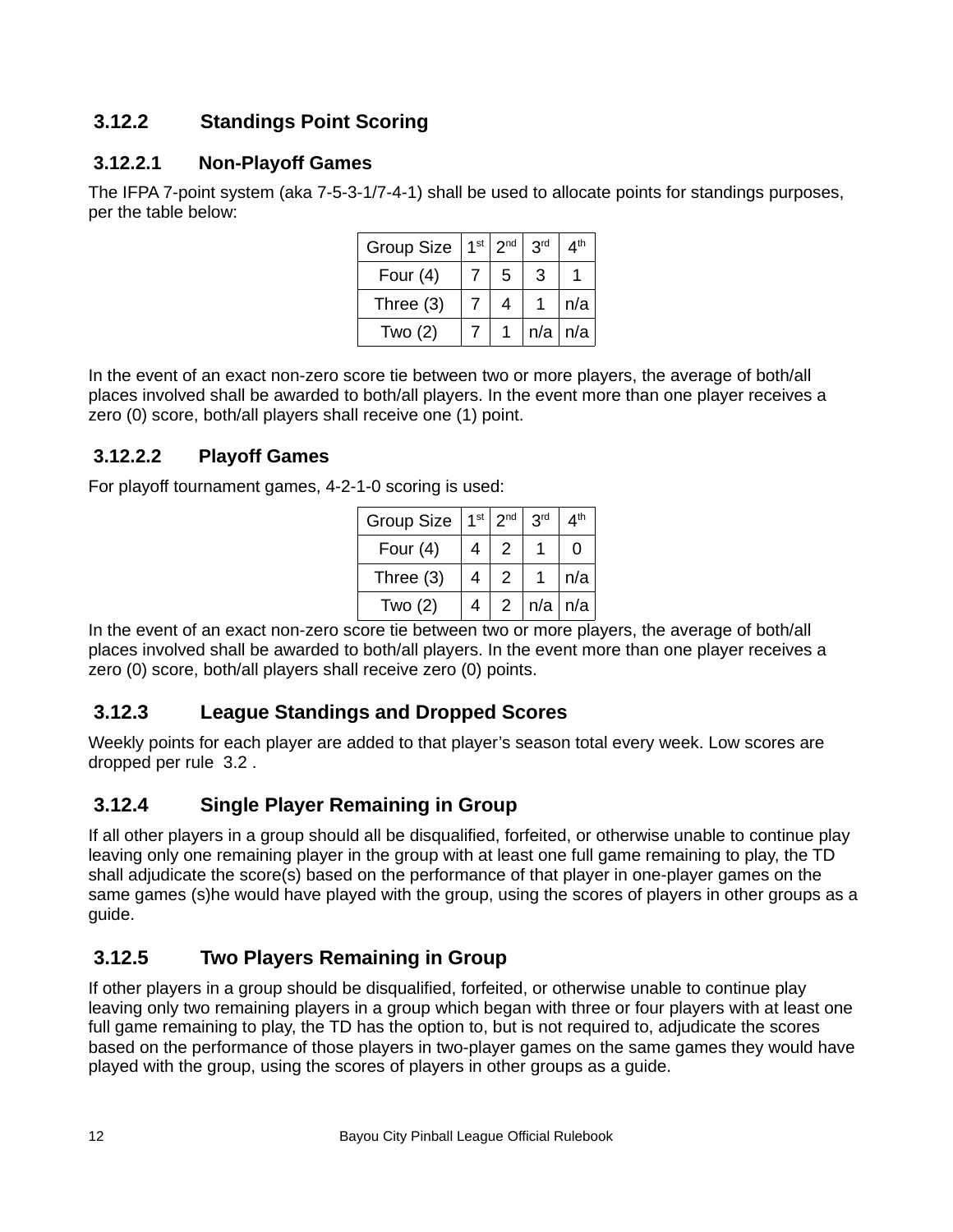# <span id="page-12-0"></span> **4 Weekly League Season-End Playoff Tournament**

### **4.1 Part of League Season**

The playoff tournament is considered part of the league season for the purposes of other league rules, including penalties assessed. It is not a standalone tournament in the same fashion as other standalone tournaments held by BCPL.

### **4.2 Playoff Divisions**

To provide a fair chance for players of all skill levels to compete in the playoffs, the league is separated into playoff divisions based on league size. The chart following the next section explains division breakdowns.

### **4.3 Awarding Playoff Spots**

All league players that participate in at least half (50%) of the matches are eligible to play in the playoffs. The number of players grouped into each division will depend on the number of eligible players per the following chart:

| <b>Players Per Division</b> |                         |                         |  |  |  |  |
|-----------------------------|-------------------------|-------------------------|--|--|--|--|
| Eligible players            | "A" Division Qualifiers | "B" Division Qualifiers |  |  |  |  |
| $\overline{2}$              | $\overline{2}$          | $\boldsymbol{0}$        |  |  |  |  |
| 3                           | 3                       | $\boldsymbol{0}$        |  |  |  |  |
| $4 - 5$                     | $\overline{4}$          | $\boldsymbol{0}$        |  |  |  |  |
| $6 - 8$                     | 5                       | $\boldsymbol{0}$        |  |  |  |  |
| $9 - 15$                    | $\,6$                   | $\boldsymbol{0}$        |  |  |  |  |
| $16-19$                     | $\,6$                   | 4                       |  |  |  |  |
| 20-22                       | $\,6$                   | 5                       |  |  |  |  |
| 23-25                       | $\,6$                   | $\,6\,$                 |  |  |  |  |
| 26-28                       | $\, 8$                  | $\,6\,$                 |  |  |  |  |
| 29-31                       | 8                       | $\, 8$                  |  |  |  |  |
| 32-35                       | $10\,$                  | $\, 8$                  |  |  |  |  |
| 36-39                       | 12                      | 8                       |  |  |  |  |
| 40-43                       | 12                      | 10                      |  |  |  |  |
| 44-47                       | 12                      | 12                      |  |  |  |  |
| 48-53                       | 16                      | 12                      |  |  |  |  |
| 54-61                       | 16                      | 16                      |  |  |  |  |
| 62-71                       | 20                      | 16                      |  |  |  |  |
| 72-81                       | 24                      | 16                      |  |  |  |  |
| $82+$                       | 32                      | 16                      |  |  |  |  |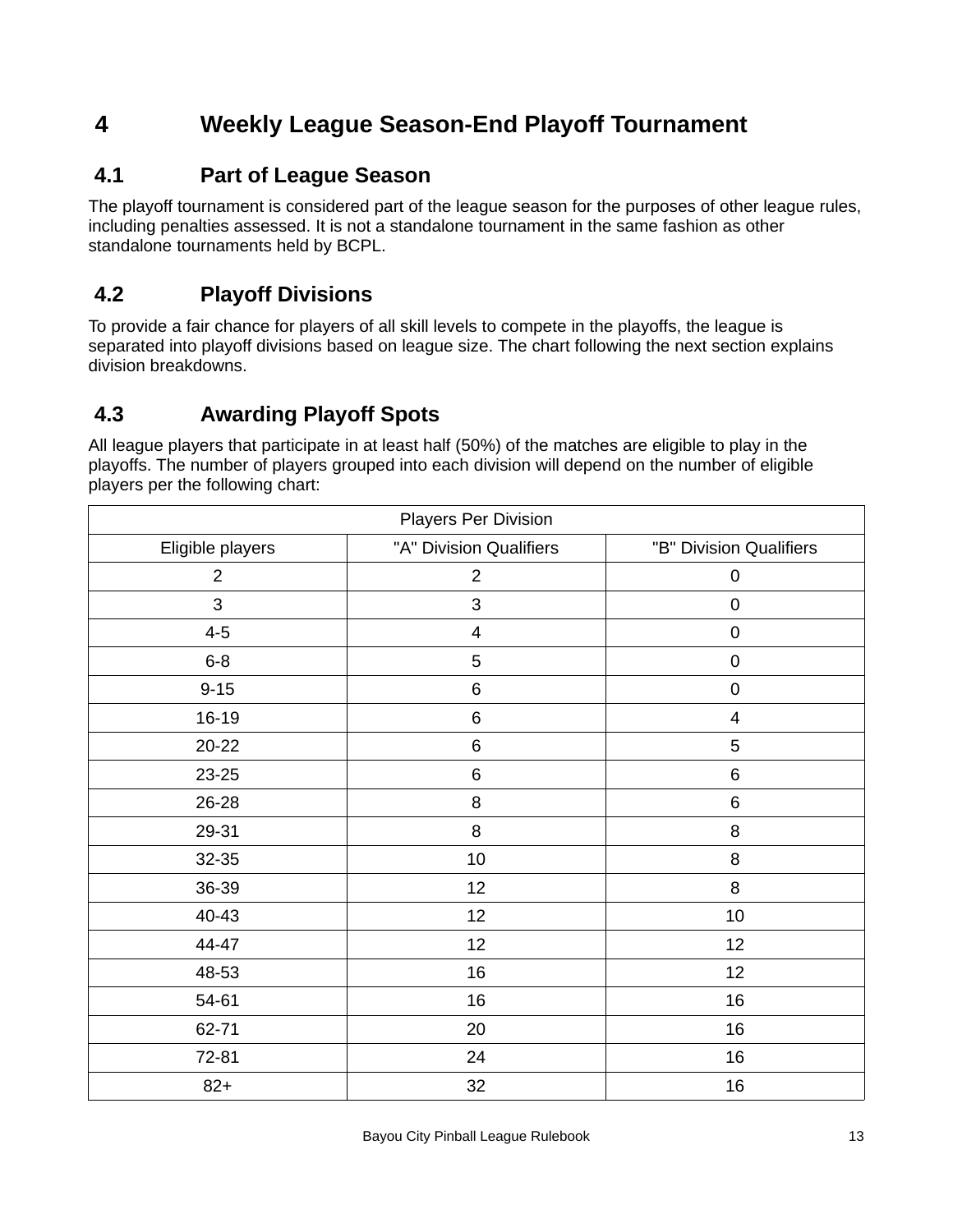The winner of each final match is named Division Champion for the season. The "A" Division Champion is also named the League Champion for the season.

The "A" Division finals determine the final league ranking for the places within that division. However, the "B" Division finals are for prizes only, and the final league ranking for "B" division players will be determined only by points earned during the regular season.

At the discretion of the TD, a "C" Division may be formed from all the otherwise playoff eligible players who did not qualify for "A" or "B" Division play. Any "C" Division tournament is strictly for amusement and bragging rights, and no prizes or physical awards will be given for winning a "C" Division playoff tournament, nor will "C" Division playoff results impact official league standings. The typical format of a "C" Division tournament is a group strikeout tournament with two (2) strikes for elimination, as described in section [6](#page-16-0) .

#### **4.4 Playoff Format**

#### **4.4.1 Two to Four Players**

Any division consisting of two (2), three (3), or four (4) players will have one round, the finals, consisting of all players.

#### **4.4.2 Five Players**

Any division consisting of five (5) players will have one semi final round before the finals. The semifinal round will consist of the 4<sup>th</sup> and 5<sup>th</sup> ranked players in a two-player group with the 1<sup>st</sup> through 3<sup>rd</sup> ranked players receiving a bye into the finals.

#### **4.4.3 Six Players**

Any division consisting of six (6) players will have one semi final round before the finals. The semi-final round will consist of the 3<sup>rd</sup> through 6<sup>th</sup> ranked players in a four-player group with the 1<sup>st</sup> and 2<sup>nd</sup> ranked players receiving a bye into the finals.

#### **4.4.4 Eight Players**

Any division consisting of eight (8) players will be split into two groups and have one semi final round before the finals. The semi-final round will consist of all 8 players with no players receiving a bye.

#### **4.4.5 Ten Players**

Any division consisting of ten (10) players will have two (2) semi final rounds before the finals, for a total of three (3) rounds. The first round shall consist of the  $7<sup>th</sup>$  through 10<sup>th</sup> seeded players in a fourplayer group, with the  $1<sup>st</sup>$  through  $6<sup>th</sup>$  ranked players receiving a first-round bye.

#### **4.4.6 Twelve Players**

Any division consisting of twelve (12) players will have two (2) semi final rounds before the finals, for a total of three (3) rounds. The first round shall consist of the  $5<sup>th</sup>$  through 12<sup>th</sup> seeded players in two separate four-player groups, with the  $1<sup>st</sup>$  through  $4<sup>th</sup>$  ranked players receiving a first-round bye.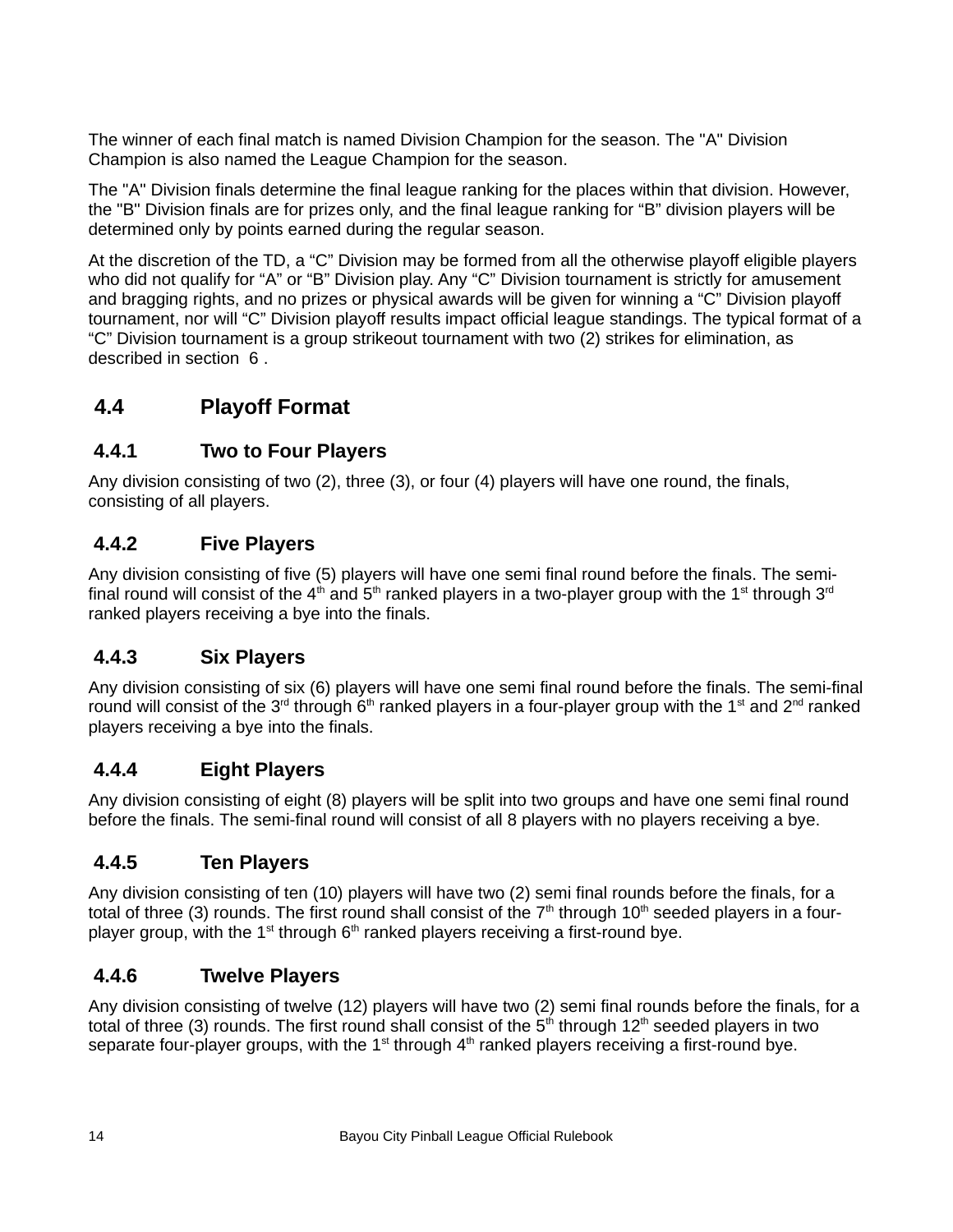#### **4.4.7 Sixteen Players**

Any division consisting of sixteen (16) players will have two (2) semi final rounds before the finals, for a total of three (3) rounds. The first round will consist of all players in four-player groups, with no players receiving a first-round bye.

#### **4.4.8 Twenty Players**

Any division consisting of twenty (20) players will have three (3) semi final rounds before the finals, for a total of four (4) rounds. The first round will consist of the  $13<sup>th</sup>$  through 20<sup>th</sup> ranked players in two separate four-player groups, with the  $1<sup>st</sup>$  through  $12<sup>th</sup>$  ranked players receiving a first-round bye.

#### **4.4.9 Twenty-Four Players**

Any division consisting of twenty-four (24) players will have three (3) semi final rounds before the finals, for a total of four (4) rounds. The first round will consist of the 9<sup>th</sup> through 24<sup>th</sup> ranked players in four separate four-player groups, with the  $1<sup>st</sup>$  through  $8<sup>th</sup>$  ranked players receiving a first-round bye.

#### **4.4.10 Thirty-Two Players**

Any division consisting of thirty-two (32) players will have three (3) semi final rounds before the finals, for a total of four (4) rounds. The first round will consist of all players with no players receiving a firstround bye.

#### **4.5 Other Division Sizes and TD Adjustments**

Normally, no division shall consist of a number of players other than two (2), three (3), four (4), five (5), six (6), eight (8), ten (10), twelve (12), sixteen (16), twenty (20), twenty-four (24), or thirty-two (32). In the event of no-shows, the TD may make adjustments to this format, including running the tournament with a different player count not on this list.

### **4.6 Scheduling Structure of Playoffs Due To Size**

For larger league sizes, the TD may reschedule portions of the playoffs to occur as part of a separate meeting. Example:

### **4.7 Ties in Playoff Qualification**

If there is a tie in divisional standings based on total league standings points, this tie is to be broken with a one-game tiebreaker (prior to the playoff tournament), with the machine and playing order to be determined randomly by the TD.

In the event of a five-way or larger tie, or if the machine chosen for the tiebreaker supports fewer players in one game than players to play (e.g. three players on a two-player machine), this will necessarily involve multiple games, with the recording of each player's scores after each game.

For coin play locations, this game is paid for by the players.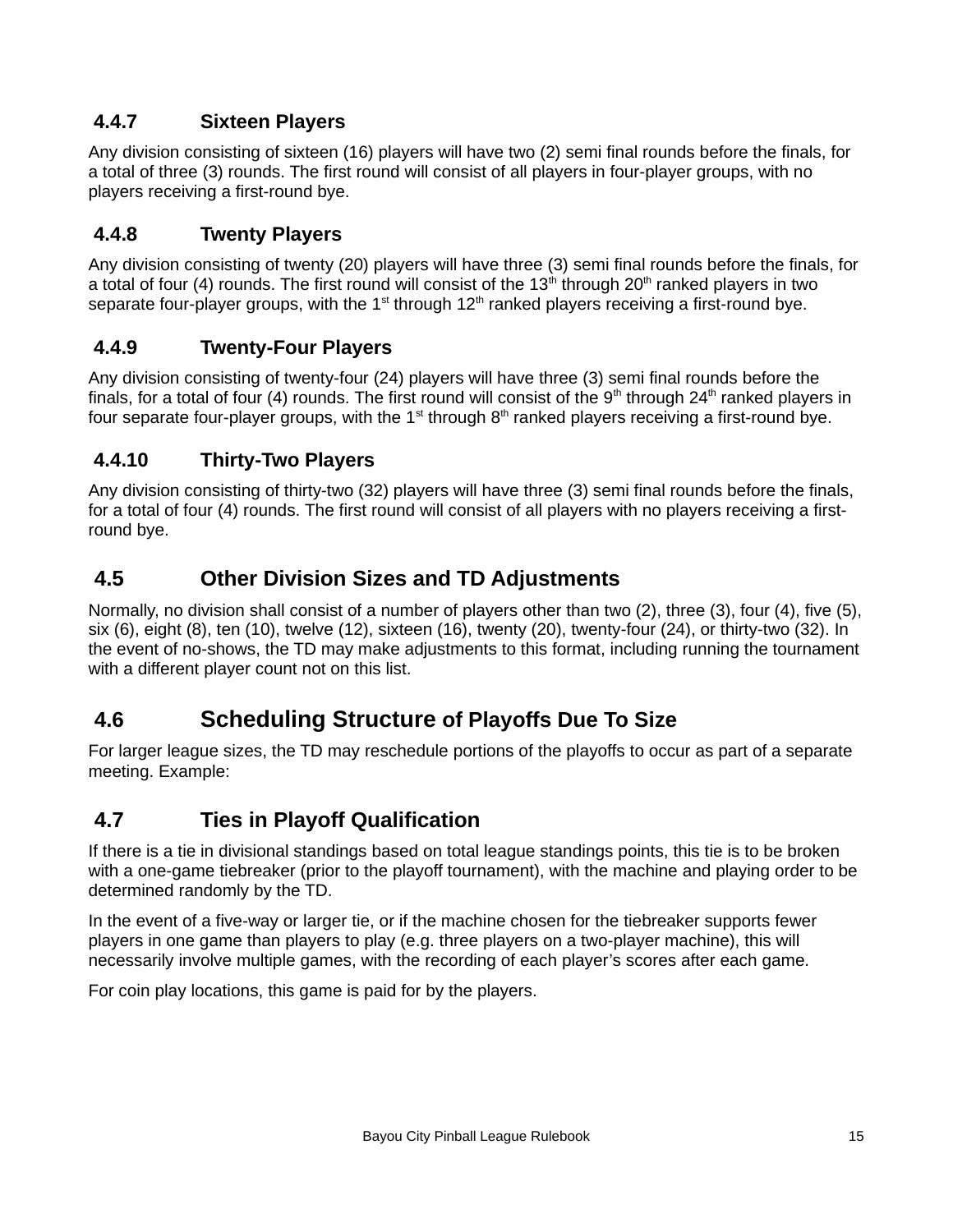### **4.8 Playoff Scoring**

Playoff scoring is as defined in section [3.12.2.2](#page-11-0) . In each semi-final round, the two players with the highest point totals from that round in each four-player (or three-player, if used) group will advance to the next round. For a two-player group, the player with the higher point total of the two players will advance to the next round.

### **4.9 Playoff Machine Selection**

For playoffs, each group will be randomly assigned to a bank of 3 games. Games must be played in order.

### **4.10 Ties in Playoff Results**

If two or more players are tied in points after the semi-final or final has been played, the tiebreaker is a one-game playoff on a randomly selected machine. The choice of order will be given in order of highest regular season rank (highest player followed by next highest, etc). The tie-breaking game cannot be played on a game that was chosen in that round.

### **4.11 Tardy or Absent from Playoffs**

Players are required to sign in for playoffs at a designated time, or risk forfeiting their spot in the playoff tournament. The TD may choose to delay playoffs for a reasonable amount of time if a player is tardy but is not obligated to do so.

#### **4.12 Attendance Requirement**

Players who have attended fewer than half (50%) of the regular season meets are not eligible for playoffs.

### **4.13 Only One Eligible Player**

In the extremely unlikely event that there is only one eligible player for a league playoff tournament, that player wins by default and no playoff is necessary.

# <span id="page-15-0"></span> **5 Match Play Tournaments**

#### **5.1 Overview**

For a match play tournament, players will be grouped into groups of three or four players. (Two player groups will be avoided unless absolutely necessary.) The number of group play rounds will be announced by the TD prior to the event; typically this is five (5) to eight (8) rounds, but may be longer or shorter.

After the initial rounds conclude there is a playoff between the top finishers. Exactly how many will vary by tournament, but this is almost always at least the top four (4) finishers. For larger tournaments, it may be sixteen (16) or more, split into an A division and B division (of eight (8) players each in this case). The exact number of playoff qualifiers will be announced by the TD prior to the event, which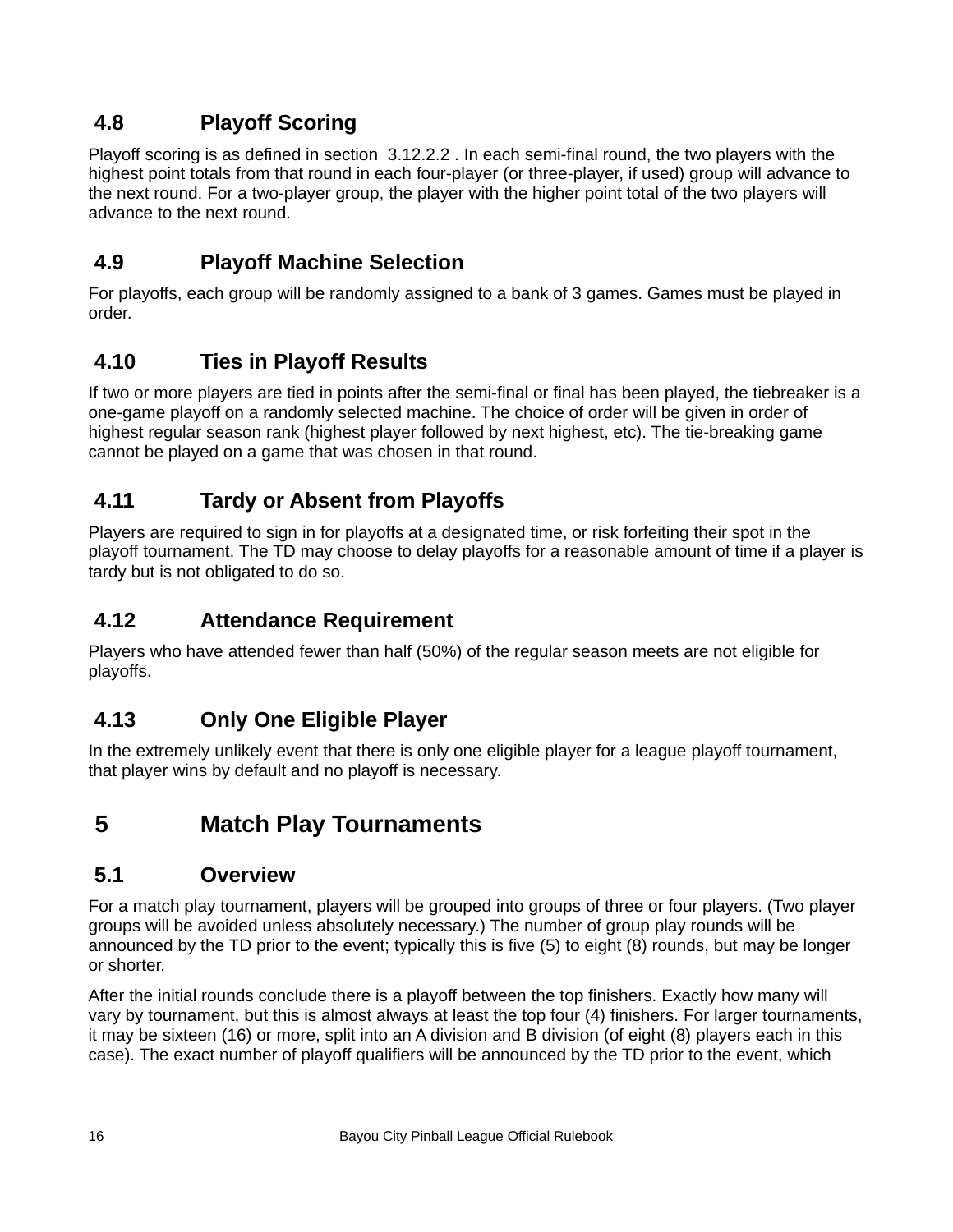could be conditionally based on the number of entries (example: 4 qualifiers for 8 or fewer entries, 6 qualifiers for 9 to 13 entries, 8 qualifiers for 14 or more entries). This is held in a similar format to a weekly league season-end playoff tournament as described in section [4](#page-12-0) .

In BCPL match play tournaments, IFPA-style scoring (rule [3.12.2](#page-11-1) ) is used at all times, both during the initial rounds and the playoff.

#### **5.2 Tiebreakers**

Ties for playoff qualification will be resolved in this order:

- a) higher number of first-place finishes;
- b) higher number of second-place finishes;
- c) more standings points in games with common opponents;
- d) one-game playoff where both the machine and player order are randomly selected by the TD.

For a tie involving three or more players, start over at the top of the list after the order of any one player is resolved by any one tiebreaker (whether higher or lower than the other players).

### <span id="page-16-0"></span> **6 Strikeout Tournaments**

#### **6.1 Overview**

There are two different types of strikeout tournaments: group strikeout and heads-up strikeout.

#### **6.1.1 Group Strikeout**

Players are placed in groups of three or four and play on machines randomly selected by either the TD or event software. In each group, the bottom two players ( $3<sup>rd</sup>$  and  $4<sup>th</sup>$  place) in four player groups, and the bottom two players ( $2<sup>nd</sup>$  and  $3<sup>rd</sup>$  place) in three player groups, receive a "strike". In later rounds, the player who scores lower in a two-player game will receive a "strike".

#### **6.1.2 Heads-up Strikeout**

Players are placed in pairs and play two-player games on a machines randomly selected by either the TD or event software. The player who scores lower in a two-player game will receive a "strike".

In some later rounds groups of three may be used even in a heads-up strikeout tournament (typically only one group of three per round), or alternatively, a "bye" may be given to a player as decided by the tournament software.

#### **6.1.3 Common To Both Formats**

Players who receive the maximum number of strikes are eliminated; typically this is two (2), three (3), or four (4) strikes, but sometimes a maximum of five (5), six (6), or more strikes is used. Details will be announced by the TD prior to the event.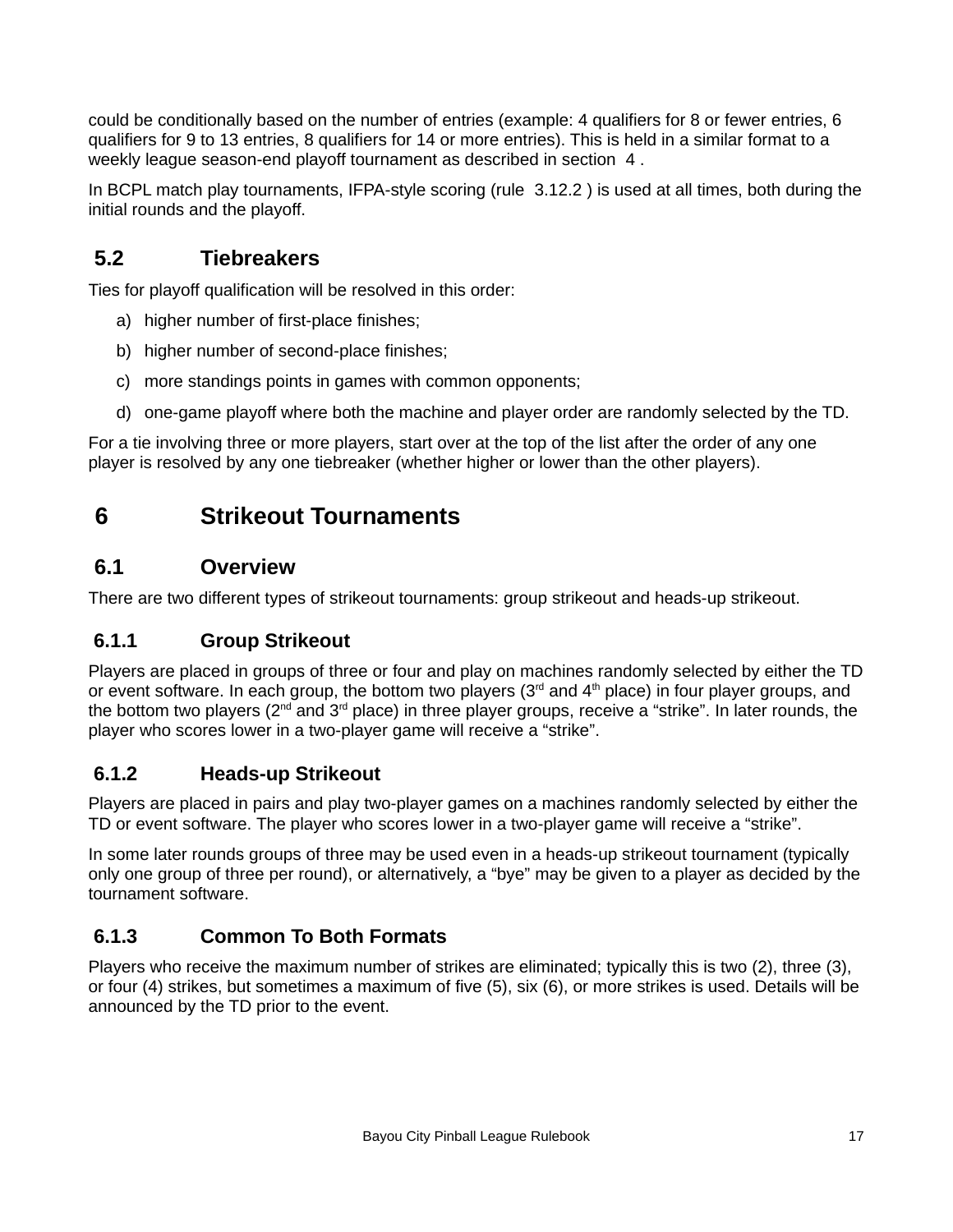### **6.2 Modifications**

A modification of this format involves playing a group strikeout tournament until a final group of players (typically from four (4) to eight (8)) remains, then those players playing in a playoff as they would in a match play tournament (section 5). This format will be announced by the TD prior to the tournament if in use.

# <span id="page-17-1"></span> **7 Pin-Golf**

### **7.1 Overview**

The objective in a pin-golf tournament is to complete the objective of each "hole" (game) in the fewest number of "strokes" (balls in play). The objective of each "hole" is typically a set score on that game, though it may also be a game objective such as starting multiball, lighting and making a given feature shot, etc.

# **7.2 Scoring**

One "stroke" is scored for each ball in play required to reach the "hole" objective. If the "hole" objective is not completed at the end of the game, the "stroke" count is one plus the number of balls in play for the game for standard scoring. If IFPA Pin-Masters scoring is in use, for score-based objectives, one additional stroke for each 20% short of the objective score, rounded up, is added up to a maximum of ten (10) strokes.

### **7.3 Extra Balls**

When and where enabled, extra balls are played as part of the same "stroke". For example: A player finishing the "hole" objective on an extra ball earned as part of the first ball in play would still receive a score of one "stroke".

At the discretion of the TD, extra balls may be disabled (i.e. the game will be put into "novelty" mode where an extra ball awards a set point value) to speed game play.

### **7.4 Alternate Game Forfeit Penalty**

Instead of the standard penalty, a game forfeit is assessed as the maximum number of strokes possible for a given hole (game). This is usually 4 (four) for 3-ball games, or 6 (six) for 5-ball games, but may be as many as 10 (ten) if the IFPA Pin-Masters scoring is used for players not reaching the game objective at all.

# <span id="page-17-0"></span> **8 Flip Frenzy Tournaments**

#### **8.1 Overview**

The objective of a flip frenzy tournament is to have the most net wins at the conclusion of the announced time period. All games are two-player (i.e. "heads up") and choice of machine and player order is typically handled by the tournament software (such as matchplay.events). At the start of the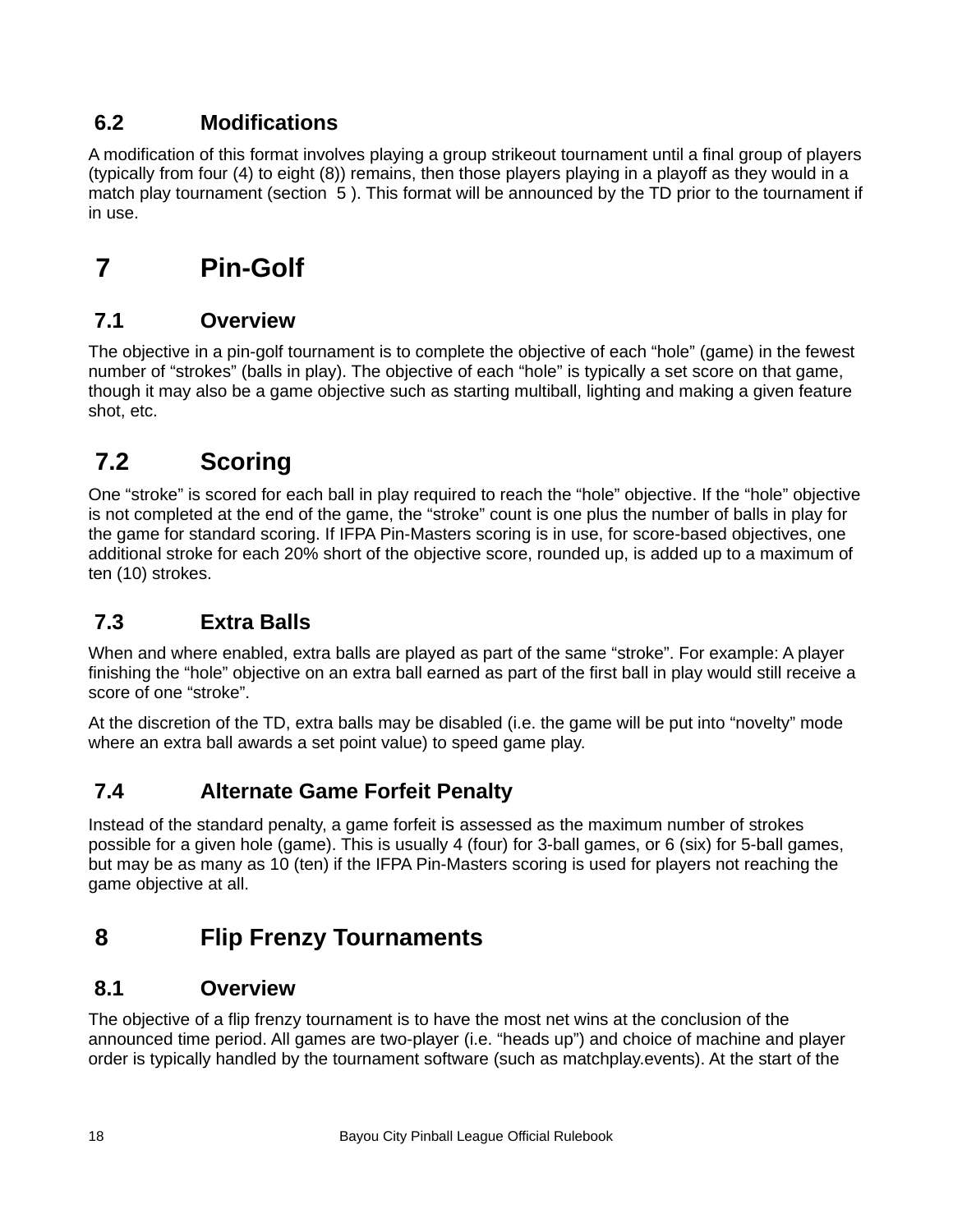tournament, two players per machine are assigned to a game, with the remainder going into a virtual queue. At the end of each game, player 1 becomes player 2 on his/her next game while player 2 goes back into the queue, with player 1 for the new game coming from the top of the queue.

### **8.2 Player Not Present**

A player not present within one minute, thirty seconds (1:30) of the game start receives an automatic loss and goes back to the bottom of the queue. However, the opponent in that scheduled game does not receive an automatic win. Instead, the player ready to play would be immediately assigned to play the next player in the queue, at which point the one minute, thirty second (1:30) timer would start over.

Players are strongly encouraged to take their breaks (whether for bathroom use, snack bar/vending machine runs, smoking, phone calls, or other purposes) when closer to the bottom of the queue. Players taking longer breaks should keep an eye on their queue position to avoid getting an automatic loss.

### **8.3 Delay Of Game/Tournament**

Due to the nature of this type of tournament, intentionally delaying or slowing the pace of the game is subject to stricter penalties than other formats. IFPA rules section III, rule 4 (Intentional delays) specifically prohibits a delay of longer than 60 seconds; the spirit of this rule is extended for flip frenzy tournaments to include any intentional pattern of delaying or slowing the pace of the game even if each individual instance is shorter than 60 seconds. In general, the cumulative delay time should not exceed two minutes (2:00) per ball and four minutes (4:00) per game, including any time taken before plunging the ball into play. Note that these are not absolute limits, but guidelines; these times should be increased for games with longer ball times.

Players should strive to complete games in an expeditious manner, and players who appear to be intentionally delaying or slowing the pace of the game, in the judgment of the TD, are subject to penalties, including a game forfeit, or even a tournament forfeit if circumstances warrant.

The TD should give players the benefit of a reasonable doubt when ruling whether or not a player is delaying or slowing the pace of the game.

# **8.4 Special Rules for Certain Penalties**

#### **8.4.1 Game Forfeit**

A game forfeit penalty is assessed by immediately ending the offender's game and sending the offender to the end of the queue. To ensure fairness to other players, the offender's opponent is required to play the remainder of the game to the best of his/her ability before starting a new match. Specifically, the offender's opponent may not just plunge his/her remaining balls in play except for unallowable extra balls.

### **8.4.2 Tournament Forfeit**

A tournament forfeit penalty is assessed the same way as a game forfeit for the game in progress, except that the offender is also removed from the tournament entirely. Any previous results for games played against the now-removed player stand as played.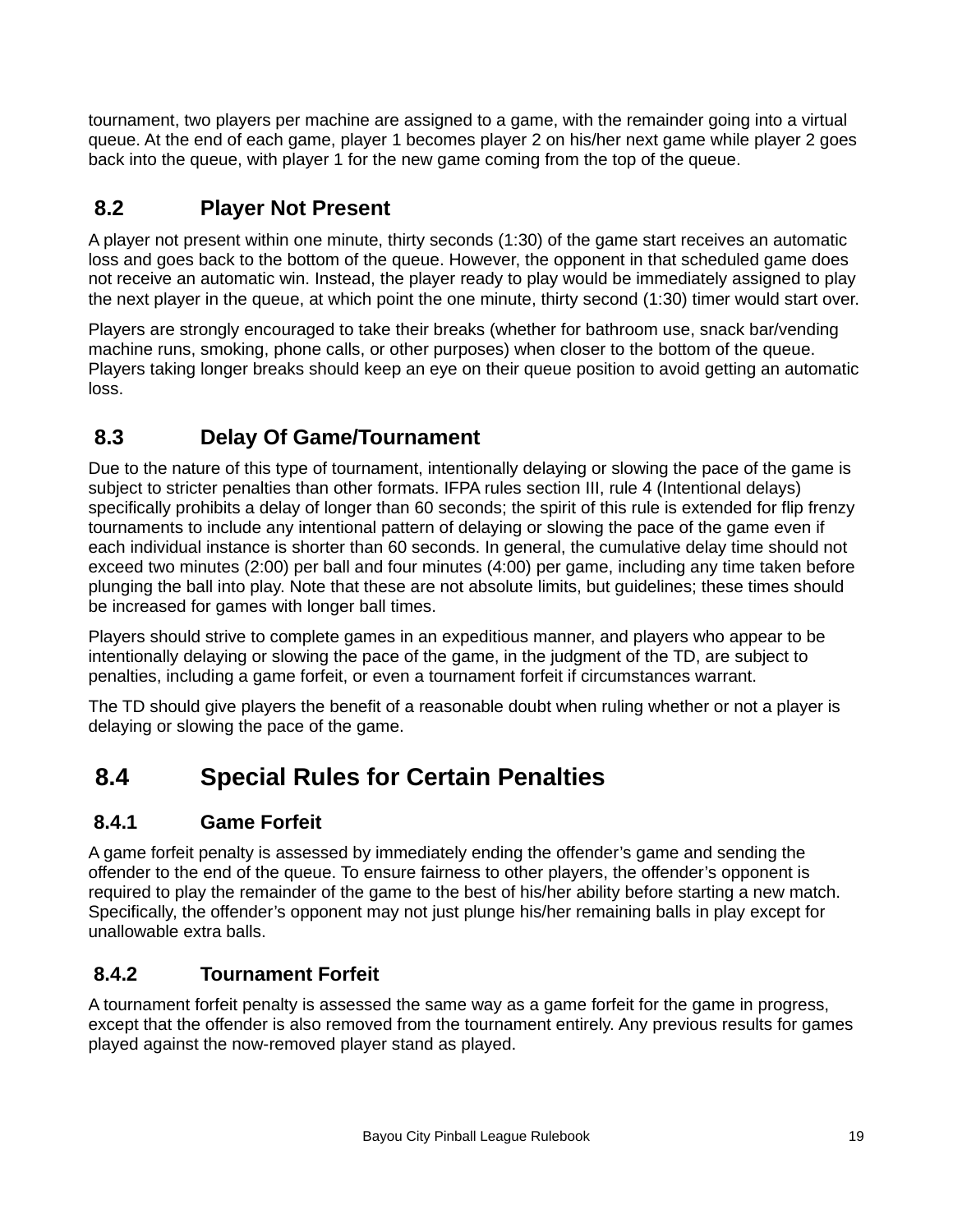- <span id="page-19-4"></span> **9 [Reserved]**
- <span id="page-19-3"></span> **10 [Reserved]**
- <span id="page-19-2"></span> **11 [Reserved]**
- <span id="page-19-1"></span> **12 [Reserved]**

# <span id="page-19-0"></span> **13 Card-Based Qualifying Formats**

Larger tournaments (more than 10 players per available machine) typically have qualifying sessions to determine the actual tournament players. The qualifier in most common use is called a card-based qualifier.

#### **13.1 Overview**

The card-based qualifier format consists of players playing multiple single-player games, each recorded by a scorekeeper onto an entry card (either a physical entry card, or a virtual entry card kept electronically). The best known example of this is the qualifying format used at the PAPA World Championships (no longer being held) where the player selected 5 games out of a bank of 10, with the best possible score being 500 (first place on all 5 games selected).

A group of machines out of those provided for the tournament is selected for qualifying games. On occasion, the entire group may be used for qualifying.

At the conclusion of qualifying, all scores are ranked and at that time points are assigned to each player's card per the conversion scheme in use for that qualifier. The value of each card is the sum total of the scores assigned by finishing place.

The purpose of the qualifier is to determine seeding and advancement of a reasonable number of players to the tournament proper, usually in cases where there would otherwise be far more players than available time to fit in enough games on the available machines. Typically it is a group match play tournament but other formats may also be used.

### **13.2 Place to Score Conversion Schemes**

The table below shows some of the more common finishing place to qualifying score conversion schemes in use. The "(etc.)" column denotes the additional amount or percentage subtracted per each additional place.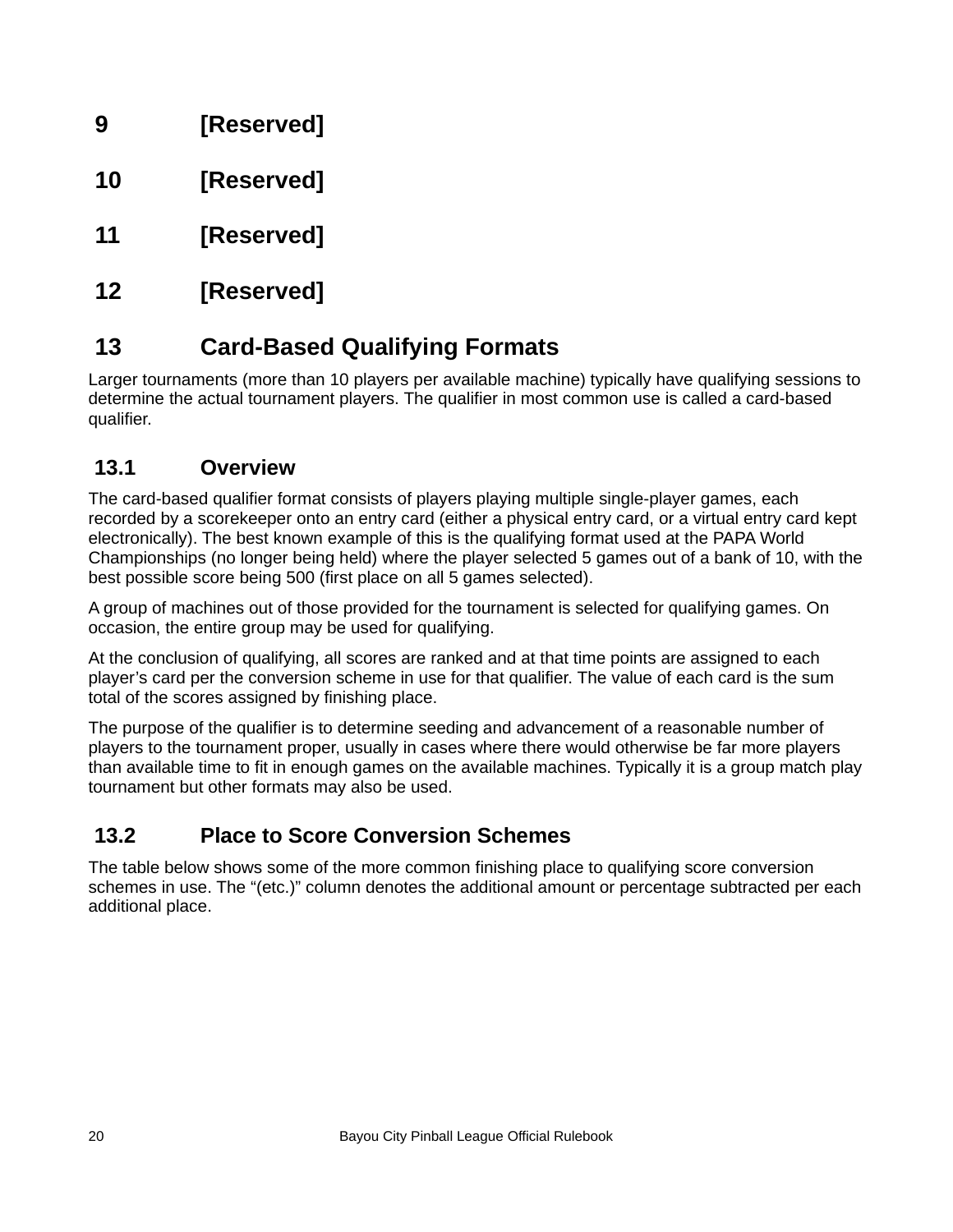| Name               | 1 <sup>st</sup> | 2 <sub>nd</sub> | 3 <sup>rd</sup> | 4 <sup>th</sup> | 5 <sup>th</sup> | 6 <sup>th</sup> | 7 <sup>th</sup> | 8 <sup>th</sup> | (etc.) | Min.           |
|--------------------|-----------------|-----------------|-----------------|-----------------|-----------------|-----------------|-----------------|-----------------|--------|----------------|
| <b>PAPA</b>        | 100             | 90              | 85              | 84              | 83              | 82              | 81              | 80              | -1     | 0              |
| <b>Hella Heart</b> | 105             | 90              | 80              | 70              | 65              | 60              | 55              | 50              | $-5$   | $\overline{0}$ |
| Top 30             | 30              | 29              | 28              | 27              | 26              | 25              | 24              | 23              | -1     | 0              |
| Top 25             | 25              | 24              | 23              | 22              | 21              | 20              | 19              | 18              | -1     | 0              |
| Linear / Top 100   | 100             | 99              | 98              | 97              | 96              | 95              | 94              | 93              | -1     | 0              |
| 90% Decay          | 100             | 90              | 81              | 73              | 66              | 59              | 54              | 48              | $-10%$ | 0              |

# <span id="page-20-1"></span> **14 Entry Fees and Finances for Tournaments**

The prize pool amount calculation begins with the total entry fees received by the TD. Funds for group buys of tokens or game cards, if any, are not considered entry fees; such funds would be considered part of the coin drop.

The following amounts are deducted from the beginning balance:

- IFPA fees of one dollar (\$1.00) per player.
- An amount set aside to cover expenses of basic league operations (website hosting, poster printing, software subscription fees, etc). This amount will vary by each tournament and will be smaller per tournament for regular tournaments held more often.
- If physical awards (trophies, medals, plaques, ribbons, etc) are to be awarded, the cost of the physical awards including shipping and handling to convey personalized awards to winners after the tournament has concluded. The total cost of awards can vary based on vendor, but we will make a best effort to minimize these costs. The number of players awarded physical awards will be determined by the Commissioner.

If any of the above amounts are sponsored by the venue, the operator, or another third party, that amount is not deducted from the beginning balance.

The resulting total is the total prize pool. The prize distribution will vary for each individual tournament.

Some tournaments may not have an entry fee and may only award sponsored prizes (if any) and no other physical awards. Tournaments held for a charity benefit will typically not have a cash prize pool and only award non-cash prizes donated by sponsors.

# <span id="page-20-0"></span> **15 [Reserved]**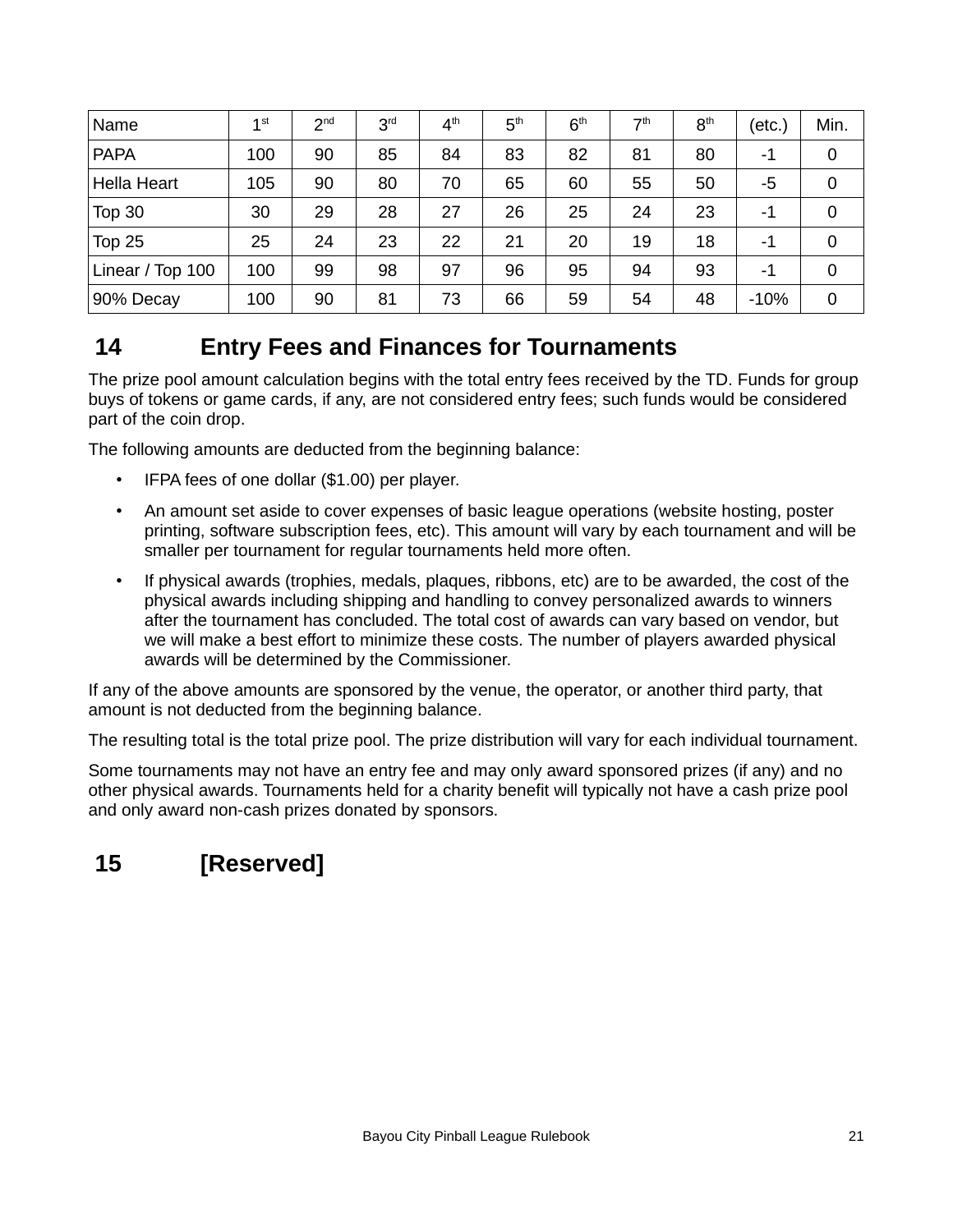# <span id="page-21-1"></span> **16 Scoring**

### **16.1 Player Duties**

It is each player's responsibility to be sure that their machine scores are recorded correctly as each game is finished. Any possible scoring errors should be brought to the attention of a league official immediately (as soon as the possible error has been discovered).

The intentional recording of incorrect or fictitious scores is considered cheating (rule [19.8 \)](#page-30-0) and will be penalized aggressively and decisively.

### **16.2 Investigation Of Errors**

Once notified of a possible error, the league official shall contact all the players in the affected group to determine their recollection of the scoring. If all players are in agreement, then the scoring will be corrected. However, if all players in the group do not concur with the reported error, then the scores as originally recorded (whether on a written score sheet or electronically) shall stand.

# <span id="page-21-0"></span> **17 Personal Conduct**

### <span id="page-21-2"></span> **17.1 General Conduct Expectations**

All players are expected to conduct themselves in a polite and sensitive manner and do their part to help maintain a safe and welcoming environment. BCPL is first and foremost an inclusive organization. The following are all considered unacceptable:

- a) outbursts and language which a reasonable person might find offensive, specifically including but not limited to those containing profanity, obscenity, and/or sexually explicit language;
- b) derogatory speech towards any age, race, nationality, gender identity, gender expression, sexual/romantic preference (or lack thereof), lifestyle, religion/creed, or person; or
- c) any other conduct which is determined by the TD or a league officer to be detrimental to the operation of any BCPL event, or the reputation of BCPL and/or competitive pinball in general, including any conduct which a reasonable person would judge to be overtly aggressive, disruptive, or otherwise in conflict with a welcoming environment.

Penalties are outlined in section [23](#page-39-0) .

# **17.2 Attire / Dress Code**

Players must abide by the venue's dress code. In addition to the venue's dress code, clothing items with print or designs considered "hate speech" (promoting or expressing discrimination based on race, nationality, ethnicity, sex, gender, gender expression, etc), which depict or contain widely recognized "hate symbols", or which are otherwise in exceptionally poor taste are unacceptable. In the event of a disagreement the TD and/or the venue management may make a ruling. Other than that, players are free to wear clothes that best express their personal styles and that they feel comfortable wearing while playing pinball.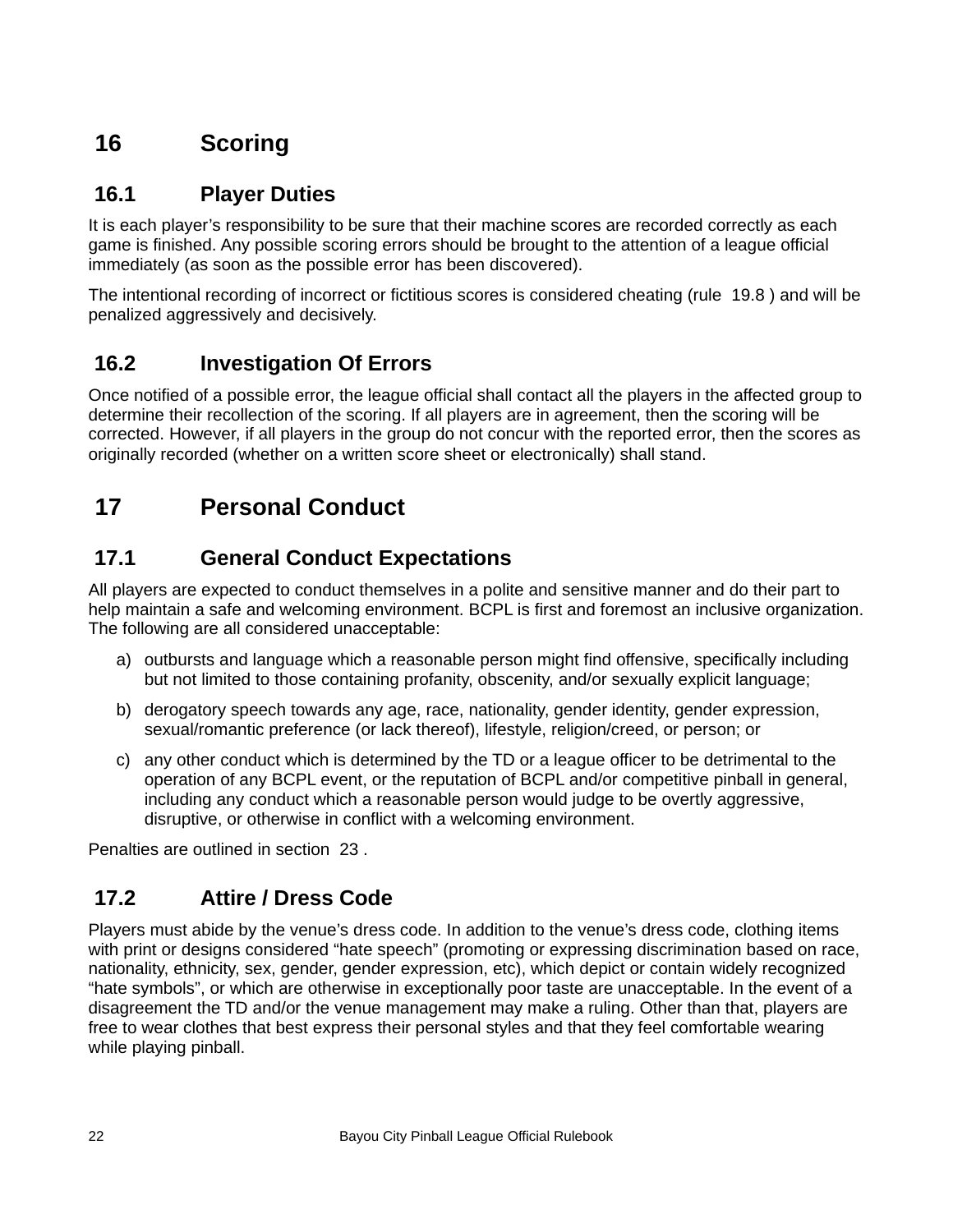From time to time specific items of clothing considered unacceptable for wear at BCPL events may be identified by the Commissioner or a League Official tasked to make such identifications by the Commissioner.

### **17.3 Other Venue Customers**

Players must be respectful of customers of the venue not playing in the league/tournament. Players scheduled to play a game currently being played by a customer not playing in the league/tournament should politely ask for the next game and wait for the customer to finish. Rude or otherwise inappropriate conduct resulting in complaints from non-league/-tournament customers will not be tolerated, and after any such complaints are validated, such conduct will be penalized aggressively.

### **17.4 Alcoholic Beverages**

#### **17.4.1 General Rules**

Where allowed by the venue, alcoholic beverages may only be possessed and consumed as permitted by state law. Minors under the age of twenty-one (21) may not possess alcoholic beverages in the physical and temporal vicinity of a BCPL event (also see rule [20.1.1](#page-31-1) ).

#### **17.4.2 Venue Prohibition**

If a venue prohibits alcoholic beverages on site and/or entry while in an intoxicated state, this must be respected. **This is a zero tolerance rule**; violations will result in an immediate tournament forfeit and/or season forfeit for all events the violator is currently active in, combined with an indefinite ban from future events, and if the violator is reinstated, a high likelihood of a lengthy period of probation upon reinstatement.

### **17.5 Cannabis**

#### **17.5.1 Use, Possession, and Distribution**

Regardless of legal status, any use (whether recreational or medicinal), possession, or distribution of cannabis is prohibited in the physical and temporal vicinity of BCPL events.

#### **17.5.2 Under the Influence**

Regardless of legal status, players are prohibited from participating in BCPL events, including noncompetitive/social events, while under the influence of cannabis (i.e. "stoned").

### **17.6 Environment**

The rules on player conduct are intended to nurture a safe and welcoming environment. League Officials are expected to prioritize the preservation of such an environment over the ability of previously suspended or banned players to return to future events.

### **17.7 Minimum Penalties for Certain Serious Violations**

Note that these are minimum penalties, and the establishment of a minimum penalty does not preclude a more severe penalty from being imposed.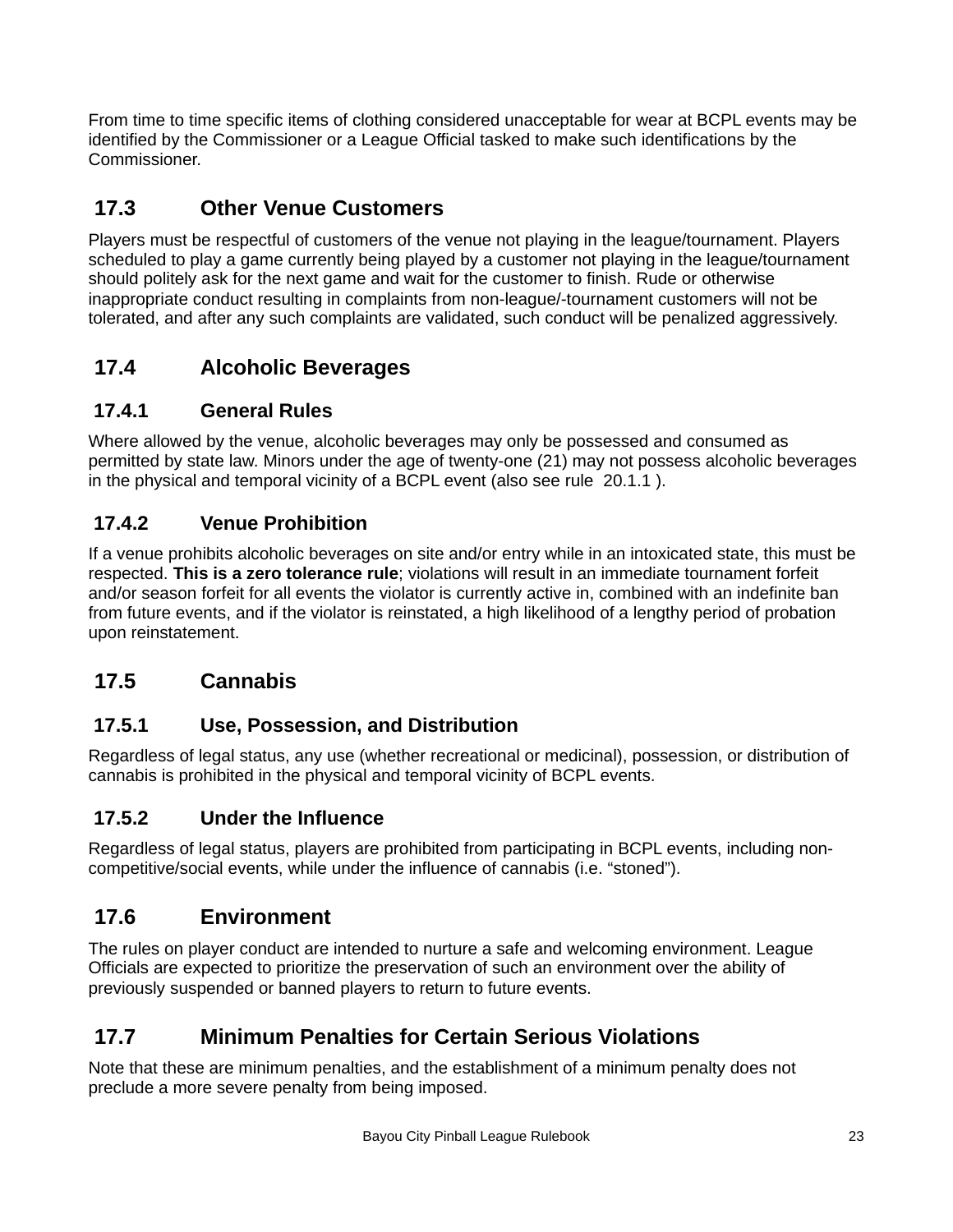#### **17.7.1 Player Ejected from Venue / Issued Trespass Warning**

Any act by the player causing his/her ejection from the venue, including situations where a player is issued a trespass warning (a legal warning not to return to the premises subject to criminal penalties, as provided by Texas Penal Code §30.05), shall be penalized as:

- a meeting forfeit at minimum during league play; or
- a tournament forfeit at minimum during tournament play.

Any situation where this rule is invoked shall be reviewed by the Commissioner for possible further action.

#### **17.7.2 Violence, Aggressive Acts, and Vandalism**

Any act of vandalism or involving vandalism (whether or not involving a pinball machine or other game equipment), or any aggressive or violent act against another player, shall be penalized as:

- a season forfeit at minimum during league play; or
- a tournament forfeit at minimum during tournament play.

Any situation where this rule is invoked shall be reviewed by the Commissioner for possible further action.

### <span id="page-23-0"></span> **18 General Rules for Machine Play**

#### **18.1 Extra Balls**

For tournaments/league meetings with lower attendance, players may be allowed to play one (1) extra ball per game, or possibly more than one. This will be announced by the TD prior to the event.

Otherwise, if a machine awards extra balls, or if a player earns one or more extra balls in excess of the allowable amount, these are considered unallowable extra balls and must be plunged without playing them. Exception: if a player is owed one or more consolation balls, that player may at his/her option play the otherwise unallowable extra ball(s) as a consolation ball(s) instead of starting a new game. This has the advantage of being less expensive in locations priced on a coin drop basis.

Where possible and practical, games will be set to award points in place of extra balls and specials (often referred to as "novelty" mode).

A player may touch the flipper buttons for purposes of selecting a skill shot only before the ball has been plunged. After the ball has been plunged, no further flipping is permitted.

### **18.2 Replays and Specials**

No award is given for credits earned by replays or specials awarded as a replay during league play. If a game is set to award special as points ("novelty" mode) these do count towards the final score the same as any other points scored during a game.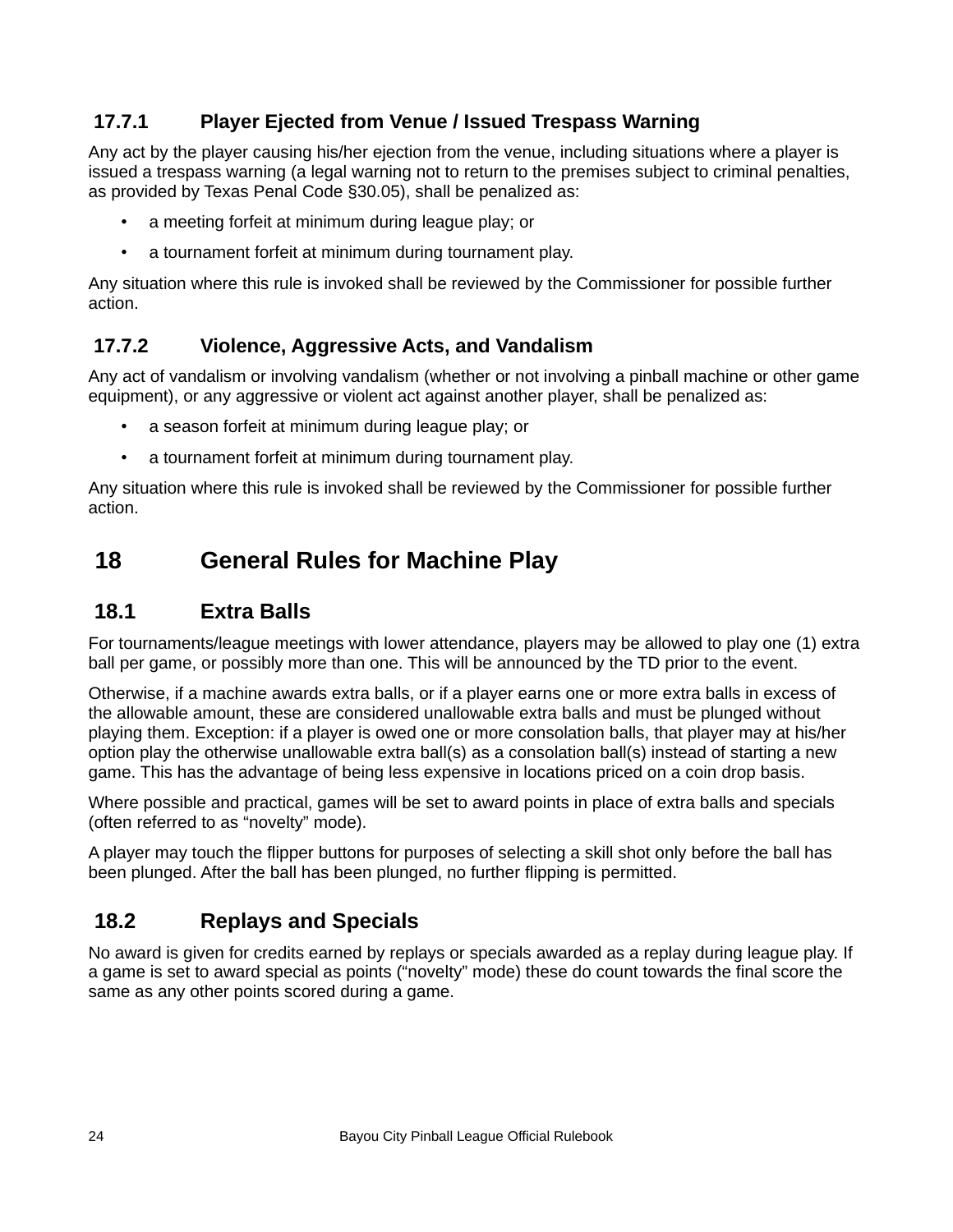### **18.3 Malfunctions**

Pinball machines are complex assemblies that can exhibit many unintended behaviors during play. To keep league play on track and prevent excessive focus on minor glitches, only a major or catastrophic machine malfunction can affect league play.

#### **18.3.1 Definitions**

A "minor malfunction" is any incident without external cause which deviates from the normal course of gameplay, without directly causing a player's loss of turn and without providing any player a significant advantage or disadvantage over others.

A "major malfunction" is one that results in a loss of a playable turn that is not a normal part of the game (i.e. premature loss of turn).

A "playable turn" includes the player's current turn at play, and any other balls that the player is entitled to play. This does not include "unallowable" extra balls. Note that an active multiball is part of the "current turn at play" and therefore a major malfunction during multiball is only counted once.

A "catastrophic malfunction" is one that either results in a premature end of game or makes it impractical or impossible to continue play on the game and obtain an end result fair to all players.

#### **18.3.2 Disputes**

In disputed situations, the TD shall decide whether or not a malfunction is considered minor, major, or catastrophic.

#### **18.3.3 Major Malfunction Examples and Counterexamples**

The following are examples of major malfunctions:

- <span id="page-24-0"></span>• A player is forced to tilt the ball in an attempt to dislodge a stuck ball (unless it is an unallowable extra ball).
- A turn ends prematurely (i.e. with one (1) or more balls still in play).
- A ball is auto-plunged or otherwise shot into play prematurely.

The following examples would not be considered major malfunctions:

- A player tilts away a stuck ball when it was not clearly necessary.
- A multiball round ends prematurely but does not result in loss of turn.
- A ball goes airborne and drains.
- A lit kickback fails to kick the ball back into play.
- A ball saver fails to work.
- A player tilts another player's ball. (This is interference.)
- A game kicks two (or more) balls into the shooter lane and the turn ends with at least one ball still on the playfield.
- A switch intermittently not registering.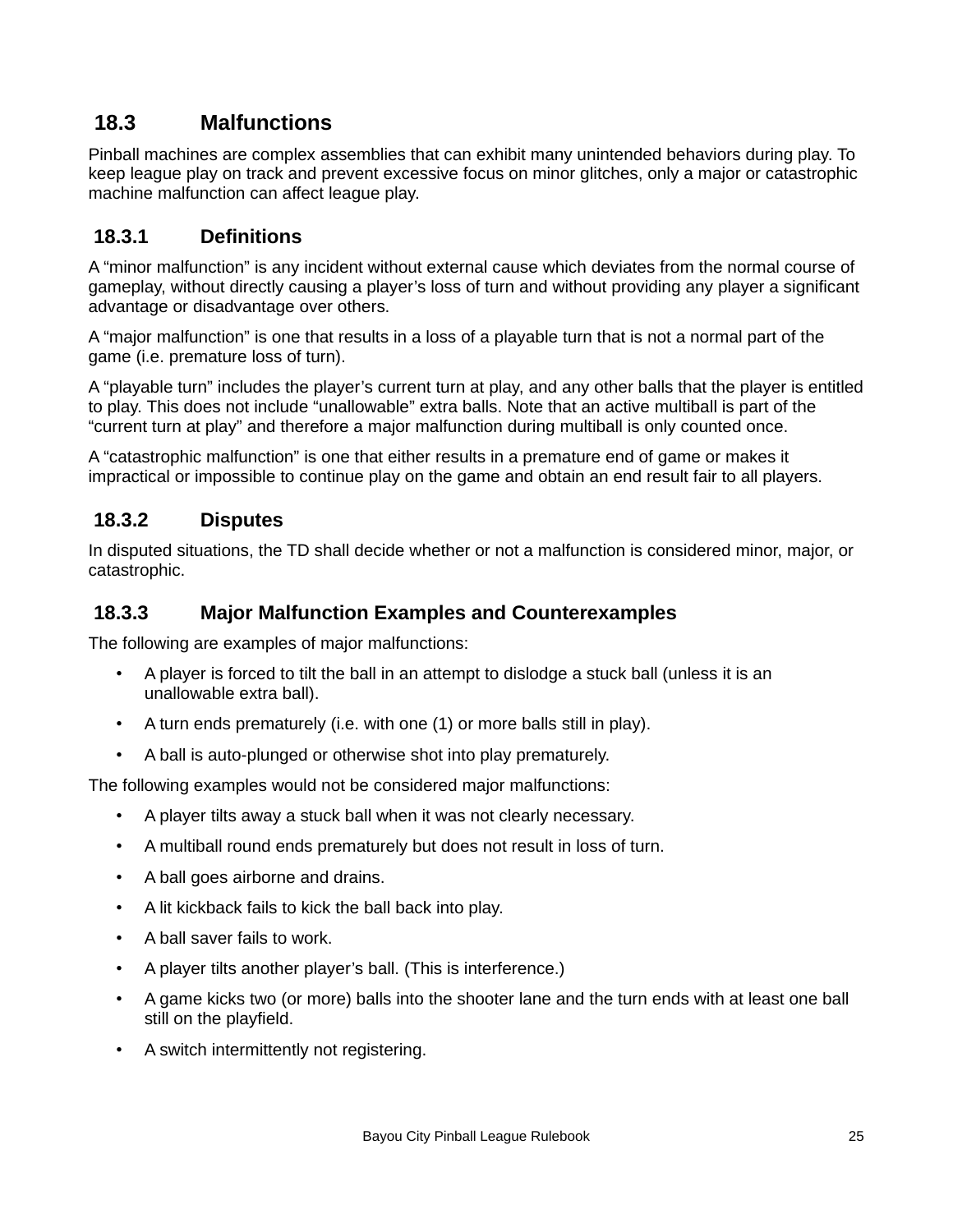### **18.3.4 Announcements Regarding Machine Problems**

If a problem with a machine is announced to league players by the TD before league/tournament play is started, then that problem is not considered a major malfunction even if the result is loss of ball in play.

#### **18.3.5 Player Responsibility; Consolation Balls**

When a major malfunction occurs, it is the player's responsibility to notify the TD, calmly and promptly. If the TD agrees that the incident is a major malfunction, the player will be provided with one additional ball of play at the beginning of a new game (a "consolation ball"), after the current game has been completed. No attempt will be made to re-establish the state of the machine at the time of the major malfunction. The player's total score on the additional ball of play will be added to his or her previous score, and the new game will be terminated.

At the request of the player, if and only if the TD or other tournament official approves, the major malfunction may instead be handled as follows: The current game will be terminated and the score recorded. A new game will be started, and after the appropriate number of balls have been played in the new game, the new score will be added to the old score to determine the player's total score, and the new game will be terminated. This approach is functionally similar to the previous paragraph, but may afford different strategic opportunities to the player. In no event will a player be allowed to abuse this rule through intentionally seeking a major malfunction.

#### **18.3.6 First Ball, First Player Major Malfunctions**

If a major malfunction occurs early in the play of the first ball by the first player, tournament officials may rule that the current game is voided and the score discarded. Machine repairs may be attempted, if possible, and the player(s) will restart their play without needing to track the previous score. If it is not possible to repair the machine at that time, another machine may be substituted.

#### **18.3.7 Declining Major Malfunctions**

Under certain specific conditions, a major malfunction may be declined by the player. This must be approved by the TD, and must not result in a situation which provides an unfair advantage to the player.

#### **18.3.8 Multiple Major Malfunctions / Unplayable Machine Rulings**

The TD can declare a machine unplayable at any time if:

- it is not functioning properly and the resulting malfunction(s) will, in his estimation, impair the ability of players to obtain fair scores;
- two (2) or more major malfunctions take place during the same game; or
- three (3) or more major malfunctions take place on the same machine during the same league meeting or tournament.

If the first ball played by all players result in major malfunctions, or if play cannot be continued on a machine for any reason, the machine is automatically declared unplayable for the rest of the league meeting or tournament, or until the machine is repaired. In these cases, the entire game is replayed immediately on a machine designated by a TD who is not involved in the affected match.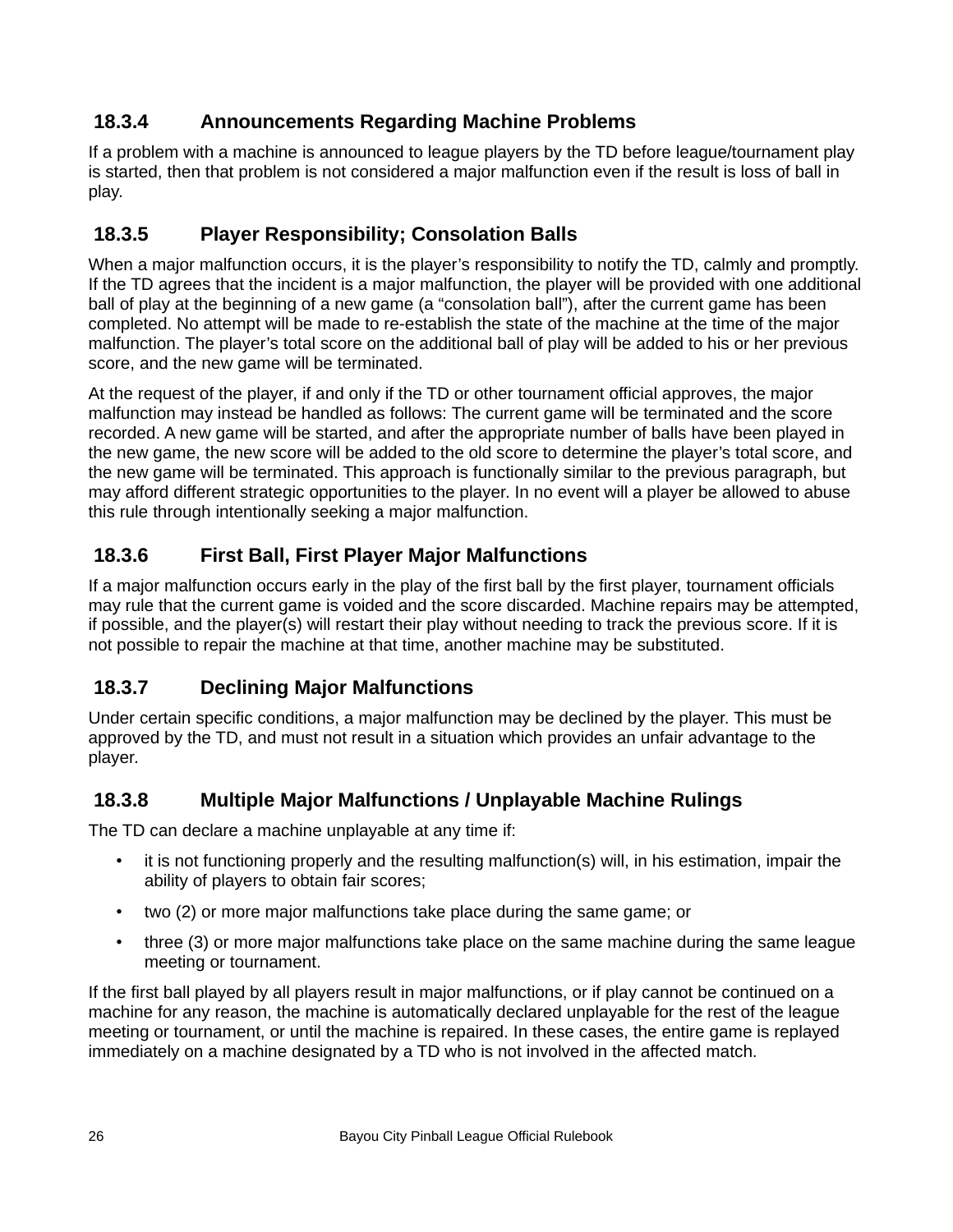### <span id="page-26-0"></span> **18.3.9 Catastrophic Malfunctions**

Catastrophic malfunctions such as slam tilts, blown fuses, fire due to overheated components, main processor halts/crashes, blackouts (i.e. power outages), brownouts, or similar events resulting in the abnormal termination of a game and/or memory corruption are handled on a case by case basis, using the malfunction rules described above if possible. Frequently, catastrophic malfunctions will invalidate all scores for that group on that machine. However, depending on when the malfunction occurs, the scores as played may stand if so decided by the TD (e.g. catastrophic malfunctions on the last ball of the game). Any recorded scores on the machine at the time of failure will be used if the machine is brought back into service and the affected players replay the remainder of the game on the same machine, or players may accept agreed-upon scores.

#### **18.3.10 Maintenance Sheets / Records**

It is recommended that the league prepare a maintenance sheet (either paper or electronic) on which is noted any issues resulting in malfunctions on the various machines during league/tournament play. This list should be passed on to the venue management, operator, or pinball technician to assist in the proper maintenance of the machines.

#### **18.3.11 Positive / Beneficial Malfunctions**

If a malfunction causes a player to receive an exceptionally unfair advantage over the other players, and there is no reasonable way to avoid it, then the game is stopped and a new game is started either on the same or a different machine at the TD's discretion. If a positive malfunction can be avoided (such as the awarding of extra points by repeated tapping of a flipper button), then this behavior shall be reported to the TD and shall be avoided during subsequent league/tournament play. At the discretion of the TD, the game may be replayed if it is felt that an unfair advantage was already gained by one or more players due to the malfunction. In this situation, the TD may also rule that completed scores on the game are to be discarded. It is the responsibility of all members of a group to ensure that positive malfunctions are not abused.

Note that a one ball "multiball" is not considered to be an exceptionally unfair advantage, nor are missing, incomplete, overly generous, or non-functioning tilt assemblies or slam tilt switches. Note also that missing, incomplete, overly generous, or non-functioning tilt assemblies or slam tilt switches do not excuse machine abuse as prohibited by rule [18.8](#page-27-1) below.

Intentional or particularly blatant abuses of a positive malfunction may be penalized as cheating per rule [19.8 ,](#page-30-0) particularly if one or more player(s) in a group abuses the malfunction while the other player(s) clearly make a best effort not to.

#### **18.4 Game Play Promptness**

When a player's turn comes up in a game, whether a tournament or league game, he is expected to begin play promptly. If a player does not begin play within the time limit (assumed to be a reasonable amount of time for a player to begin play), the TD may plunge the ball for the player, and the player may not play the ball. The time limit for all events is two minutes (2:00), subject to an announced modification by TD before the event begins. The TD has the option, but never the obligation, of extending this time limit in certain circumstances.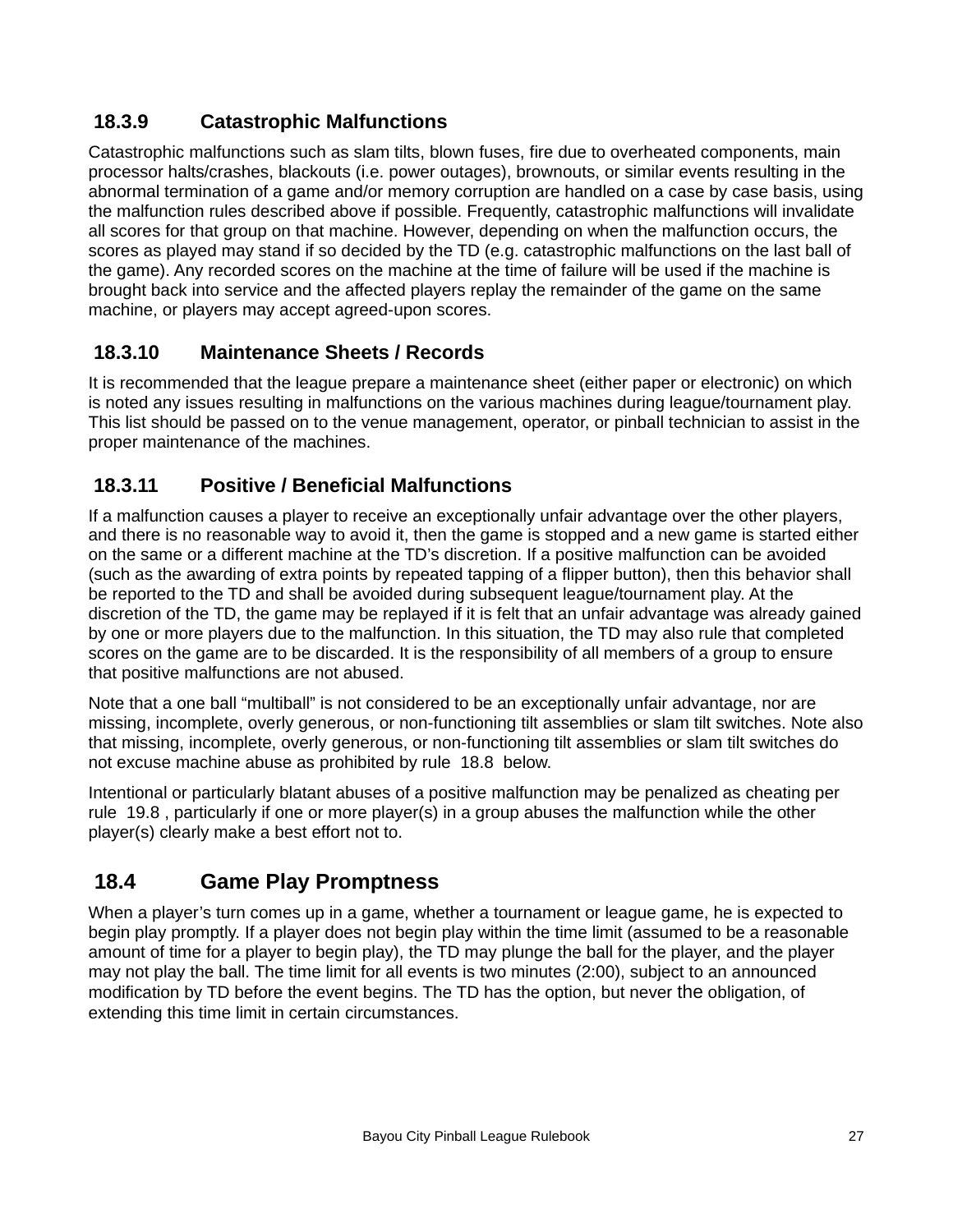### **18.5 Practice Games**

For league play, once league play starts for the night, a player may not play or practice games that he is scheduled to play later in that match. Practice games are allowed on machines that a player is not scheduled to play during that match, if it does not interfere with league play by his/her own or other groups. Practice games must be ended immediately if a league group is ready to begin a scheduled game on that machine.

During a tournament, including a league playoff tournament, a player may not play or practice on any pinball machine scheduled to be a part of the tournament at all. This includes other machines of the same title which may not be part of the lineup in the tournament area proper.

### **18.6 Distractions**

In general, random distractions that occur during league play (including minor physical bumps) are considered normal play conditions and no allowances are made for the effects of such distractions on a player's game.

### **18.7 Non-League Players**

League players do not take precedence over other customers at the establishment. Having a nonleague customer play your ball is considered a distraction and not interference; control of the ball should be regained as quickly and politely as possible. Close attention should be paid by league players to their game in progress to guard against this situation.

### <span id="page-27-1"></span> **18.8 Machine Abuse**

Tilt sensors are employed to determine what constitutes unduly rough handling of each machine, within the parameters of normal play. Abusive handling such as punching, kicking, lifting, tipping, or rocking a machine, or hitting the glass in any way, is grounds for a penalty, up to and including an indefinite ban, as detailed in section [23](#page-39-0) at the discretion of the TD.

# <span id="page-27-0"></span> **19 Prohibited Actions**

### **19.1 Playing Own Unallowable Extra Ball**

If a player nudges, flips, or otherwise plays his own unallowable extra ball, he must stop as soon as the error is recognized, and must plunge his next "allowable" ball without playing. If the error occurs on or after the player's last "allowable" ball, his/her final machine score is reduced by 25% (twenty-five percent), or more if needed in the opinion of the TD to restore an equitable outcome for all players in the group.

### **19.2 Playing Opponent's Ball**

The violator shall attempt to trap the ball(s) on a flipper as soon as the error is realized. The violator receives a game forfeit (machine score of zero for that game). As a tournament or league player, it is your responsibility to know what player you are in the playing order. If you are unsure, consult your score sheet (whether physical or online).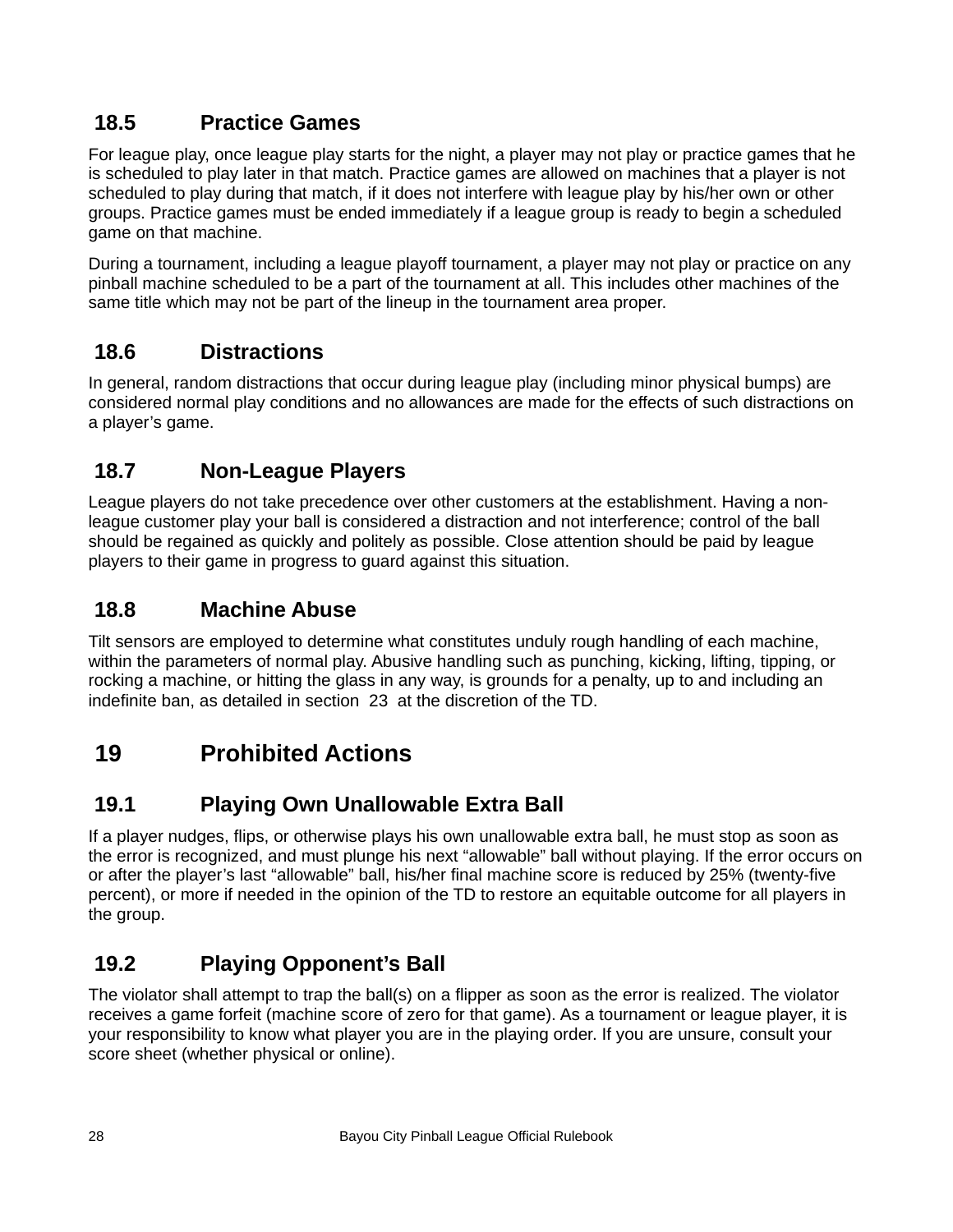If the affected ball was an unallowable extra ball, there is no additional compensation for the victim. Otherwise, the victim may choose one of two options: continue playing the erroneously plunged ball (if control can be recovered) or drain the plunged ball and play an additional ball through a new game. The player must announce a decision to all players in the group before play resumes. The deciding player is responsible for ensuring that the next player does not begin play before a decision is announced. If he allows the game to continue without announcing a decision, then it is presumed that he wishes to continue the game and not play an additional ball.

If a player does get disqualified from a game, their position in the game is considered open. Any interference caused by player error (for example, tilt-throughs or accidentally playing out of turn) in that position will have no additional consequences to the offending player; however, in the interest of keeping the event moving along, players should refrain from intentionally playing the open position. Any activity played in that open position will be considered void.

### <span id="page-28-0"></span> **19.3 Interference**

Interference in another player's game is not tolerated. Interference includes (but is not limited to) any of the following:

- slam tilts (whether intentional or not);
- tilting an opponent's ball;
- nudging the machine during another player's ball, even if the action does not cause the victim to lose the ball; and
- intentional distraction of a player during that player's turn.

Talking or coaching is not considered interference, unless the player at the machine specifically requests that he not be talked to during play.

If a player interferes with another player, causing a drain and/or loss of turn, the victim of the interference may either replay the entire game, or continue the game and play one (1) additional ball to replace the interfered ball (using either an earned, normally unallowable extra ball, a buy-in ball, or the first ball of a new game as a consolation ball). If the next player starts play with no decision announced, the victim is presumed to wish to continue his game. The interfering player is required to pay for the replayed game or the buy-in ball, even if there are credits on the machine and the game is set for coin play.

Interference is a serious violation of league/tournament play rules, and a penalty will be assessed on the violator. During league play, this is a game forfeit at minimum, with a second violation during the same season typically a meeting forfeit, and a third violation a possible season forfeit. During tournament play, this is a game forfeit at minimum, with a second violation during the same tournament typically a tournament forfeit. Future violations after a season or tournament forfeit can result in a suspension or ban from future events and/or other penalties.

### **19.4 Slam Tilts**

A slam tilt is one caused by an aggressive and excessive shove of the machine, by an attempted bang back or death save, or by other abuse of the machine such as hitting the coin door. Anything which causes a slam tilt is considered a prohibited act and penalized the same as other types of interference in rule [19.3](#page-28-0) . Depending on the circumstances, slam tilts may also be penalized as machine abuse per rule [18.8](#page-27-1) and/or conduct detrimental to the reputation of BCPL and competitive pinball per rule [17.1](#page-21-2) .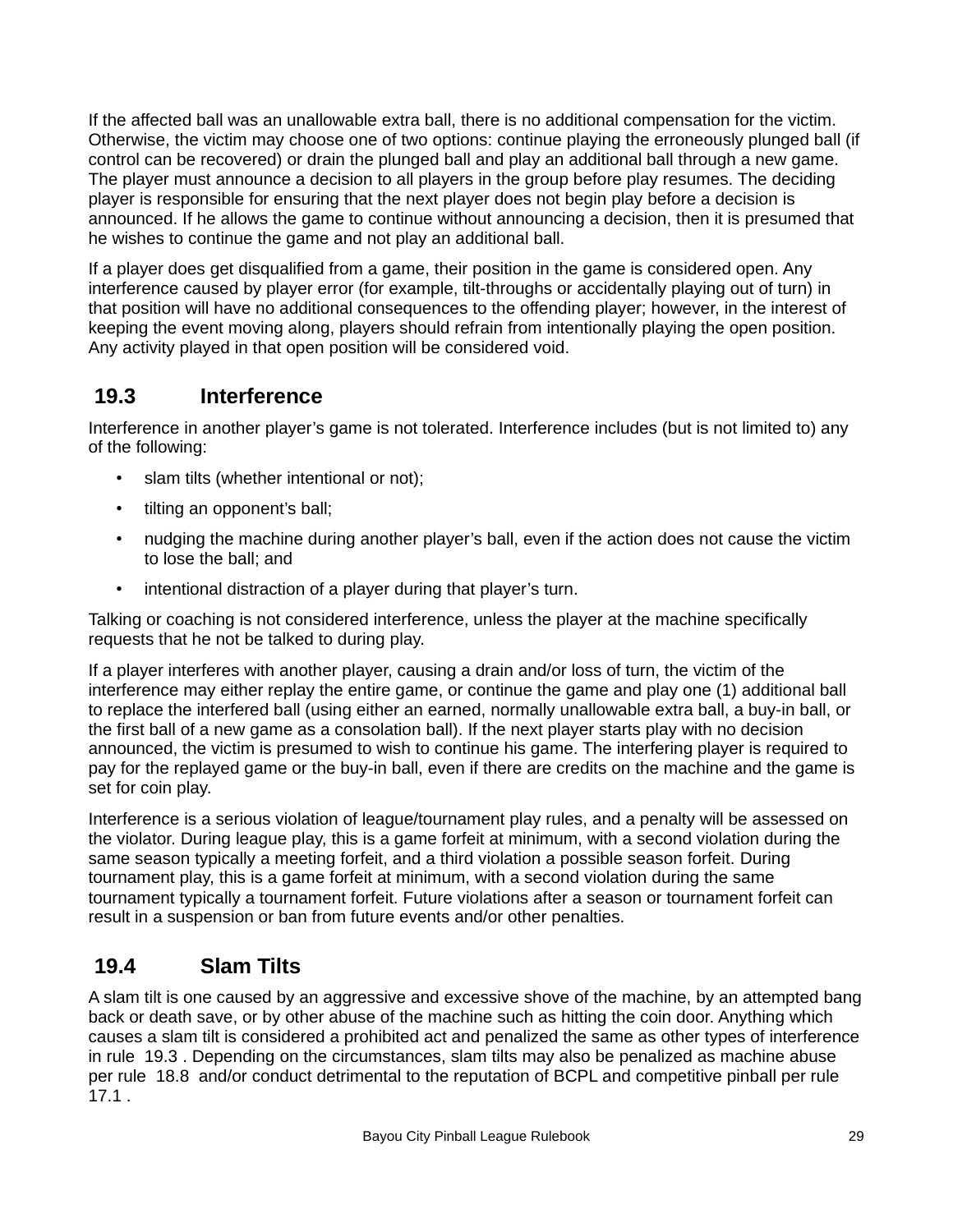### **19.5 Not Starting the Proper Number of Games**

If too many games are started inadvertently, balls for the extra games are plunged but not played. If too few games are started, additional games are started, if possible, so that the number of games on the machine matches the number of players in the group. If the proper number of games cannot be started by the above means for some reason, the game is ended immediately and a replay of the machine by all players commences. The player responsible for the wrong number of games being credited (usually player 1) pays any cost of the restart if necessary (i.e. if the location's machines are set for coin play).

### <span id="page-29-0"></span> **19.6 Language Selection**

### **19.6.1 Preferred Language**

English is the preferred language setting for games used at all BCPL events.

### **19.6.2 When a Language Other than English Has Been Operator-Selected**

If a language other than English has been operator-selected on accident, the operator should change the language back to English if feasible. If for some reason this is infeasible, or the language change is intentional (e.g. due to a large portion of non-tournament clientele at the location primarily fluent in another language) or due to a machine malfunction, the game should be played as is, with all known English translations being made available to interested players as equally as possible.

### **19.6.3 When Multiple Languages Are Player Selectable**

In the event a game allows for the selection of multiple languages by the player who starts the game, English must be chosen if available unless all players in the game agree to play using another language offered by the machine prior to the beginning of play (i.e. the first player plunging his/her first ball).

Choosing a language other than English, in absence of an agreement, will result in, at minimum, an immediate game forfeit for the responsible player. The game is then restarted (if coin play, at the expense of the person responsible for starting the game). If a game selects the other language on its own without input by the player (due to an intermittently shorting switch, software glitch, etc), it is considered a catastrophic malfunction upon the objection of any one player.

The selection of an incorrect language by another player besides the player starting the game (for example, accidentally pressing the right flipper button where the left button selects English) is treated as interference and penalized as detailed in rule [19.3](#page-28-0) .

# **19.7 Death Saves / Bang Backs**

Death saves and bang backs ("biffs") are techniques used by some players to return a ball back into play that has already gone down an outlane or otherwise drained. Due to the risk of damage to the machine and injury to the player, these techniques are not allowed in BCPL league and tournament play.

A player that successfully performs a death save or bang back will receive a game forfeit (machine score of zero on that game), and must plunge any remaining balls without playing them. However, it is allowable for the ball to bounce back into play of its own accord (most common on Gottlieb games and newer Stern games).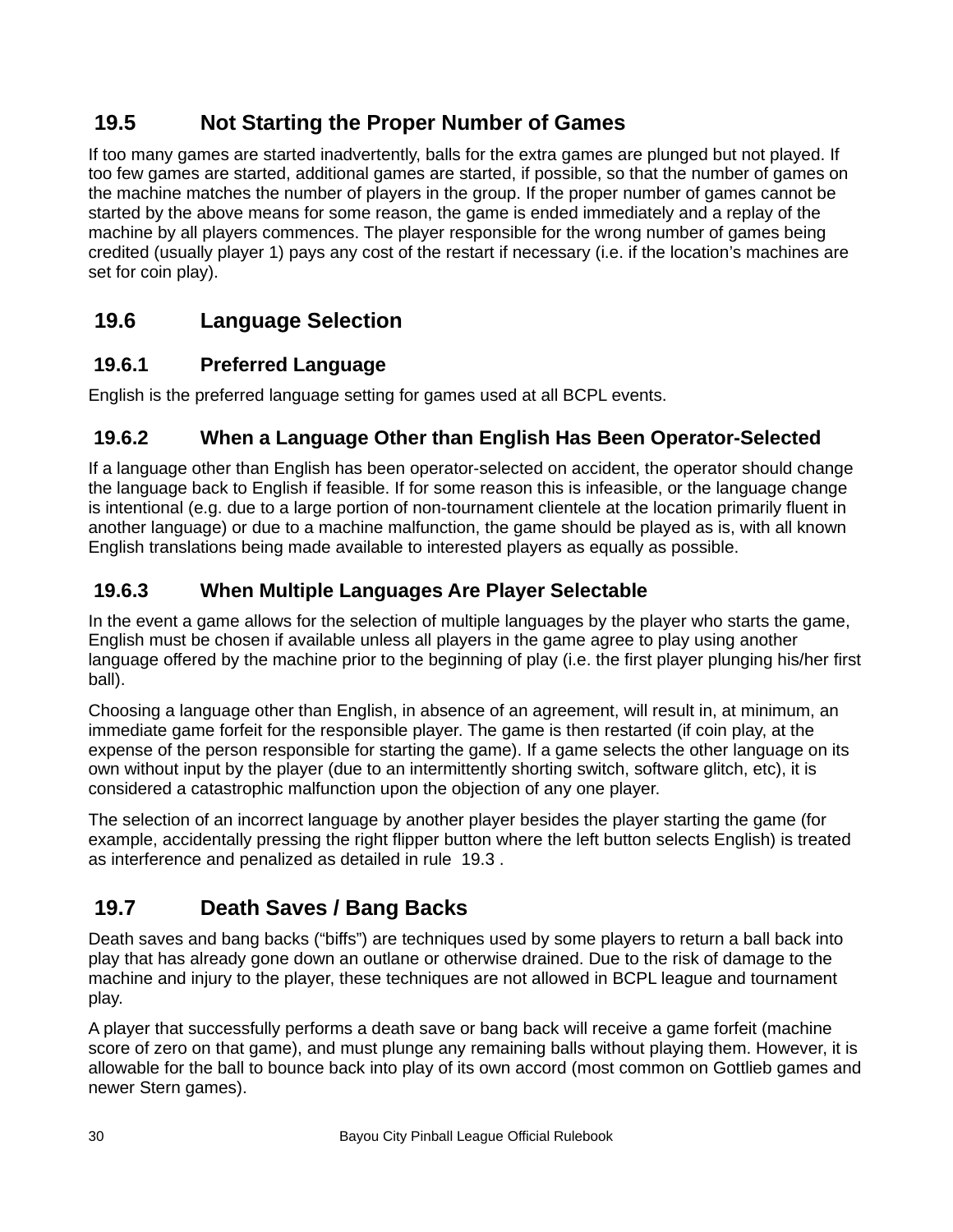Although these techniques are prohibited by rule in league and tournament play, because these maneuvers do not interfere with any other player's game, performing a death save or bang back is not considered interference or a serious violation of league rules in and of itself. However, slam tilts, tiltthroughs, and damage to the machine caused by a death save or bang back may be penalized separately.

### <span id="page-30-0"></span> **19.8 Cheating**

Pinball can often be frustrating, especially during competition. The BCPL rules are designed to deal fairly with this fact, to encourage people to control themselves, and to compensate for various mishaps that might occur during play.

On the other hand, any act or course of conduct with any of the following results is considered cheating and cannot be tolerated:

- a) preventing one or more other players from fairly playing the machine;
- b) unfairly increasing one's own score;
- c) giving one or more other players an unfair advantage, including intentionally not playing to the best of one's ability ("fixing", "throwing" or "tanking" games);
- d) colluding with one or more other players to manipulate the outcome of a game or match;
- e) intentionally recording incorrect or fictitious results whether for one's own benefit or that of another player;
- f) fraud or deception related to one's use of an IFPA player number/identity, including the intentional use of another player's name and/or IFPA player number, or false or misleading statements regarding one's competitive pinball history; or
- g) any other attempt, whether successful or unsuccessful, to influence the outcome of a game, match, tournament, or player rankings (including WPPR) to other than its natural competitive result, outside the boundaries of normal pinball play.

In addition, the following specific act is considered cheating and prohibited:

• Picking up the front of the machine to avoid draining a ball, particularly in instances where the tilt and/or slam tilt switches in the game do not trigger when this happens (also considered machine abuse under rule [18.8 \)](#page-27-1).

The penalty for a specific instance of cheating will be determined by the league official based on the nature and severity of the offense; in general, however, cheaters should expect to be penalized swiftly and severely when caught, and in addition to such penalties, every effort will be made to nullify any attempt(s) at cheating by restoring equity to the players detrimentally affected (as necessary). In addition, all such instances of cheating are subject to review by the Commissioner for additional penalties in addition to those levied by the TD, up to and including a permanent ban from future BCPL events.

Any league official uncertain he/she has all information needed to make a correct decision based on a given incident is invited to defer to an official of higher rank including the Commissioner.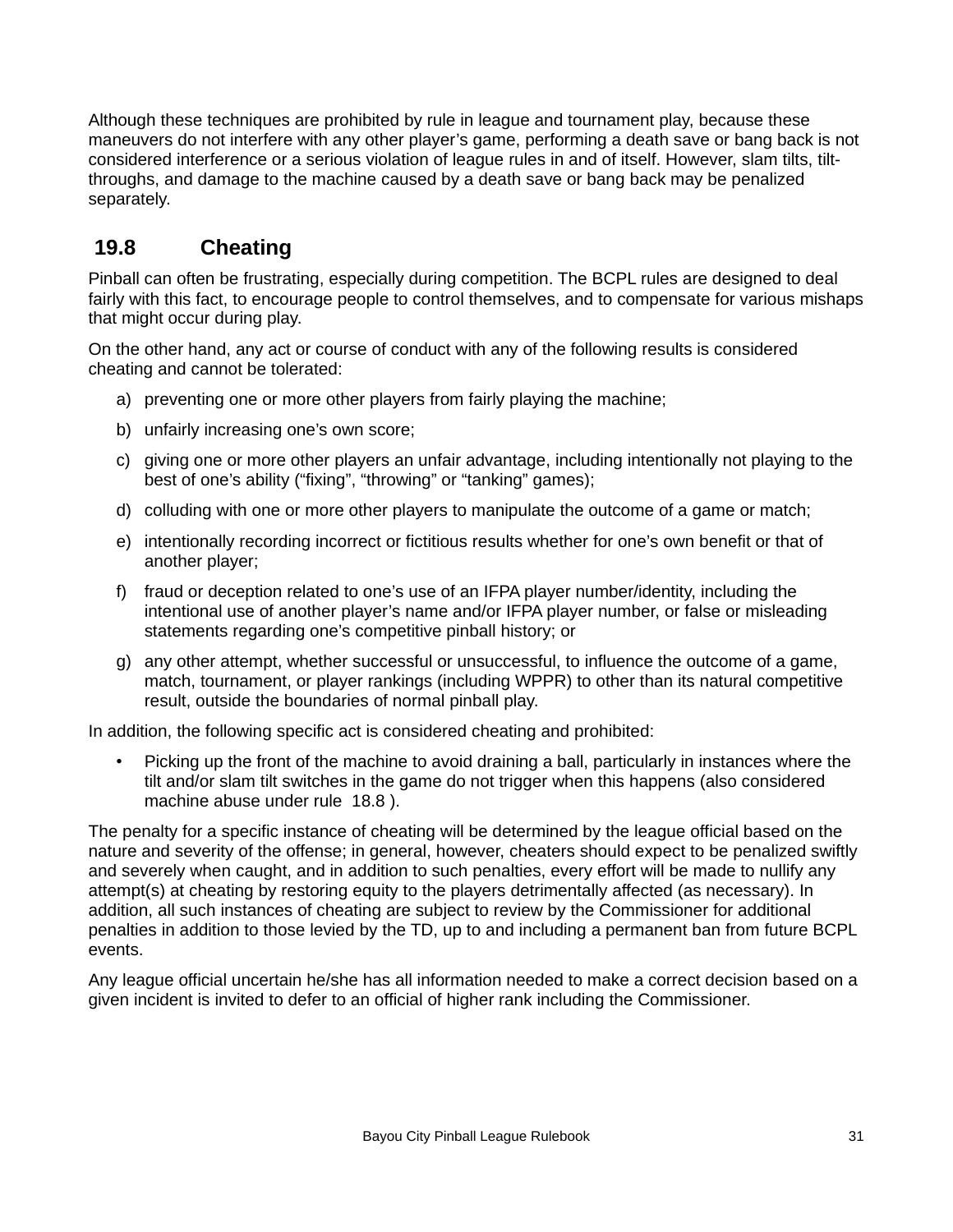# <span id="page-31-0"></span> **20 Character, Citizenship, and Legal Compliance**

### <span id="page-31-3"></span> **20.1 Criminal Acts / Law Violations**

#### <span id="page-31-1"></span> **20.1.1 General Provisions**

The Bayou City Pinball League prides itself on being a league of, by, and for law-abiding players of good character. Our goals are:

- to be a crime-free league welcoming to the broadest segment of pinball players in the greater Houston area; and
- to be a prominent example of good people in the pinball community through charitable fundraising and volunteer work in the greater community (i.e. not just within the classic arcade and pinball community, but for other charitable causes not related to classic arcade gaming or pinball).

#### **20.1.2 Player Agreement**

By paying the entry fee or signing up to enter a BCPL event, players agree to the following:

- Unlawful conduct, both during events and away from events, is prohibited and subject to penalties;
- Any act or series of acts intended to or which actually facilitate criminal activity, both during events and away from events, is prohibited and subject to penalties; and
- <span id="page-31-2"></span>• League Officials cooperate with law enforcement agencies to solve crimes and help maintain the crime-free status of the Bayou City Pinball League.

#### **20.1.3 Unlawful Conduct Defined and Elaborated**

"Unlawful conduct" includes all conduct in violation of or noncompliance with relevant Federal (US), state (Texas), city and/or county laws, punishable by any form of monetary forfeiture (including fines and civil penalties) and/or imprisonment, and certain civil torts. This specifically includes, but is not limited to, the following laws (sorted by alphabetical order and section number):

- Texas Alcoholic Beverage Code §28.10 (consumption restricted to premises, i.e. leaving with an alcoholic beverage or bringing in an outside alcoholic beverage);
- Texas Alcoholic Beverage Code §106.04 and §106.05 (consumption or possession of alcohol by a minor);
- Texas Health & Safety Code, §161.252 (possession of tobacco/e-cigarette products by minors);
- Texas Health & Safety Code, §365.012 (littering);
- Texas Health & Safety Code, §481.101 et seq. (Texas Controlled Substances Act, specifically any possession or transfer of prohibited drugs, including possession or transfer of prescription medications contrary to the prescription under which they were dispensed);
- Texas Penal Code §22.01 (assault, including assault by threat), §22.02 (aggravated assault), and §22.07 (terroristic threat);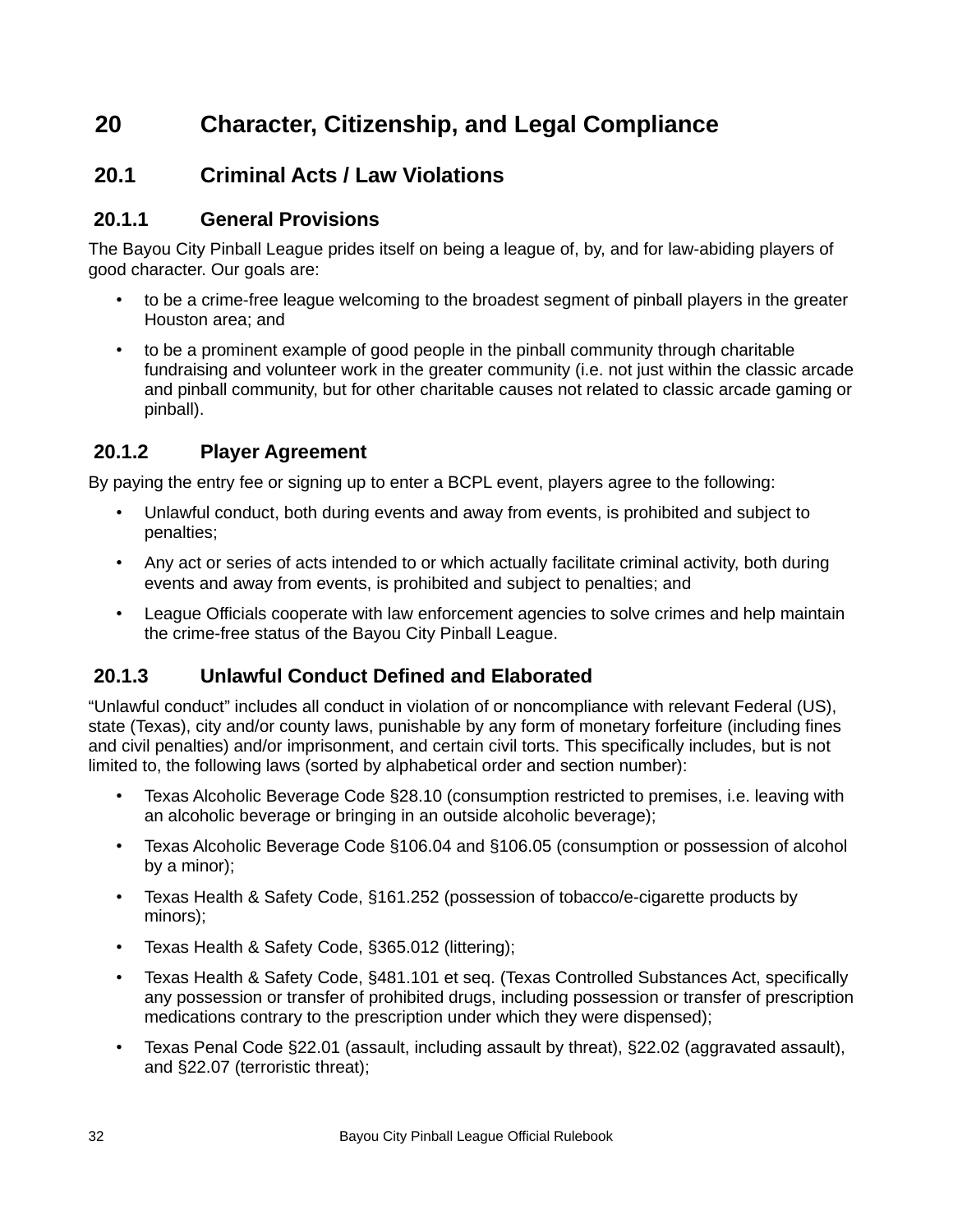- Texas Penal Code §28.03 (criminal mischief, including vandalism) and §28.08 (graffiti);
- Texas Penal Code §31.03 (theft) and §31.04 (theft of service), including "walking a tab" for food and/or beverages and not settling up within a reasonable time;
- Texas Penal Code §42.01 (disorderly conduct, including fighting), §42.06 (false alarm or report), §42.07 (harassment), and §42.072 (stalking);
- Texas Penal Code §47.02 (gambling) and §47.03 (gambling promotion);
- Texas Penal Code §49.02 (public intoxication), §49.031 (open container in motor vehicle), §49.04 (driving while intoxicated), and related offenses;
- Texas Transportation Code §454.0611 (failure to pay public transit fare);
- Texas Transportation Code §545.401 (reckless driving), particularly as it pertains to driving to and from the venue of an event or in the parking lots and private driveways near an event, specifically including but not limited to:
	- any driving maneuvers where one or more tires are spinning fast enough to not have full traction and/or the driver is not in full control of the vehicle, such as "burnouts", "doughnuts", or "drifting";
	- in parking lots and on private driveways, either of the following:
		- apparent willful or wanton disregard of traffic control devices or hazards such as other traffic (including non-motorized traffic); or
		- excessive speed, defined as any speed in excess of a posted limit, or any speed in excess of ten (10) miles per hour in the absence of a posted limit;
- Texas Transportation Code §545.420 (racing on highway);
- any applicable local laws prohibiting or regulating smoking, e-cigarette, or tobacco use (Houston: Sec. 21-236 et seq.); and
- United States copyright (17 USC 501 et seq.), trademark (15 USC 1111 et seq.), patent (35 USC 251 et seq.), and trade secret (18 USC 1831 et seq.) laws, even when a violation may not necessarily rise to the level of a criminal act.

Simply put, regardless of what other league or tournament directors may or may not enforce, "illegal", "against the law", "crime", "criminal act", or any similar phrases all mean "you can't do it" or "something you can't do" as appropriate.

#### **20.1.4 Standard of Proof**

Violations shall be adjudged on the basis of a preponderance of the evidence, to the satisfaction of the appropriate League Official(s).

Specifically, a "not guilty" verdict, the dismissal of criminal charges, the lack of an arrest or citation, a *nolle prosequi* decision by a prosecuting attorney (i.e. a decision not to prosecute even if circumstances allow), or any similar action which results in a lack of criminal prosecution does not preclude penalties assessed by the BCPL and its official(s).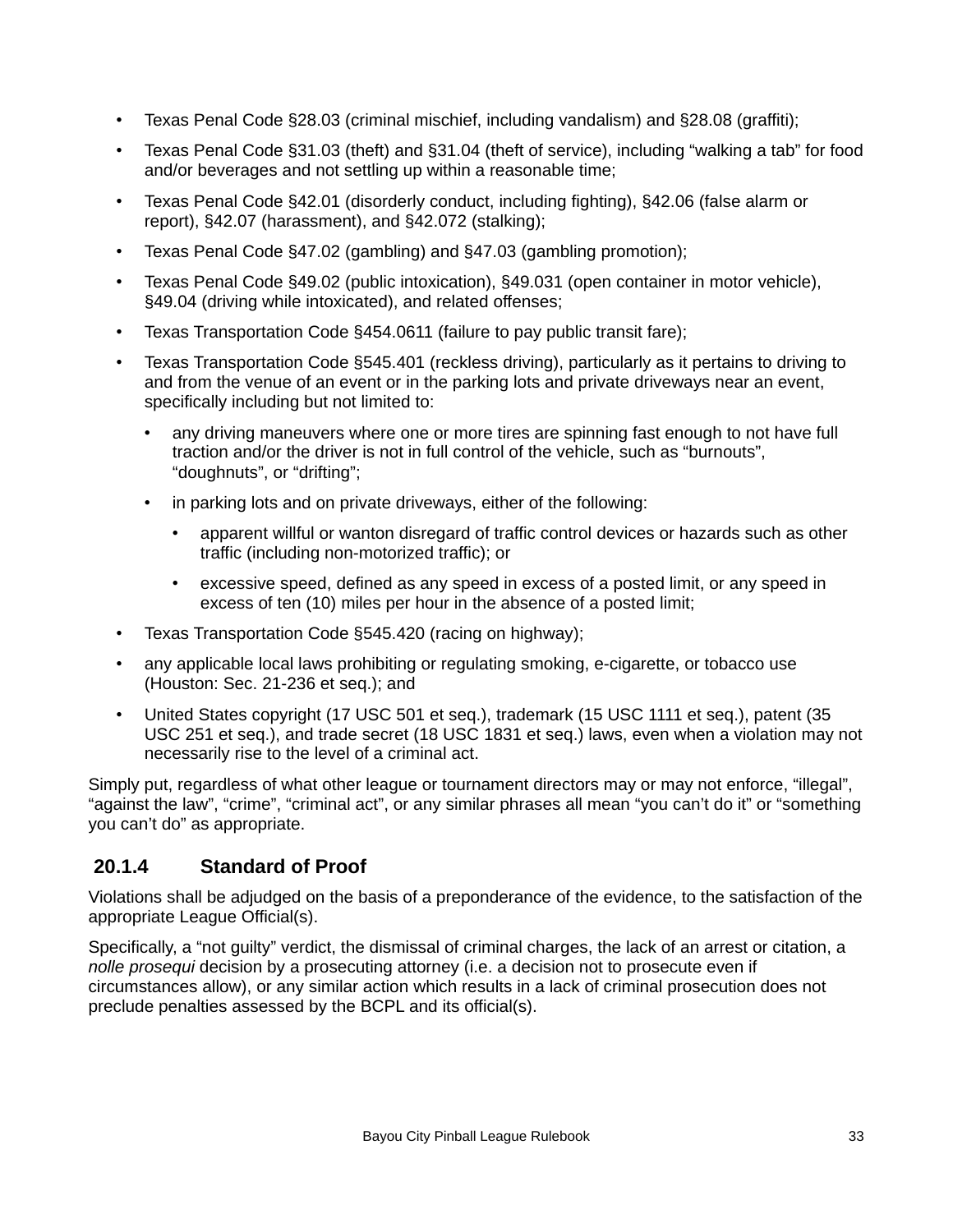Also, for the purposes of decisions based on league rules, a "no contest" plea may be considered to be identical to a "guilty" plea for the same charges, and a deferred adjudication agreement may be considered equivalent to a conviction even if the record is later expunged, ordered not disclosable, or otherwise no longer part of an individual's criminal history.

#### **20.1.5 Penalties**

Penalties shall be assessed by the Commissioner or the Commissioner's designee, which may include the League Official who first became aware of the incident or who is most familiar with the context surrounding the incident. Penalties are defined in section [23 .](#page-39-0)

Factors used to decide the penalties issued may include: the severity of the offense, the circumstances surrounding the offense, whether or not law enforcement made an arrest (including an arrest by issuance of a citation), publicity/news media coverage, the judgment of the Commissioner, and possibly other related factors not enumerated here.

# **20.2 Civil Torts / Lawsuits**

An act or course of conduct comprising a civil tort is not considered an actionable law violation for purposes of this rule, unless a component of that act falls under the definition of unlawful act as defined in rule [20.1.3 .](#page-31-2) However, an action or course of conduct that would give rise to a civil lawsuit may be considered a violation of other rules (most notably [17.1](#page-21-2) ), particularly when involving actions against other players, BCPL itself, venue management/ownership, or the amusement machine owner(s)/operator(s) (including owner(s)/operator(s) of non-pinball machines at the same venue of a BCPL event).

At the very least, conduct which any League Officials learn has resulted in a dispute requiring a lawsuit to resolve will be looked upon very poorly. Please note that the existence of a lawsuit is usually public record, even if some (or all) of the court filings of that lawsuit are sealed.

### **20.3 Fugitives / Outstanding Arrest Warrants**

Any player who is the subject of one or more outstanding arrest warrants, whether for a criminal offense or otherwise, is considered a fugitive from justice. Fugitives are ineligible to play in any BCPL events per rule [2.1](#page-5-2) and, if discovered at any time before standings are finalized for an event, are subject to penalties including an immediate season/tournament forfeit, suspension/ban, and ineligibility to receive any prizes and trophies, at the discretion of the Commissioner.

Please note that serving parole or community supervision, being released on a bail bond, or any other form of supervised release arising from a criminal charge, does not trigger fugitive status in and of itself as long as the conditions of such release are followed and no arrest warrants are active (see rule  [20.5](#page-34-2) ).

### **20.4 Duty to Report**

Players observing rule violations, particularly those which are also criminal law violations, in physical and temporal proximity to a BCPL event involving one or more players in that event, or who know another player participating in league event(s) is a fugitive from justice, have a duty to inform the TD or other league personnel (in addition to the appropriate law enforcement agency if legally required). Put more simply: "If you see something, say something."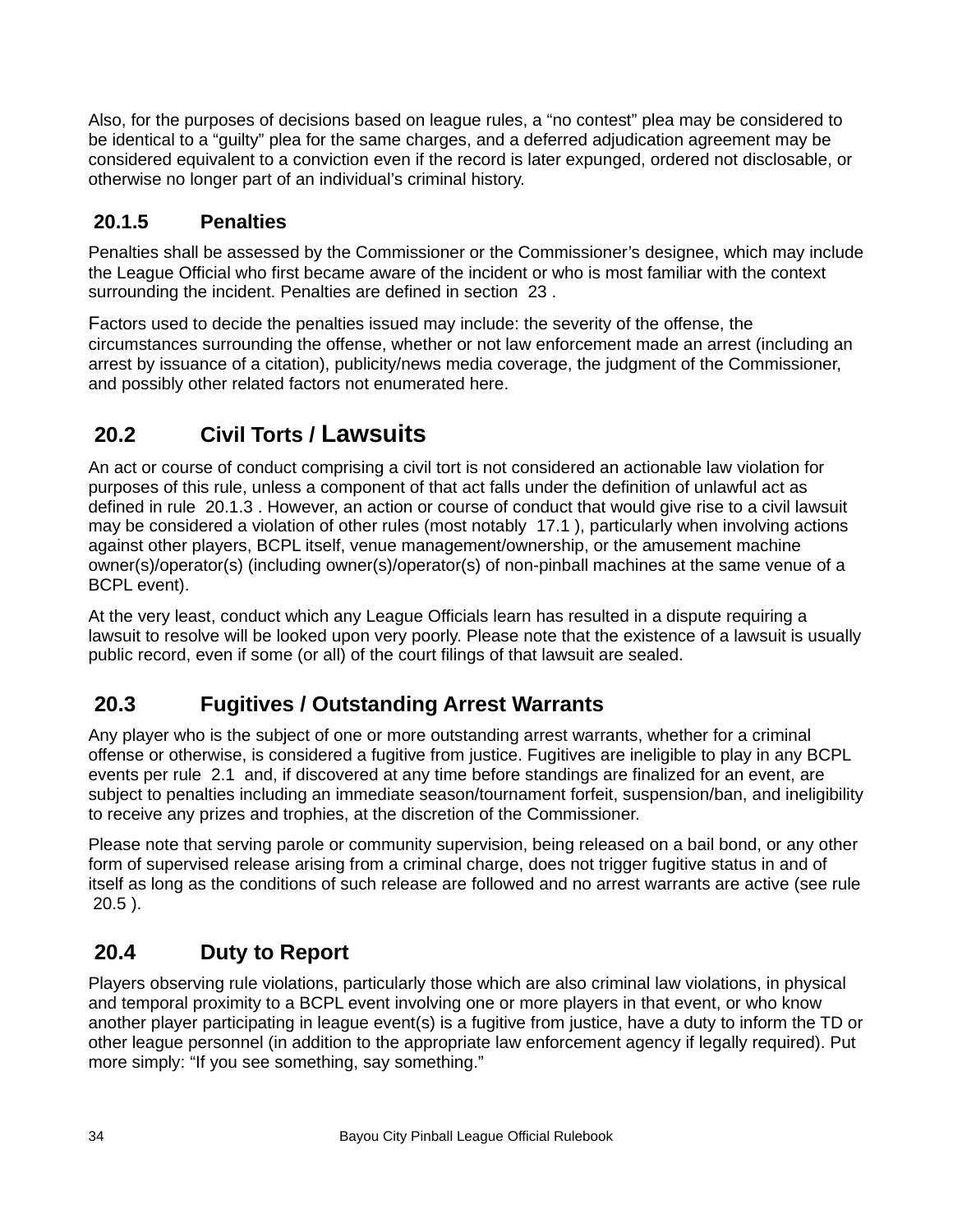The willful or wanton failure to do so is considered conduct potentially detrimental to the reputation of BCPL and competitive pinball in general (as defined in rule [17.1 \)](#page-21-2) and will typically be penalized at least as aggressively as the unreported offense.

#### <span id="page-34-2"></span> **20.5 Court Orders and Community Sentencing**

By paying the entry fee, signing up to participate in, or attending and participating in a BCPL event, a player affirms one of the following statements are true:

- a) the player is not on parole, community supervision, or any other form of supervised release/community sentencing for a criminal charge (including release on bail bond for a pending charge), and is not subject to any court orders relevant to participation in BCPL events; or
- b) the player is in full compliance with any applicable conditions of pre-trial release or alternative sentencing (including community supervision, parole, release on bail bond, or otherwise), and the player is not violating any court orders or conditions of release relevant to his/her play in BCPL events.

Any instances where this affirmation turns out to be false subject the violator to penalties including an immediate season/tournament forfeit, an indefinite ban from future BCPL events, and ineligibility to receive any earned prizes and trophies. Also, upon learning of a situation involving a player at a BCPL event and a violation of a court order or condition of release, the League Official(s) who learned of the violation is/are required to notify the appropriate authorities in a timely manner.

# <span id="page-34-0"></span> **21 Gambling**

### **21.1 Definitions**

Gambling is defined as any of the following:

- <span id="page-34-1"></span>a) placing a wager on an event, or series of events;
- b) knowingly participating in an event with a wager in place on the outcome even if not participating in the wagering itself;
- c) any action intended to aid, assist or further such wagering, including actions intended to conceal or obstruct discovery of such wagering by League Officials, venue staff, venue security, or law enforcement;
- d) any promotion of such wagering; and/or
- e) any solicitation of such wagering.

A wager can be any thing of value, including but not limited to cash money.

For the purposes of this section, "event" includes:

- a) any game or contest, including play of pinball games, video games, redemption arcade games, billiards, air hockey, foosball, darts, laser tag, go-karts, golf, miniature golf, bowling, shuffleboard, or any other amusement devices or activities;
- b) sporting events;
- c) election results; or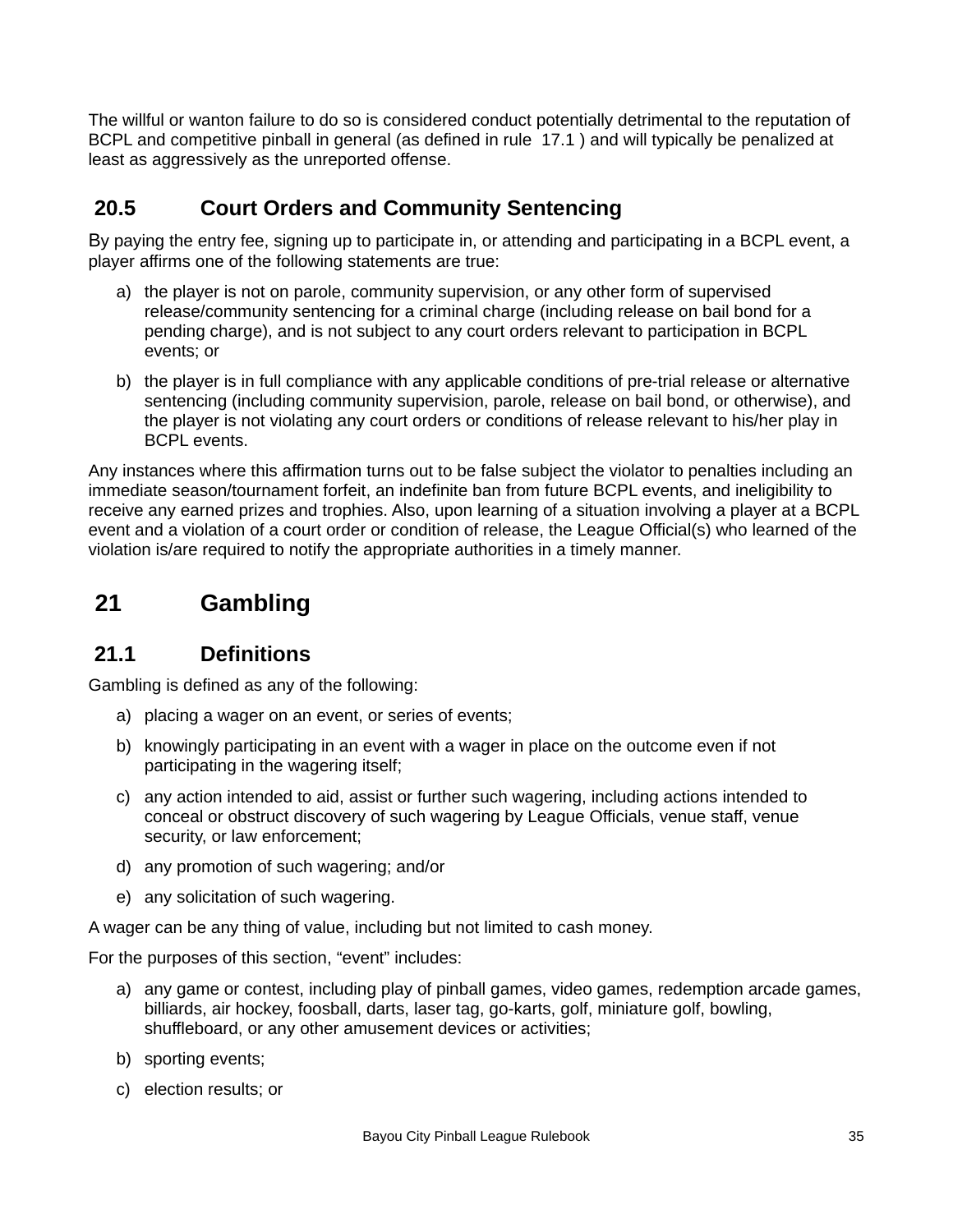d) any other current events, including programming broadcast via television, radio, or the Internet. "Temporal vicinity" and "physical vicinity" are defined in rule [1.2 .](#page-3-1)

### **21.2 Prohibition**

Gambling is prohibited at or near (i.e. in temporal and physical proximity to) BCPL events held in venues accessible to the general public (e.g. bars/barcades, family arcades), and private venues which have expressed a desire to prohibit gambling on premises. These prohibitions are in effect even when gambling would otherwise be allowed or permitted by law.

A few limited exceptions for certain limited situations are detailed in this section.

Penalties will be set by the Commissioner and adjusted as necessary; in general, violations of this rule will be penalized aggressively. Periodic reminders of the rule are intended to be heeded as the only warnings players will normally receive (i.e. players should expect to be penalized, not warned, after being caught violating a gambling-related rule).

### **21.3 Criminal Act at Public Venues**

For venues open to the public, gambling may also be a criminal act in violation of the Texas Penal Code (i.e. illegal) and thus may also be penalized as such per rule [20.1](#page-31-3) .

### **21.4 Before, During, or After Event**

**It does not matter whether gambling occurs during league/tournament play, or merely in the temporal and physical vicinity of the league meeting.**

### **21.5 Proposition Bets**

**A proposition bet ("prop bet") on any other events or statistics of a game or event is still considered gambling.** Examples of a proposition bet include: total score of all players, total score of odd numbered players versus even numbered players, time it takes to finish the game, ball times, how many restroom breaks players take during a game.

### <span id="page-35-0"></span> **21.6 Conspicuous Thing of Value**

A thing of value placed either conspicuously or easily accessible on game equipment shall be considered a wager and intent to gamble by itself, unless it is a coin placed on a device designated for the purpose of securing one's upcoming place in line to play attached to a pinball machine or arcade video game (sometimes called a "turn keeper" or "competition coin holder").

For pinball, this would include any such thing of value on that machine's playfield glass or in its coin return slot. For arcade games, this would include any such thing of value placed on the control panel or the coin return slots. For a pool table, this would include any such thing of value placed on or near the coin slots, in the coin return slots (if available), or on the rails of the pool table.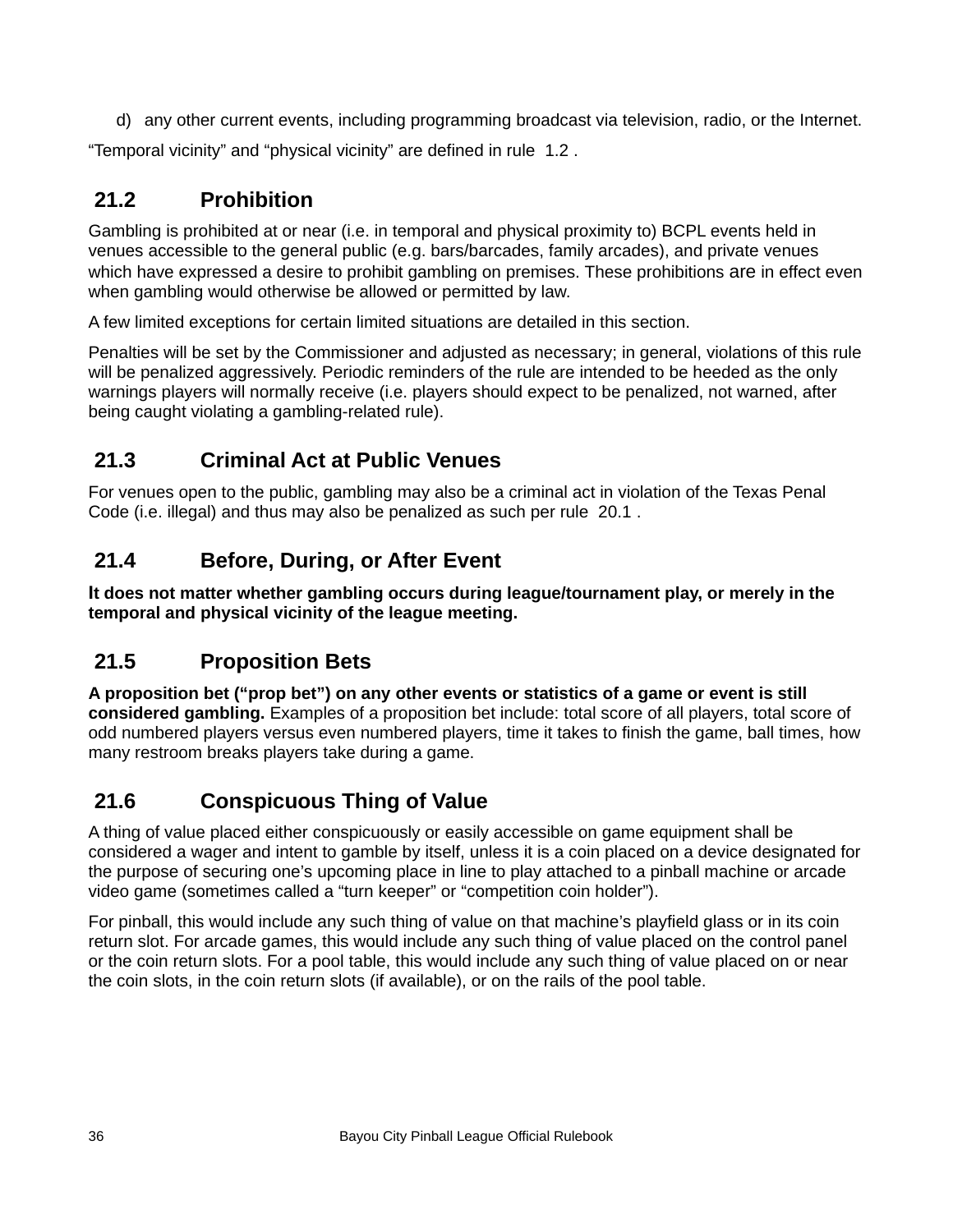### **21.7 Abuse of Coin Return Slots**

Coin return slots on coin-operated amusement devices are to be used only for the temporary storage of coins rejected by a coin accepting mechanism, pending the taking back of those coins by their original owner. **There is never a legitimate reason for paper money or other things of value to be stored in the coin return slots of a pinball (or other coin-operated) game during play, and there is never a legitimate reason for anything to be in a coin return slot of a pinball (or other coinoperated) game if the game is set for free play.** Thus, the use of the coin return slots to store money or other things of value is specifically prohibited, even if no gambling is taking place. Such use of the coin return slots is not only considered to be gambling, but also an attempt to conceal or obstruct discovery of gambling, and is an aggravating circumstance which may trigger more severe penalties.

### **21.8 All Players Involved**

In the presence of a wager under rule [21.6](#page-35-0) , there is a rebuttable presumption that all players playing in a game are gambling on that game if there is a wager in place on that game.

### **21.9 Exchange or Display of Money**

The exchange or display of cash money in the area where the games (whether pinball, video, pool tables, or otherwise) are kept creates a rebuttable presumption that the player(s) exchanging or displaying cash money are/were gambling (including soliciting a wager). A reasonable exception will be granted for vending machines, change machines, game card reload machines, snack bars, or similar items or places located next to games, and for transactions which are clearly related to ordering drinks from a bar or settling a bar tab.

It is strongly recommended that any non-gambling-related cash transactions take place away from the immediate area of the games to avoid any issues.

### **21.10 Amount or Value of Wager**

The prohibitions against gambling at BCPL events are in effect regardless of the amount or value of the wager. It is specifically not a defense that the wager was only a small or insignificant amount such as one dollar (\$1.00). Any wager of a thing of value is a violation of the gambling prohibition.

### **21.11 Strictly Prohibited For League/Tournament Games Per IFPA Rule**

Gambling on games that are part of league or tournament play, by participants in those games or those otherwise involved in such games (including, but not limited to, scorekeepers and officials), is a direct violation of the IFPA rules (section III, rule 7, "Wagering or Gambling"). This rule will be enforced at all competitive BCPL events, whether IFPA-endorsed or not, with absolutely zero tolerance for violations. In addition, all violations of the IFPA rule during IFPA-endorsed events will be reported to the IFPA and may also be reported to other tournament directors as deemed necessary to protect the image of competitive pinball.

In addition to any IFPA-imposed penalties, any players involved in gambling or wagering on league games will receive an immediate season or tournament forfeit, without refund of any league dues or tournament entry fees, at minimum.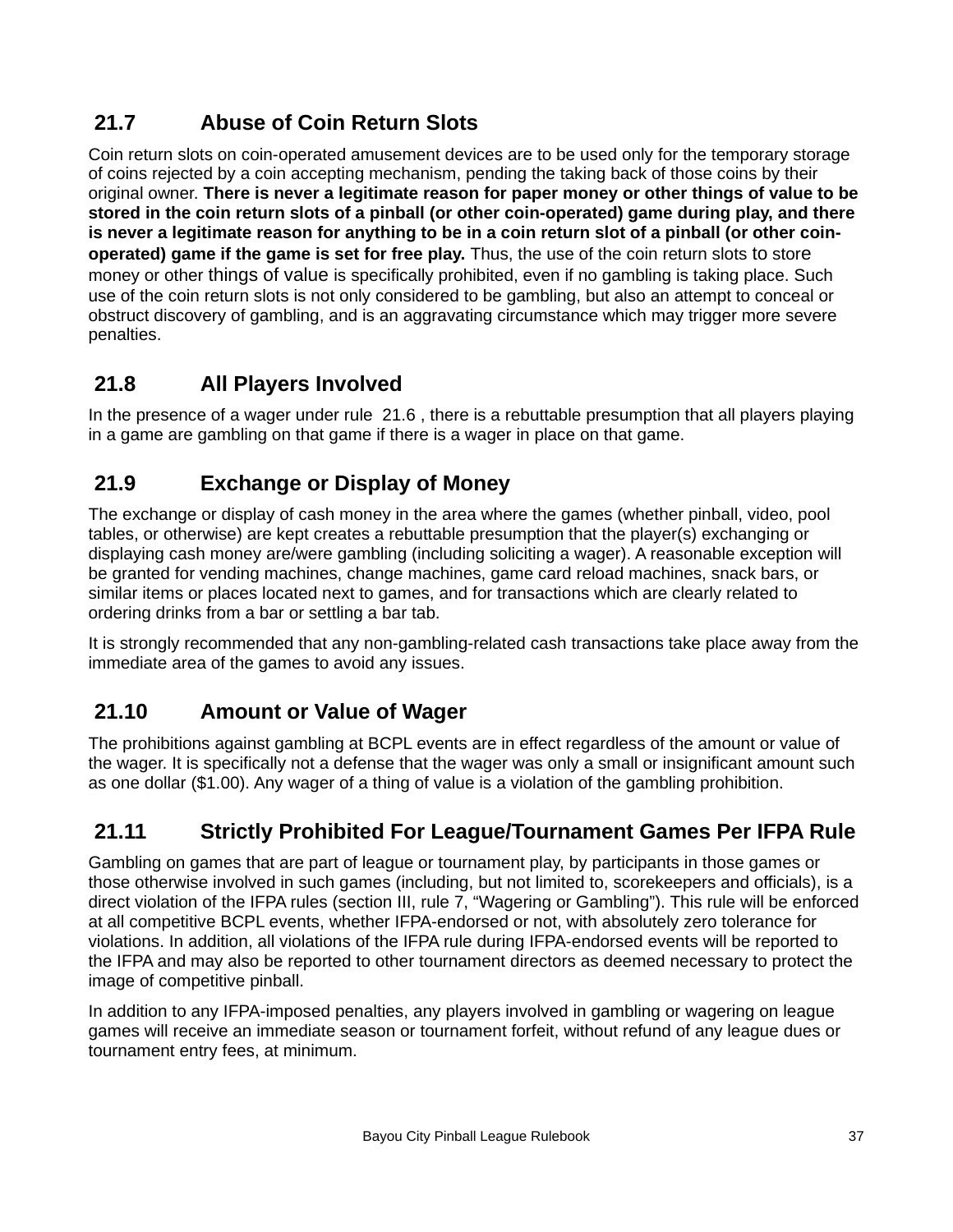Players suspended from IFPA benefits and/or the World Pinball Player Rankings for gambling or wagering will also be banned from all BCPL events for at least a matching duration, and possibly longer depending on the circumstances and the judgment of the Commissioner (see rule [2.1](#page-5-2) ).

### **21.12 Forfeiture of Wagers**

Any wagers made in violation of these rules are subject to forfeiture to the BCPL treasury, unless subiect to requirements by law enforcement/judicial authorities, the venue, or any other authority with precedence over BCPL. All such forfeitures are applied first to the league's operating expenses, with any excess to be donated to a charity of the Commissioner's choice.

### **21.13 Hosting of Non-League Gambling Events**

Nothing in this section shall be interpreted to prohibit anyone who regularly plays in BCPL events (and is thus subject to BCPL rules) from organizing an event with a primary or secondary purpose of gambling or wagering, whether or not pinball-related. However, there must be a clear delineation between such an event and all events held under the auspices of BCPL. In particular, any non-BCPL events involving gambling:

- a) must be completely separate from any BCPL events, if any, organized by the same person or group;
- b) cannot be held out to be endorsed, sanctioned, or approved by BCPL; specifically, it is prohibited to use the "Bayou City Pinball League" name or "BCPL" initialism, any logos used by BCPL, or any names, initialisms, or logos confusingly similar to those used by BCPL in association with such an event; and
- c) should comply with all applicable laws (city, county, state, and Federal).

Attendees of pinball events organized primarily for the purpose of gambling or wagering should also refrain from wearing apparel or displaying other personal items with the BCPL logo or name, whether official or unofficial.

At no time may any event with a component of gambling or wagering be held under the auspices of BCPL, or within temporal and physical proximity of a BCPL event, even if such gambling or wagering would otherwise be permitted by applicable laws.

### **21.14 State Lottery and Charitable Bingo**

None of the prohibitions in this section shall apply to participation in the Texas Lottery (or other state/local lotteries if and where allowed by law) or charitable bingo, as long as compliance with all applicable laws (such as minimum age and licensing) is maintained. In general it is expected that lottery and bingo sales will not be held on the same premises as a BCPL event.

# **21.15 Raffle Ticket Sales**

Upon approval of the Commissioner, the sale of raffle tickets may be permitted at BCPL events. Any such raffle will be audited for compliance with all applicable laws, including but not limited to Texas Occupations Code, Chapter 2002. A raffle found not to be in compliance with any applicable law will be disapproved (or approval revoked), and upon such disapproval (or revocation of approval) for lack of legal compliance, sales of tickets for that raffle are prohibited at BCPL events and subject to the same penalties as any other form of gambling prohibited in this section.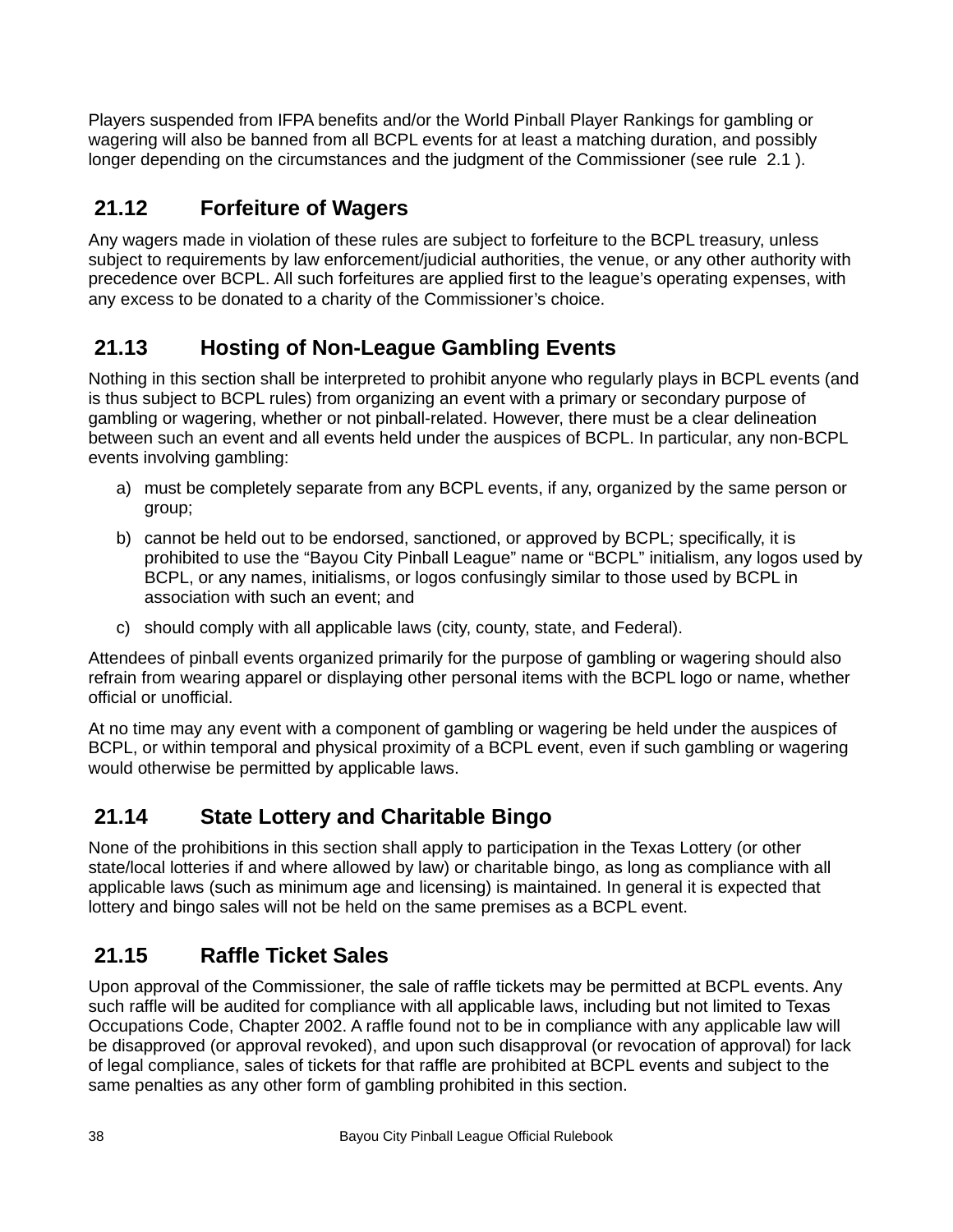The Commissioner is not required to approve sales of tickets for a raffle based solely on legal compliance, and may disapprove a sale on other grounds.

# <span id="page-38-0"></span> **22 Emergency Management**

#### **22.1 General**

Many types of emergencies can arise which can affect the safety of a pinball league night or tournament. This section is intended to explain the procedures to follow in the event of the most likely emergencies to affect league or tournament play.

Since every situation is unique, this section should be considered guidelines as opposed to strict rules. League officials should be prepared to be flexible in how they handle a given situation, doing what is needed to maintain player safety, a welcoming environment, and competitive equity.

### **22.2 Inclement Weather**

In general, an event should be canceled or postponed if a flash flood, tornado, severe thunderstorm, tropical storm, hurricane, or winter storm warning has been issued by the National Weather Service (NWS), covering either the area the venue is in, or likely to affect travel for at least half (50%) of the expected attendees.

In most cases, events should not be canceled or postponed merely for an NWS-issued watch, though every weather situation is different. If there is a reasonable doubt that it will be safe to continue with a tournament or league meeting or that attendance will be adversely affected by a weather situation, a postponement or cancellation should be strongly considered, regardless of NWS-issued watches or warnings.

A frequent source of confusion among those tasked to make weather-related decisions is the difference between a watch and a warning. A warning indicates that conditions are occurring or imminent, or in the case of storms, expected to occur within 36 hours. A watch merely indicates conditions are favorable, or that storm conditions are possible within 36 hours, but not necessarily expected.

### **22.3 Epidemics/Pandemics and Other Medical Situations**

A disease epidemic or pandemic is perhaps one of the most disruptive emergencies a pinball event can face, as we have learned from the spring of 2020 onward and continuing into 2021 during the COVID-19 outbreak. Rather than a continuous series of postponements, league officials should strongly consider an outright cancellation with a refund of any league dues or tournament entry fees already accepted if there is a reasonable doubt a reschedule within six (6) weeks or forty-two (42) days of the original event will be possible.

Hygiene and cleanliness are important in preventing or slowing the spread of disease. Everyone playing in a tournament or league meeting touches the same surfaces on pinball machines. For this reason it is important for players who show signs of a contagious disease to stay home for the safety of others, whether or not there is a contagious disease spreading on an epidemic/pandemic scale.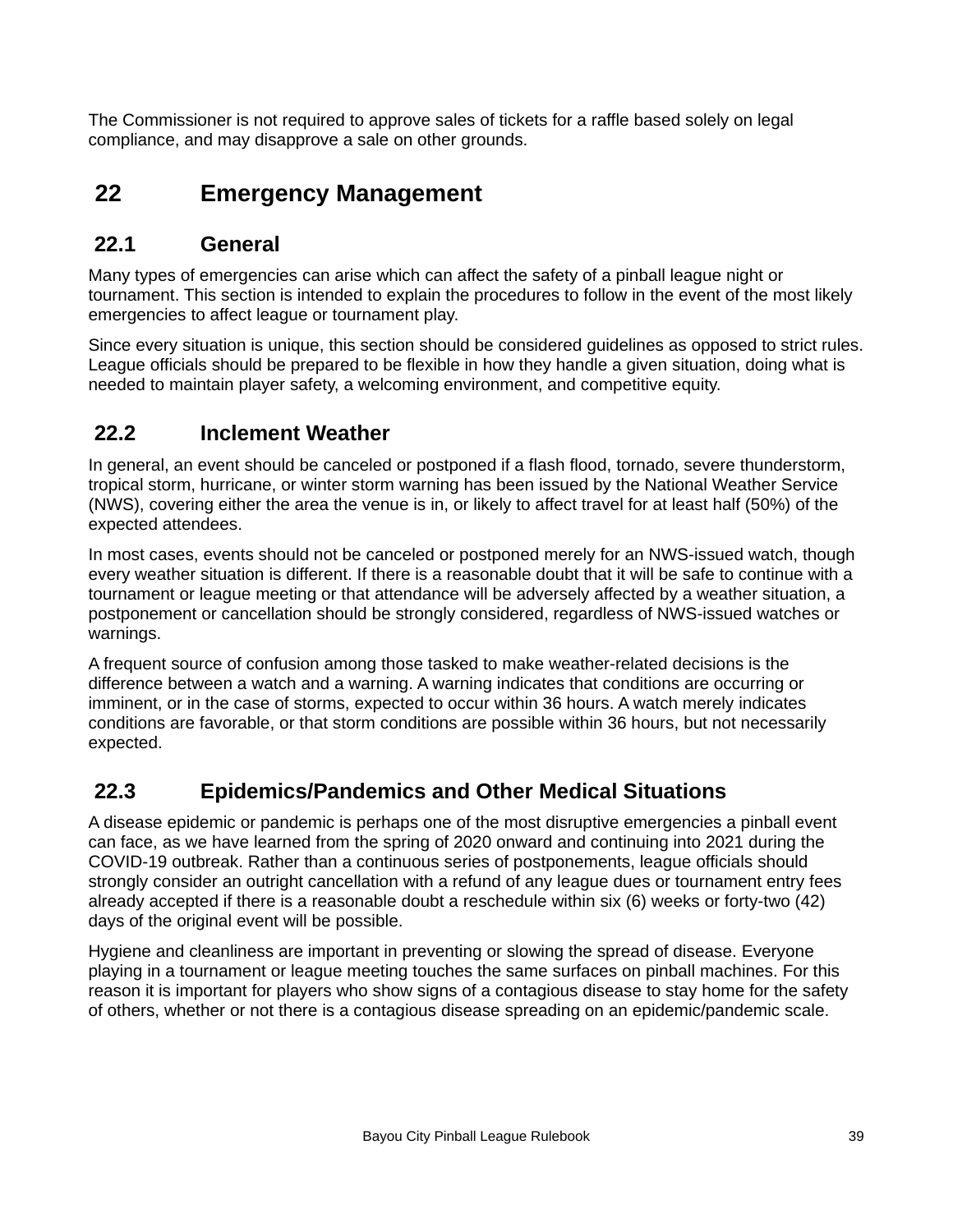### **22.4 Electricity/Power Issues**

Another major disruption can occur when the venue has issues with the electricity/power supply, whether a complete outage or a momentary interruption or brownout causing pinball machines to reset/reboot. Typically any power outage will be a catastrophic malfunction per rule [18.3.9 .](#page-26-0) Newer machines will keep the last player scores even if power is lost, at least for shorter outages, and thus could in theory be handled as a major malfunction per rule [18.3.3](#page-24-0) if enough information about the state of the game at the time of the outage is known.

Depending on the timing, a power outage may affect some players more adversely than others. As always, a reasonable effort should be made to maintain competitive equity.

If the outage is enough to plunge the entire venue into darkness for longer than a couple of minutes, however, addressing the disruption to the competition is likely to be the least of the TD's worries. All public venues should have adequate battery-powered emergency lighting that kicks in during these situations, but it can't hurt to have a flashlight or two on hand just in case. (Don't forget to check the batteries!)

The interruption of a league meeting is covered under rule [3.8 .](#page-8-0) Appropriate actions regarding the interruption of a tournament will vary by the tournament type and length; in general, the more of a tournament has been played, the more the TD should lean towards trying to finish the remainder of the tournament even if on a later date and/or alternative venue, or failing this, to at least to establish the most equitable competitive result possible based on the portion of the tournament that has been already played.

#### **22.5 Fire**

Any type of electrical device has the possibility of catching on fire, and pinball machines are no exception. As provided in rule [18.3.9](#page-26-0) , a pinball machine catching on fire is considered a catastrophic malfunction.

If part of a pinball machine has caught on fire, the first thing to do is turn it off if possible. The power switch is usually either on the bottom front of the machine, often on the right-hand side (most games manufactured after about 1970 up to 2015, and at least some later games from manufacturers other than Stern), or on the bottom right corner of the backbox (newer Stern machines starting with KISS in 2015, possibly others). Note that a few operators may remove the power switches from their games or move them away from the standard location (e.g. inside the cabinet) and that many older machines (as in electromechanical games prior to about 1970) do not have a power switch unless one has been retrofitted.

Except for small and clearly isolated fires, calling the fire department (911) and an orderly evacuation should be prioritized over heroically trying to fight the fire with a fire extinguisher or other means. "When in doubt, get out."

# <span id="page-39-0"></span> **23 Penalties / Equitable Remedies**

This list of penalties is not intended to be exhaustive, but covers the vast majority of cases. It is entirely possible that appropriate penalties, whether punitive or to restore equity to those harmed, fall outside of those listed here.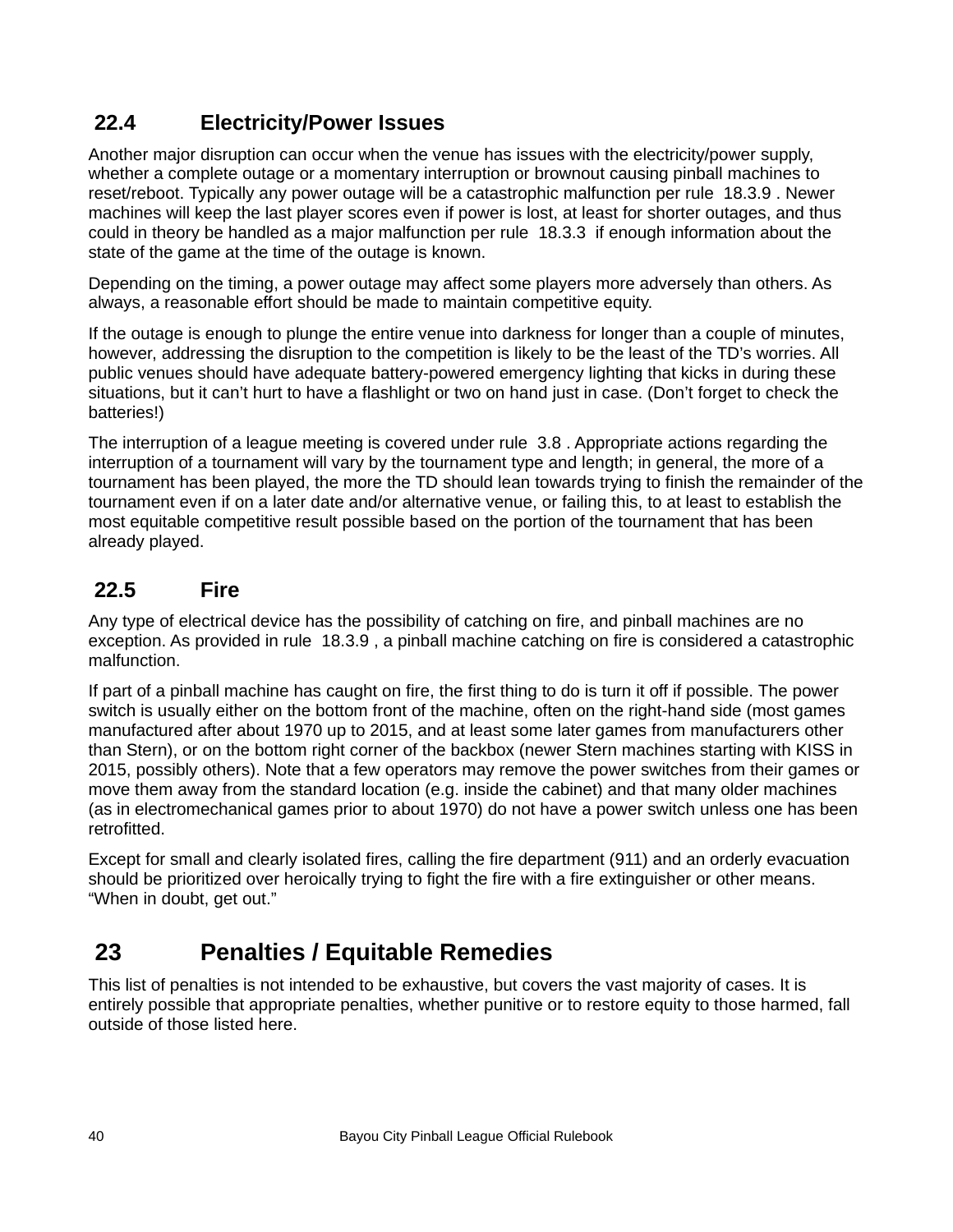### **23.1 Warning**

A player may be informally or formally warned if no penalty is required either by rule or by Commissioner's directive.

### **23.2 Game Forfeit**

A player may be forfeited from the current game, receiving a machine score of zero (0). Any activity in the forfeited player's position is considered void. The remaining ball(s) in a forfeited player's game, if any, should be plunged and not played. Rules for specific tournament types may have alternate game forfeit penalties stated therein.

### **23.3 Meeting Forfeit**

A player may be forfeited for the current league meeting. The player receives a score of zero (0) for the entire meeting, losing any accumulated points for that meeting, and is disqualified from all remaining games, if any, to be played that meeting.

For the remaining players, scores prior to the forfeit stand as originally entered; remaining games, if any, are continued with only the remaining players or as stated in other applicable rules.

#### **23.4 Tournament Forfeit**

For single- or multiple-day tournaments, a player may be forfeited from the tournament. The player loses all accumulated standings and prize eligibility for the tournament without refund of entry fee (if any).

#### **23.5 Season Forfeit**

A player may be forfeited for an entire league season. The player loses all accumulated standings points and all league dues paid for the season without refund, and is disqualified from competing for the remainder of the season including playoffs. Any games remaining in the current meeting are handled the same as a meeting forfeit, listed above.

A season forfeit does not necessarily imply a ban or suspension from future events.

### **23.6 Standings / Eligibility Adjustment**

A TD may adjust a player's eligibility as necessary to restore equity, including adjustments to a player's tournament or league ranking. In certain cases, a player's prizes due, whether cash or otherwise, may be reduced or forfeited entirely.

### **23.7 Ban / Suspension**

A player may also be banned or suspended from some or all BCPL events for a set or indefinite period of time (such as three months or one year). Such bans or suspensions include all events organized under the auspices of BCPL, including non-competitive/social events.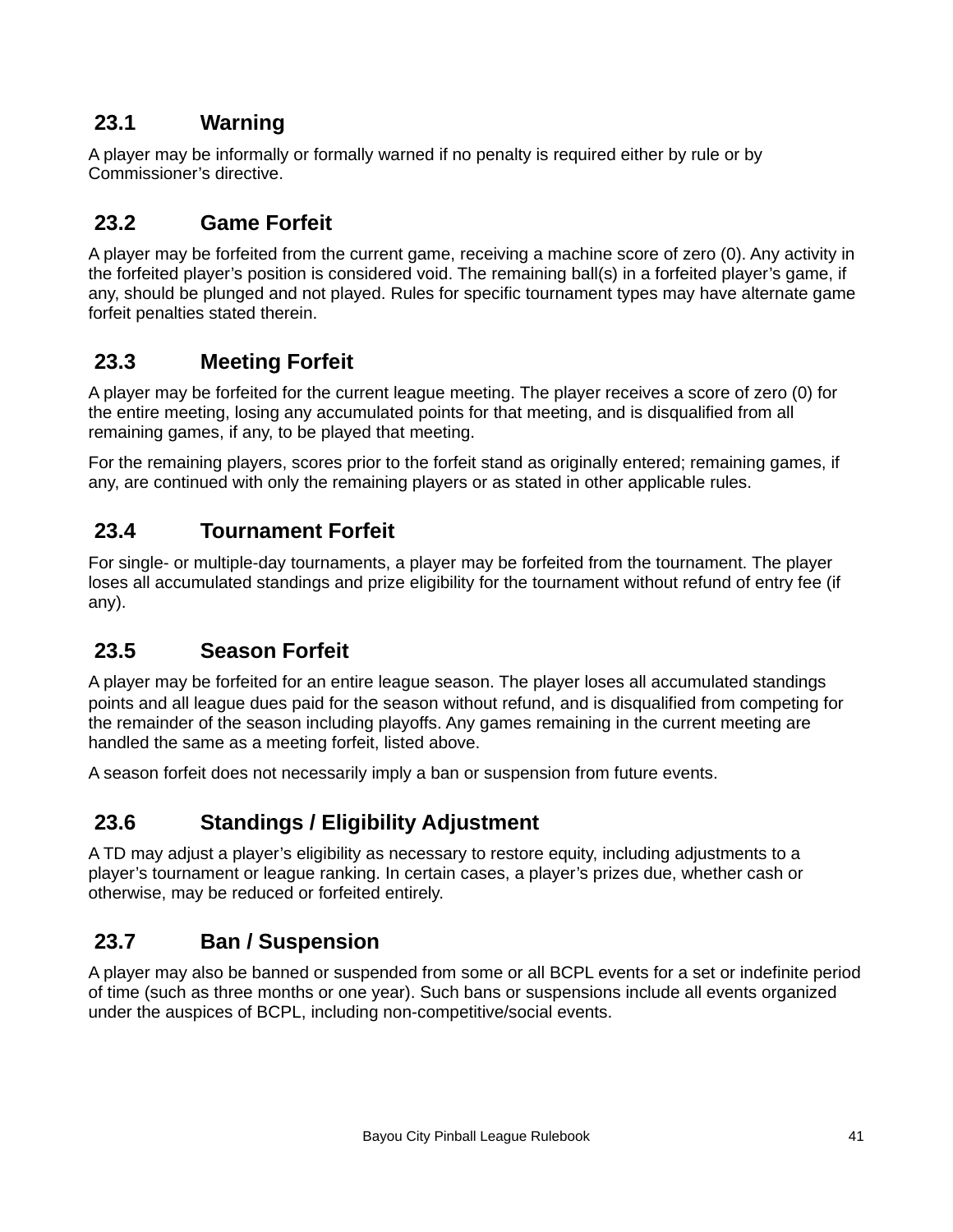### **23.8 Notification to Other League/Tournament Officials**

If deemed necessary by the Commissioner to protect the integrity of the image of competitive pinball, other league and tournament officials may be notified of an offending player's conduct and the penalties imposed.

### **23.9 Notification to IFPA Officials**

Certain violations may, by their nature, need to be reported to IFPA officials per the IFPA rules. This is required to keep the league in good standing with the IFPA so season results can count towards the World Pinball Player Rankings (WPPR).

### **23.10 Report to Authorities**

Conduct which constitutes a criminal act may be reported to the appropriate law enforcement or government authorities by a league official. Compliance with any legal requirements to report certain violations of the law is mandatory for any league official(s) observing or aware of such conduct.

### <span id="page-41-0"></span> **23.11 Probation / Delayed Imposition of Penalty**

A penalty or portion of a penalty may be delayed for a probationary period, at the conclusion of which if the offender commits no other rule infractions, and fulfills all other conditions of probation imposed (if any), the penalty will be withdrawn. Any additional infraction during the probationary period or any failure to fulfill other conditions of probation subjects the player to the original penalty plus any additional penalties for the new infraction (if applicable).

The portion of a ban/suspension thus delayed for probation may not necessarily start at the first day (i.e. the first 30 days of a year suspension may start immediately, with only the remainder delayed). The probation period need not necessarily be the same as the length of any such ban/suspension being delayed.

### **23.12 Fines**

Payment of a fine may be required as a condition of future play in a BCPL league or tournaments, or as a condition of probation under rule [23.11](#page-41-0) . The maximum amount of fines depends on whether or not the conduct in question is also a violation of the law.

#### **23.12.1 Not Involving a Violation of Law**

For conduct not involving a violation of law per section [20.1](#page-31-3) :

- <span id="page-41-1"></span>The total of fines assessed to one player over the course of a league season shall not exceed ten (10) times the league dues for that season;
- the total of fines assessed to one player stemming from conduct in one tournament shall not exceed the greater of ten (10) times the tournament entry fee or fifty dollars (\$50); and
- for a course of conduct extending across multiple league seasons and/or tournaments or a course of conduct exclusively outside the temporal and physical vicinity of league meetings and tournaments, such fines shall not exceed a reasonable total given the severity of the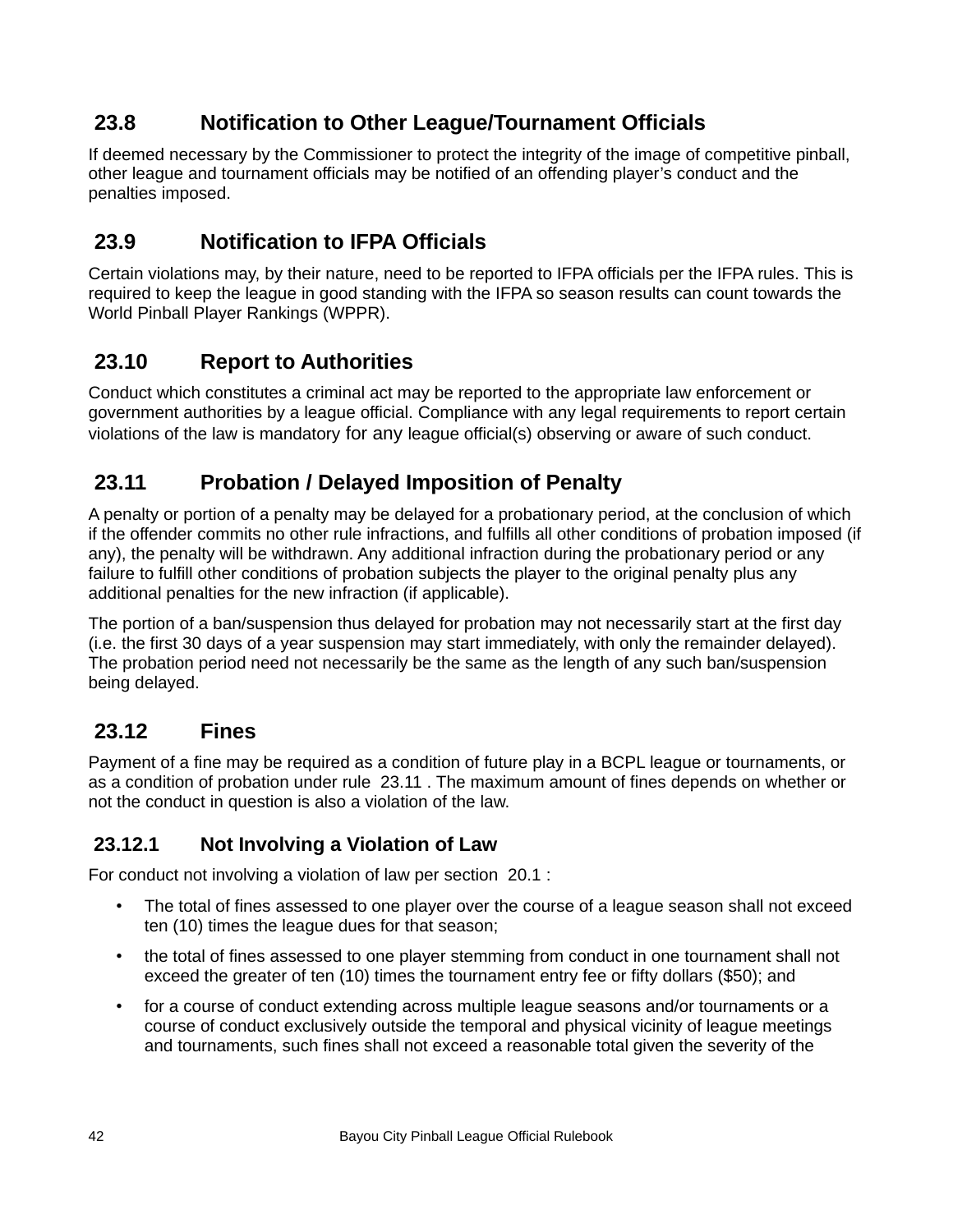offense, which normally shall be taken to be ten (10) times the sum total of the entry fees of all league seasons and tournaments which have taken place during that time, or five hundred dollars (\$500) for each calendar year or portion thereof if the time cannot be determined.

#### **23.12.2 Involving a Violation of Law**

At the option of the League Official assessing the fine, conduct involving a violation of the law, whether city, county, state, or Federal, is punishable by a fine payable to the league an amount up to and including the maximum fine per violation that can be assessed by government authorities for the same offense under that law, superseding any limits under rule [23.12.1 .](#page-41-1)

#### **23.12.3 Use of Proceeds**

Fines are applied to the BCPL's operating expenses, with any excess paid to a charity or charities of the Commissioner's choice.

#### **23.12.4 Interest**

Fines not paid accrue interest after a grace period of thirty (30) days. The interest rate is six percent (6%) per year, or approximately 0.01644% per day, compounded monthly.

#### **23.12.5 Defaults**

If a fine has not been paid in full and acceptable arrangements have not been made to pay the balance once thirty (30) days have passed since the fine was assessed, the player who has been fined is considered in default and subject to an immediate suspension from all BCPL activities. **Any other bans or suspensions are tolled while a suspension for non-payment of a fine is active and resume only after the default is cured.** Exception: suspensions for non-payments of fines run concurrently with suspensions for non-payment of restitution.

#### **23.12.6 Payment**

All fines assessed to a player must be paid by that player from the player's own legally earned funds. **Payments from funds earned via unlawful activities is prohibited.** Third-party payments for fines are prohibited, with the exception that a parent or legal guardian of a minor under twenty-one (21) years of age, or an enrolled post-secondary student under twenty-four (24) years of age, may make payments on behalf of that player. Crowdfunding for fine payments (e.g. GoFundMe) is considered an egregious violation of the prohibition against third-party fine payments.

### **23.13 Restitution / Restoration**

For offenses involving damages or theft, restitution or restoration of the loss or damage may be required as a condition of future play in BCPL events. All restitution or restoration assessments are to be applied towards said loss or damage. In the event where restitution or restoration is required by both legal authorities and BCPL, such requirement by legal authorities shall be concurrent and not cumulative to that assessed by BCPL.

#### **23.13.1 Defaults**

If restitution has not been paid in full and acceptable arrangements have not been made to pay the balance once thirty (30) days have passed since the restitution was assessed, the player who has been fined is considered in default and subject to an immediate suspension from all BCPL activities.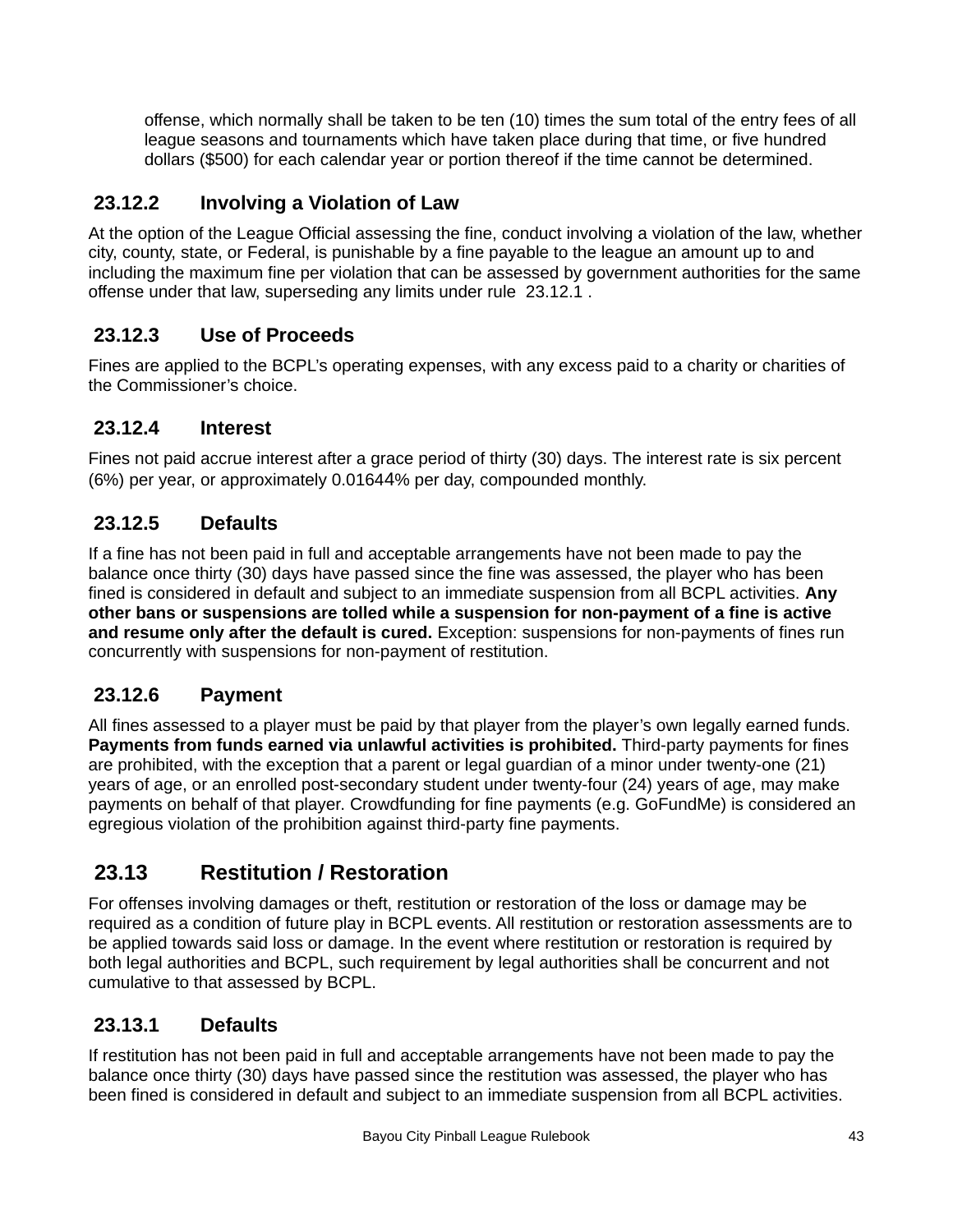**Any other bans or suspensions are tolled while a suspension for non-payment of restitution is active and resume only after the default is cured.** Exception: suspensions for non-payments of fines run concurrently with suspensions for non-payment of restitution.

### **23.13.2 Payment**

All restitution must be paid by the player from funds legally earned by that player. **Payments from funds earned via unlawful activities is prohibited.** Third-party payments for restitution amounts are prohibited, with the exception that a parent or legal guardian of a minor under twenty-one (21) years of age, or an enrolled post-secondary student under twenty-four (24) years of age, may make payments on the behalf of that player. Crowdfunding for fine payments (e.g. GoFundMe) is considered an egregious violation of the prohibition against third-party restitution payments.

### **23.14 Cumulative and Orthogonal**

All penalties imposed by BCPL, except as otherwise noted, are cumulative and orthogonal to any sanctions or penalties, including but not limited to those which may be imposed by the venue/location owners and operators, the IFPA, legal authorities, and/or any other parties which may be in a position to regulate or restrict the activities of tournament/league players.

# <span id="page-43-0"></span> **24 Conflicts, Contingencies, Severability, and Disputes**

### **24.1 Conflict With Applicable Laws**

Any Federal, state, city, and/or county laws shall take precedence over any conflicting rule in this rulebook. In the event of such conflict, any such conflicting rule or portion of a rule shall be void in deference to the applicable laws.

### **24.2 Severability**

If any rule is void by conflict with applicable laws (whether Federal, state, or local), IFPA rules, or venue rules, the remainder of the rules shall continue in full force.

### **24.3 Conflict With Venue Rules/Staff Directions**

The venue's policies and rules, including posted signage and verbal direction of venue staff, take precedence over any league official/TD's directions, any rule in this rulebook, and any other applicable rule or instruction with the exception of Federal, state, and local laws.

### **24.4 Contingency for IFPA Cessation of Operations and/or Endorsement**

In the event the IFPA temporarily or permanently ceases operations or endorsement of BCPL events, or such endorsement by the IFPA of current or future BCPL events becomes impossible:

a) for league seasons which have not yet begun to collect dues for the current season, the \$1 (one dollar) IFPA fee shall be deducted from the normal dues amount;